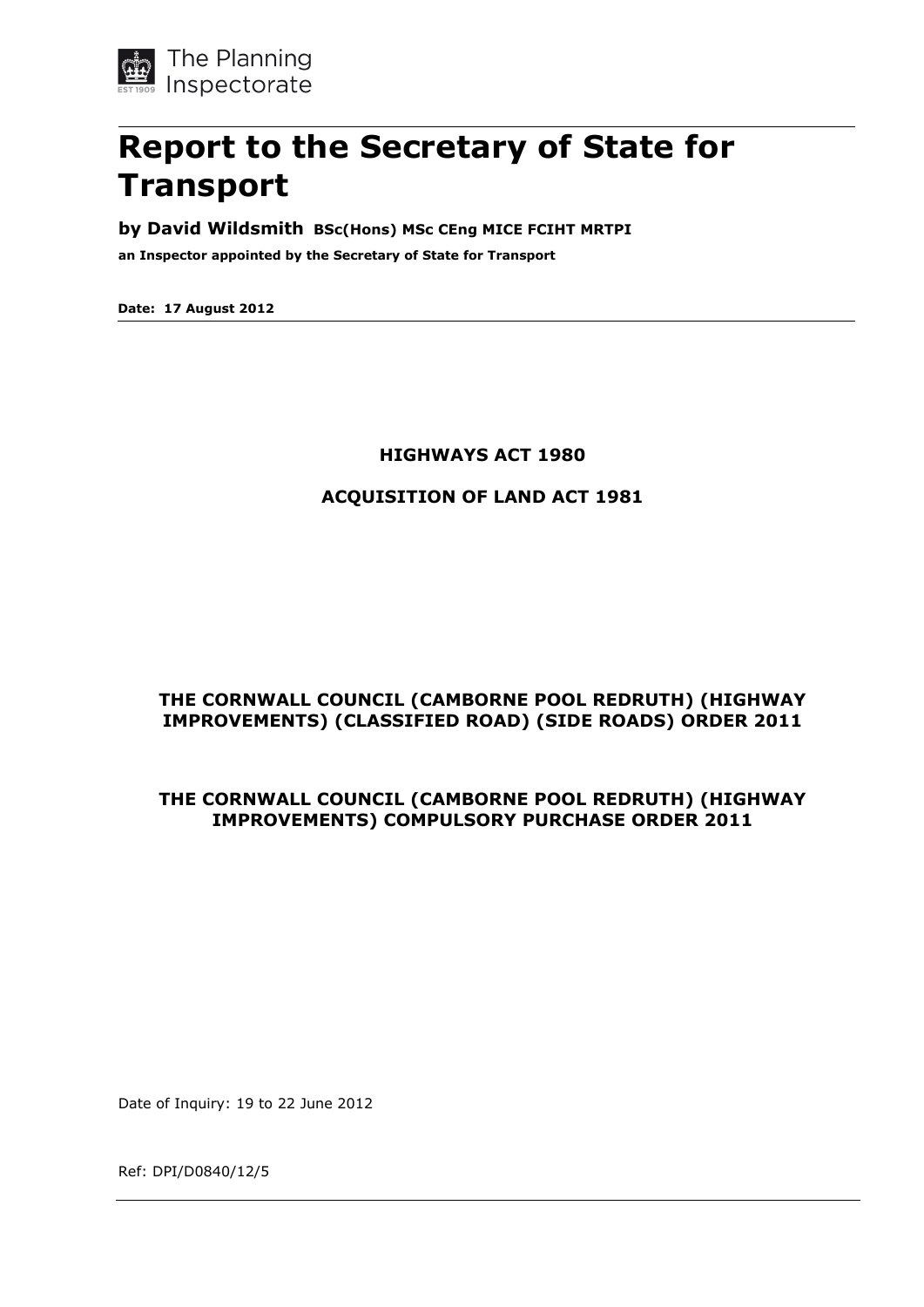# **CONTENTS**

|   |                                               | Page |
|---|-----------------------------------------------|------|
|   | Acronyms and Abbreviations used in the Report | ii   |
|   | Case Details                                  | 1    |
| 1 | Preamble                                      |      |
| 2 | Description of the Site and its Surroundings  | 3    |
| 3 | The Case for Cornwall Council                 | 3    |
| 4 | The Cases for the Supporters                  | 17   |
| 5 | The Cases for the Objectors                   | 20   |
| 6 | The Response of Cornwall Council              | 27   |
| 7 | Conclusions                                   | 36   |
| 8 | Recommendations                               | 49   |
|   |                                               |      |
|   | Appendix 1: Appearances                       | 50   |
|   | Appendix 2: Inquiry Documents                 | 50   |
|   | Appendix 3: Status of Objections              | 60   |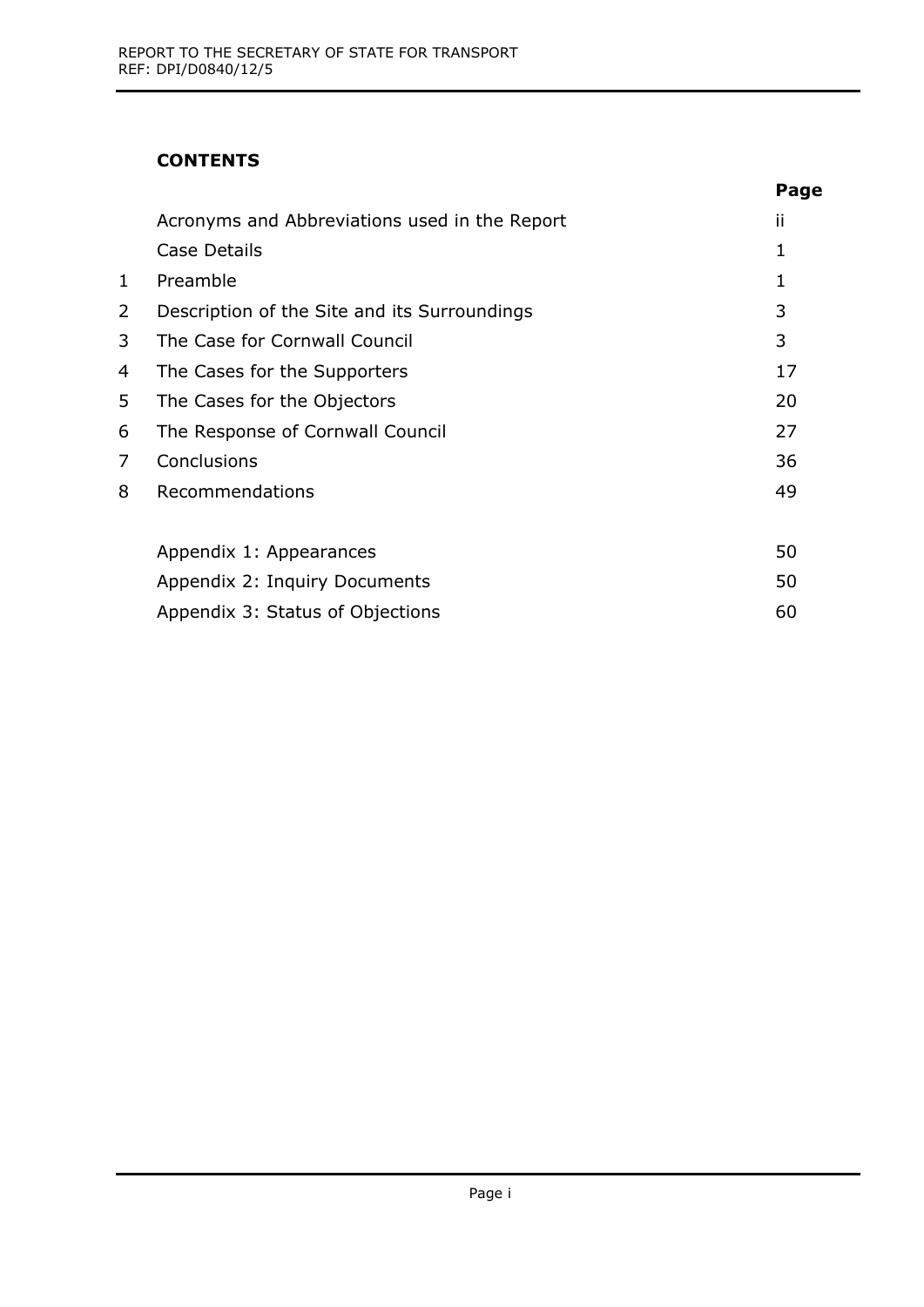#### **ACRONYMS AND ABBREVIATIONS USED IN THE REPORT**

| AAP             | Area Action Plan                                         |
|-----------------|----------------------------------------------------------|
| AM peak         | morning peak period                                      |
| App             | Appendix                                                 |
| <b>BCR</b>      | Benefit to Cost Ratio                                    |
| CD              | Core Document                                            |
| <b>CEMP</b>     | Construction Environmental Management Plan               |
| the Convention  | the European Convention on Human Rights                  |
| the Council     | <b>Cornwall Council</b>                                  |
| <b>CPO</b>      | Compulsory Purchase Order                                |
| <b>CPR</b>      | Camborne, Pool and Redruth                               |
| <b>CS</b>       | Core Strategy                                            |
| <b>DfT</b>      | Department for Transport                                 |
| Doc             | Document                                                 |
| EA              | <b>Environment Agency</b>                                |
| <b>EH</b>       | English Heritage                                         |
| EIA             | Environmental Impact Assessment                          |
| EN              | <b>English Nature</b>                                    |
| ES              | <b>Environmental Statement</b>                           |
| EU              | European Union                                           |
| the Framework   | the National Planning Policy Framework                   |
| <b>GDP</b>      | <b>Gross Domestic Product</b>                            |
| <b>HCA</b>      | Homes and Communities Agency                             |
| <b>LTP</b>      | Local Transport Plan                                     |
| <b>MPS</b>      | Minerals Policy Statement                                |
| <b>NMU</b>      | Non-Motorised User                                       |
| <b>NPV</b>      | <b>Net Present Value</b>                                 |
| Pia/mvkm        | Personal Injury Accidents per Million Vehicle Kilometres |
| <b>PIN</b>      | Pre-Inquiry Note                                         |
| <b>PDL</b>      | Previously Developed Land                                |
| <b>PMA</b>      | Private Means of Access                                  |
| PM peak         | evening peak period                                      |
| <b>PPG</b>      | Planning Policy Guidance Note                            |
| <b>PPS</b>      | <b>Planning Policy Statement</b>                         |
| PV <sub>B</sub> | <b>Present Value of Benefits</b>                         |
| <b>PVC</b>      | <b>Present Value of Costs</b>                            |
| RPG10           | Regional Planning Guidance Note 10                       |
| <b>RSS</b>      | Regional Spatial Strategy                                |
| the Scheme      | the Camborne-Pool-Redruth Stage 1 East-West Link         |
| <b>SRO</b>      | Side Roads Order                                         |
| TUBA            | Transport User Benefit Appraisal                         |
| vpd             | vehicles per day                                         |
| WebTAG          | Web Based Transport Analysis Guidance                    |
| <b>WHS</b>      | World Heritage Site                                      |
| <b>WUM</b>      | <b>Western United Mines</b>                              |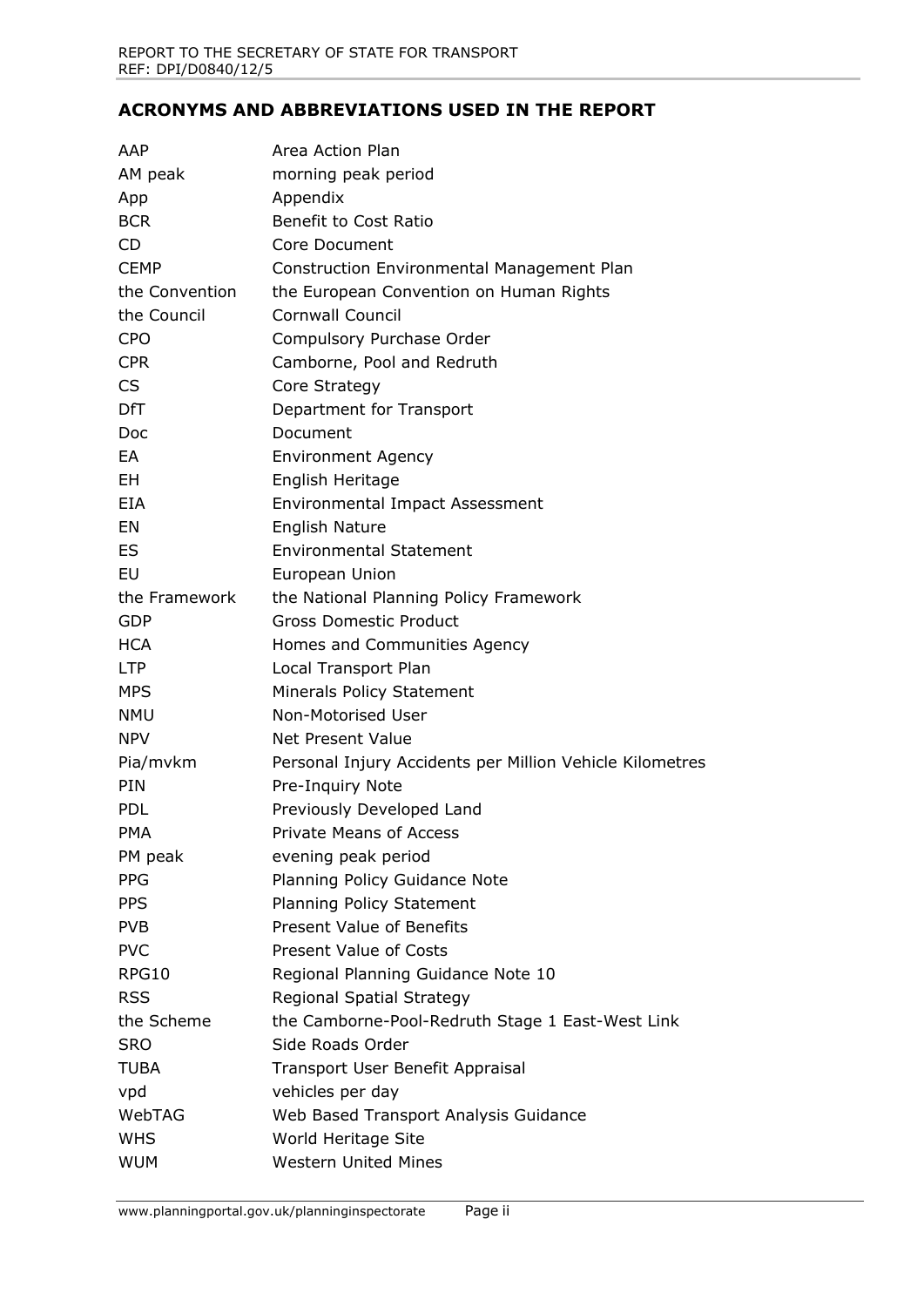# **CASE DETAILS**

## **The Side Roads Order (SRO)**

- The SRO is made under Sections 14 and 125 of the Highways Act 1980, and is known as the **Cornwall Council (Camborne Pool Redruth) (Highway Improvements) (Classified Road) (Side Roads) Order 2011.** 
	- o The SRO was made on 7 September 2011.
	- o Cornwall Council (hereafter referred to as "the Council") submitted the SRO for confirmation to the Secretary of State for Transport.
	- o If confirmed, the SRO would authorise the Council to improve or stop up lengths of highway, construct new highways and stop up and/or provide new private means of access (PMA) to premises, in order to construct the Camborne-Pool-Redruth Stage 1 East-West Link.

## **Summary of Recommendation: that the SRO be confirmed with modifications.**

#### **The Compulsory Purchase Order (CPO)**

- The CPO is made under Sections 239, 240, 246, 250 and 260 of the Highways Act 1980 and Schedule 2 of the Acquisition of Land Act 1981. It is known as the **Cornwall Council (Camborne Pool Redruth) (Highway Improvements) Compulsory Purchase Order 2011**.
	- o The CPO was made on 7 September 2011.
	- o The Council submitted the CPO for confirmation to the Secretary of State for Transport.
	- $\circ$  If confirmed, the CPO would authorise the Council to compulsorily purchase land and the rights over land in order to construct the Camborne-Pool-Redruth Stage 1 East-West Link with its associated works and mitigation measures, as provided for by the above mentioned SRO.

## **Summary of Recommendation: that the CPO be confirmed with modifications.**

## **1 PREAMBLE**

- 1.1 On 19 June 2012 I opened a public local inquiry ("the Inquiry") at the Penventon Park Hotel, West End, Redruth to hear representations and objections made following the publication of the Orders described in the Case Details at the head of this page. The Inquiry sat on 4 days and I closed it on 22 June 2012. I carried out an unaccompanied inspection of those parts of the route of the Camborne-Pool-Redruth Stage 1 East-West Link ("the Scheme"), viewable from public land, on 18 June 2012. I also carried out an accompanied site visit on 26 June 2012 in the presence of representatives of the Council and non-Statutory Objectors.
- 1.2 In the absence of a pre-Inquiry meeting I issued a pre-Inquiry Note (PIN) (Document (Doc) INSP/1) in order to set out the practical and administrative arrangements for the Inquiry. The Inquiry was held in accordance with the details set out in the PIN.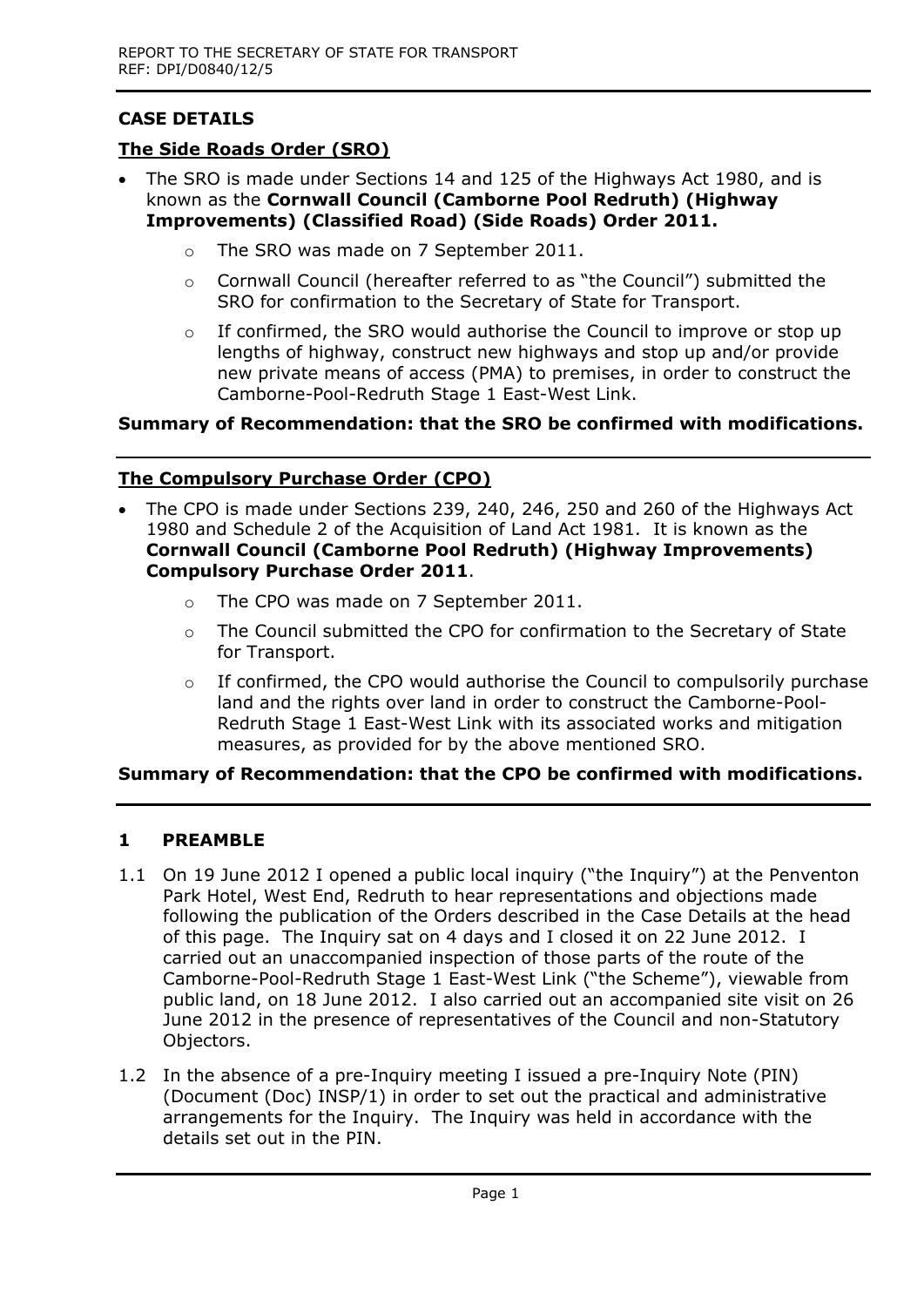## **Purpose and Scale of the Proposal**

- 1.3 The Scheme is part of a comprehensive package of initiatives to revitalise and regenerate the Camborne, Pool and Redruth (CPR) area (Doc CC/1/3). As well as providing the key to unlocking large areas of brownfield land, which are intended to deliver new homes and jobs, the Scheme would also address existing problems along the A3047. These include traffic congestion, poor bus reliability, higher than average accident levels, poor provision for pedestrians and cyclists and poor air quality. The Scheme would also enable improvements to be made to bus services on the A3047 through Tuckingmill and East Hill junction, and would make specific provision for pedestrian and cyclists (Doc CC/INQ/1).
- 1.4 The current proposal is Stage 1 of a larger, 2 Phase scheme, for which planning permission has already been granted (see Core Documents (CDs) 2.26, 2.27 & 2.29). Detailed Environmental Impact Assessments (EIAs) have been undertaken, with the findings reported in Environmental Statements (ESs) which were submitted to support the planning applications (CDs 2.3-2.9 and 2.16- 2.20). I have taken account of these documents, together with the objections made, in arriving at my recommendations. All other environmental information submitted in connection with the Scheme has also been taken into account. This includes updated Landscape, Air Quality, Noise and Vibration and Ecology Reports, to be found in Doc CC/3/3, together with information arising from questioning at the inquiries.

## **Numbers of Objectors and Supporters**

- 1.5 During the formal objection period a total of 18 objections were submitted from Statutory Objectors, with 3 from non-Statutory Objectors. In addition, 6 further objections were submitted by non-Statutory Objectors in the weeks leading up to the Inquiry. I accepted these additional objections, with some being dealt with orally at the Inquiry whilst others were simply submitted in written form. Written representations in support of the Orders were received from 7 parties (see Section 4 of this report).
- 1.6 By the time the Inquiry opened many of the originally submitted objections had been withdrawn, with only 2 remaining from Statutory Objectors and 2 from non-Statutory Objectors. However, the Council continued to discuss and negotiate with Objectors such that by the close of the Inquiry all of the Statutory Objections had been withdrawn, as had all but one of the non-Statutory Objections (see Doc OBJ/1). All 6 of the additional, non-Statutory Objections were maintained and I deal with all outstanding objections in this report.

#### **Main Grounds for Objection**

1.7 The one remaining objection which had been lodged within the formal objection period concerned the direct impact of the Scheme on land adjacent to the Objector's property (see later details relating to Objector 15). The additional 6 non-statutory Objections, raised outside the formal objection period were, in the main, not related to specific areas of land or specific side roads issues. Instead, the objections tended to focus on such matters as the growth strategy for the area; the likely impact of the proposed East-West Link road in traffic and environmental terms; the implications of the Scheme on present and future mining operations; and the lawfulness of the SRO and CPO process.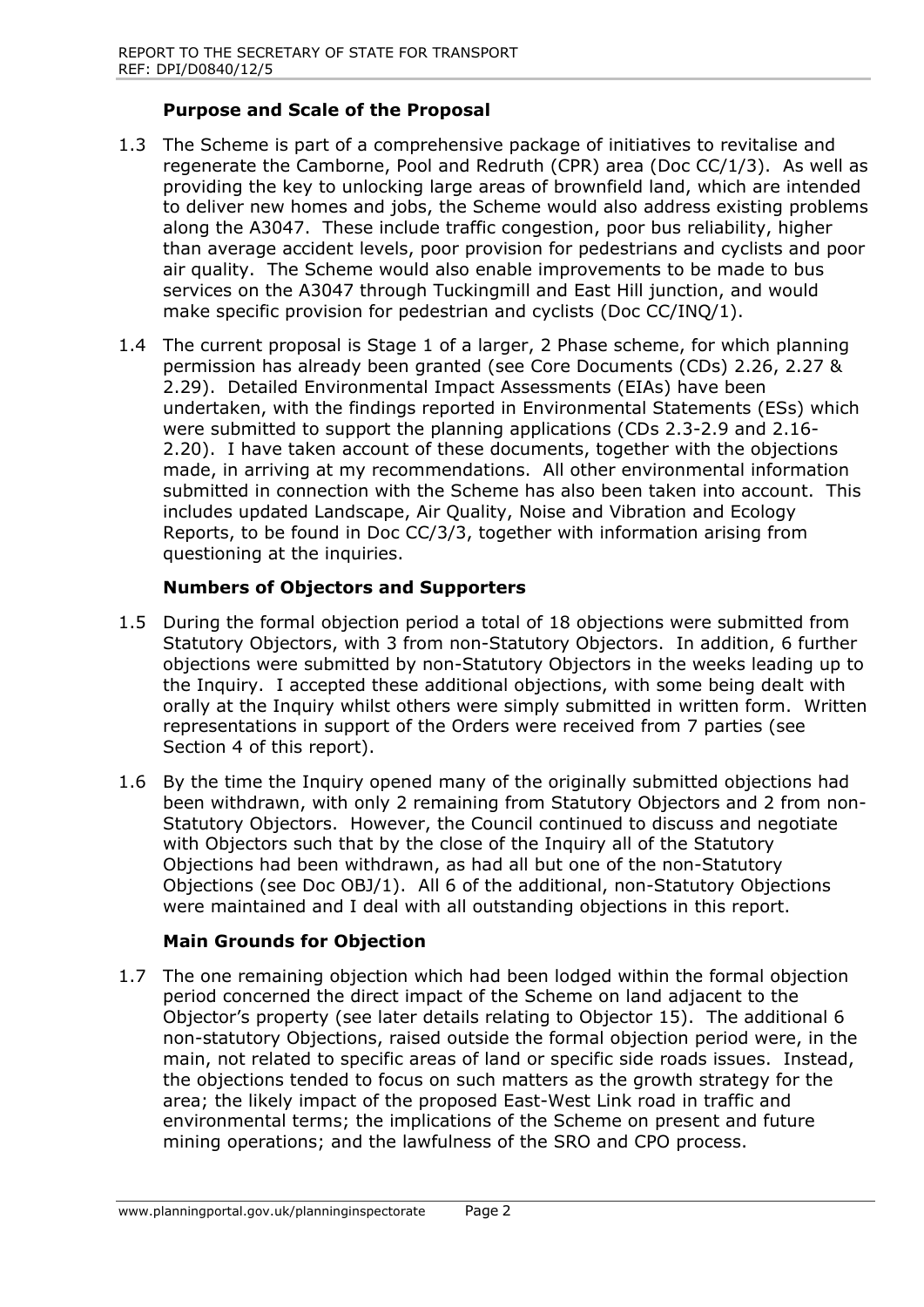## **Statutory Formalities**

1.8 The Council confirmed at the Inquiry that it had complied with all necessary statutory formalities (see Doc CC/INQ/3).

## **Scope of this Report**

1.9 This report contains a brief description of the site and its surroundings, the gist of the evidence presented and my conclusions and recommendations. Lists of Inquiry appearances and documents are attached. These include details of the submitted proofs of evidence, which may have been added to or otherwise extended at the Inquiry, either during examination in chief or during crossexamination. Where appropriate, references to CDs and other submitted documents are given in parentheses.

#### **2. DESCRIPTION OF THE SITE AND ITS SURROUNDINGS**

- 2.1 The CPR conurbation is the largest urban area in Cornwall, located some 14km (9 miles) west of Truro and 19km (12 miles) east of Penzance. It extends in a linear fashion for some 6-8km (4-5 miles) along the A3047, with the A30 trunk road to the north and the London to Penzance mainline railway to the south (see Appendix (App) 2 in Doc CC/2/3). The A3047 is the main east/west route within the area and is of single-carriageway standard between Barncoose in the east and Treswithian in the west. It serves the residential, business, commercial, and industrial areas of CPR, including the Wilson Way industrial estate, Pool, Dudnance Lane, South Crofty mine, Tuckingmill, Dolcoath, and Camborne.
- 2.2 A number of more minor routes lead off from the A3047 and pass through predominantly residential areas to serve the business and commercial areas which provide the main employment centres in the area. The A3047 and its junctions suffer from congestion at peak periods and are not capable of accepting traffic growth in the future without exacerbating these problems. This is of particular note as CPR has been designated an Air Quality Management Area.
- 2.3 The A30 trunk road acts as a northern bypass for the CPR area. It has junctions at Scorrier in the east, Avers at Redruth, and Tolvaddon and Treswithian at either end of Camborne. These enable local traffic to join and leave the trunk road which is the strategic route throughout the length of Cornwall, linking to Devon, Exeter, and the M5 motorway. Access by rail to the area is provided for by stations at both Camborne and Redruth on the London to Penzance line.

## **3. THE CASE FOR CORNWALL COUNCIL**

The material points are:

#### **Background and the need for the Scheme**

3.1 This area was once the pre-eminent centre of hard rock mining, principally for the minerals of copper and tin, but following the collapse of the mining and associated industries in the 19th and 20th centuries the area went into a period of prolonged decline. This left a legacy of derelict and contaminated brownfield land, a low wage economy, low economic outputs, and social deprivation. Currently the wider CPR area has a population of nearly 60,000, with some 45,000 people concentrated in the main urban areas. Four neighbourhoods in the CPR area are in the 10% most deprived areas in the country, with 2 of them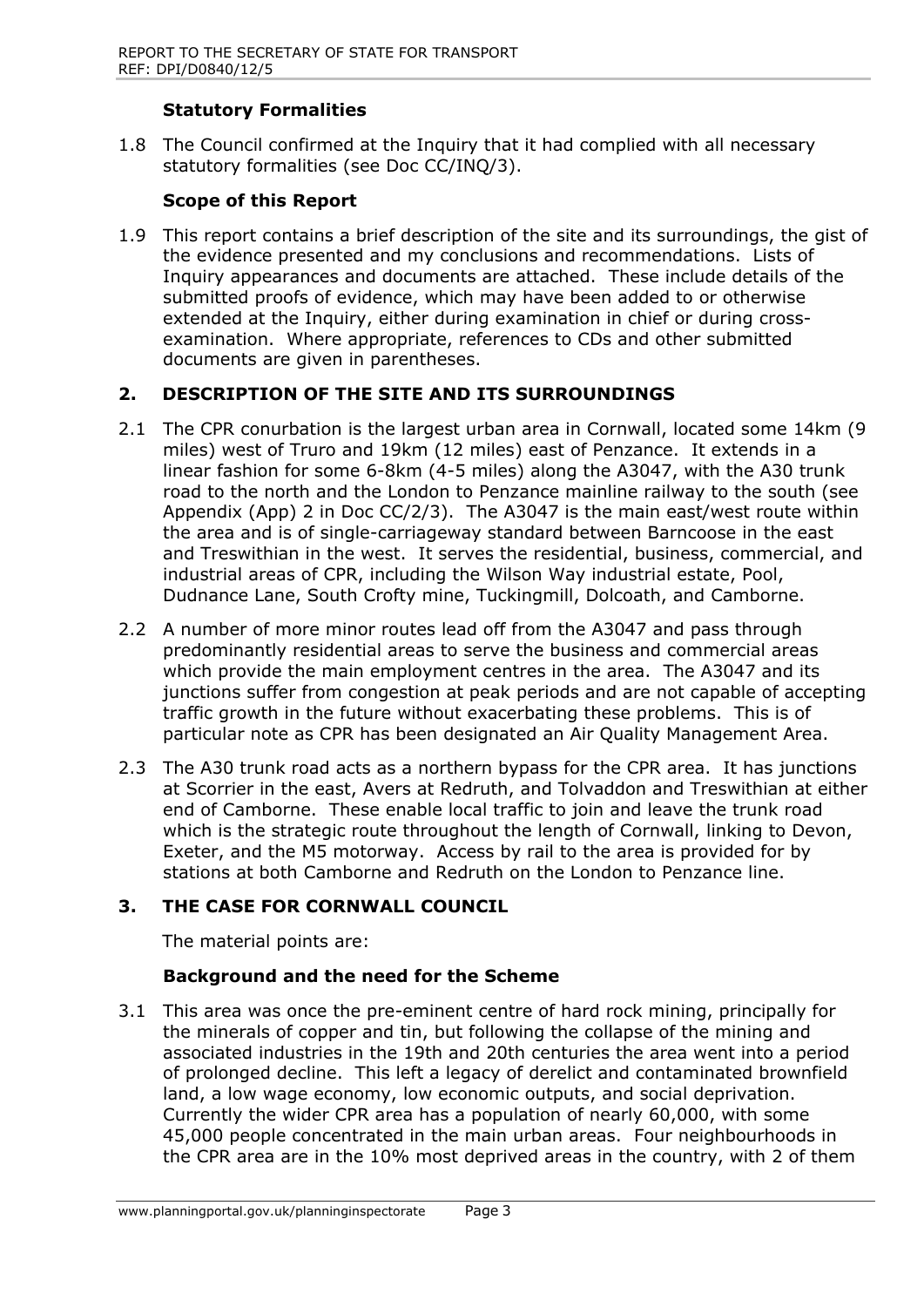being in the worst 5% nationally. This means that over 5,000 households (25% of the CPR population) are located in some of the most deprived neighbourhoods in England. Furthermore, unemployment rates are 3.9% compared to a Cornwall average of 3.3%. (Doc CC/1/2 para 2.2.3 & Doc CC/2/2 para 2.3.4).

- 3.2 Cornwall has been designated by the European Union (EU) as having Objective One and, now, Convergence funding eligibility, recognising that the Gross Domestic Product (GDP) of the County is less than 75% of the EU average. CPR has been specifically identified within these EU Programmes and is located within a designated investment area under Priority 4 of the Convergence Programme (Doc CC/1/2 paras 2.3.1 & 2.3.2). However, there are high costs associated with developing derelict and contaminated sites and providing the necessary highway capacity to support new development. Coupled with low capital and rental value of properties in the area, this has resulted in limited market interest by private developers to invest, without public sector aid.
- 3.3 One result of the relative poverty of the area and the difficulties in developing these brownfield sites has been a low completion rate for new housing, with only 130 completions in 2011/12, of which 25% were affordable. At the same time there are over 2,500 households within the CPR area on the Homechoice Register, of which nearly 1,000 fall within bands A-C (Doc CC/INQ/7).
- 3.4 To address all these matters a number of sites throughout the CPR area have been identified as suitable for development for employment and housing uses by the CPR Urban Regeneration Company, set up by the previous Government to drive forward the regeneration of the area. These sites have been the subject of extensive consultation and master planning, resulting in a series of integrated development frameworks covering the Trevenson Road, Dudnance Lane, Pool Retail and Tolvaddon Business Park locations, which together form the Pool Business District (see Doc CC/1/3 App 2).
- 3.5 Ambitious but necessary growth targets were set for the area through regional plans and subsequent Local Development Framework targets. These led to the Regeneration Company working with County and District Councils, the Regional Development Agency and English Partnerships (now the Homes and Communities Agency (HCA)) to develop a Regeneration Programme aimed at delivering 6,000 new homes, 6,000 gross jobs and in excess 100,000sqm of employment space over a 10 year period (Doc CC/1/2 para 2.8.2).
- 3.6 This was delivered through to March 2012, when the Regeneration Company ceased to operate following changes to Local Government Funding support and management arrangements. The responsibility for implementation has now transferred to the Cornwall Development Company. However many of the development proposals are constrained by the inadequate transport capacity and are subject to Article 25 Directions<sup>1</sup> from the Highways Agency, or Grampian conditions, preventing their development until the highway capacity is increased. It is against this background that the East-West Link road is proposed, as the key to unlocking this employment and housing programme and realising the regeneration potential of the area.

 $\overline{a}$ 

 $1$  Where the Highways Agency considers that a new development could compromise the safety and free passage of traffic on the A30 trunk road it is required to exercise statutory authority provided by Article 25 (formerly Article 14) of the Town and Country Planning (Development Management Procedure)(England) Order to issue 'holding directions' on the local planning authority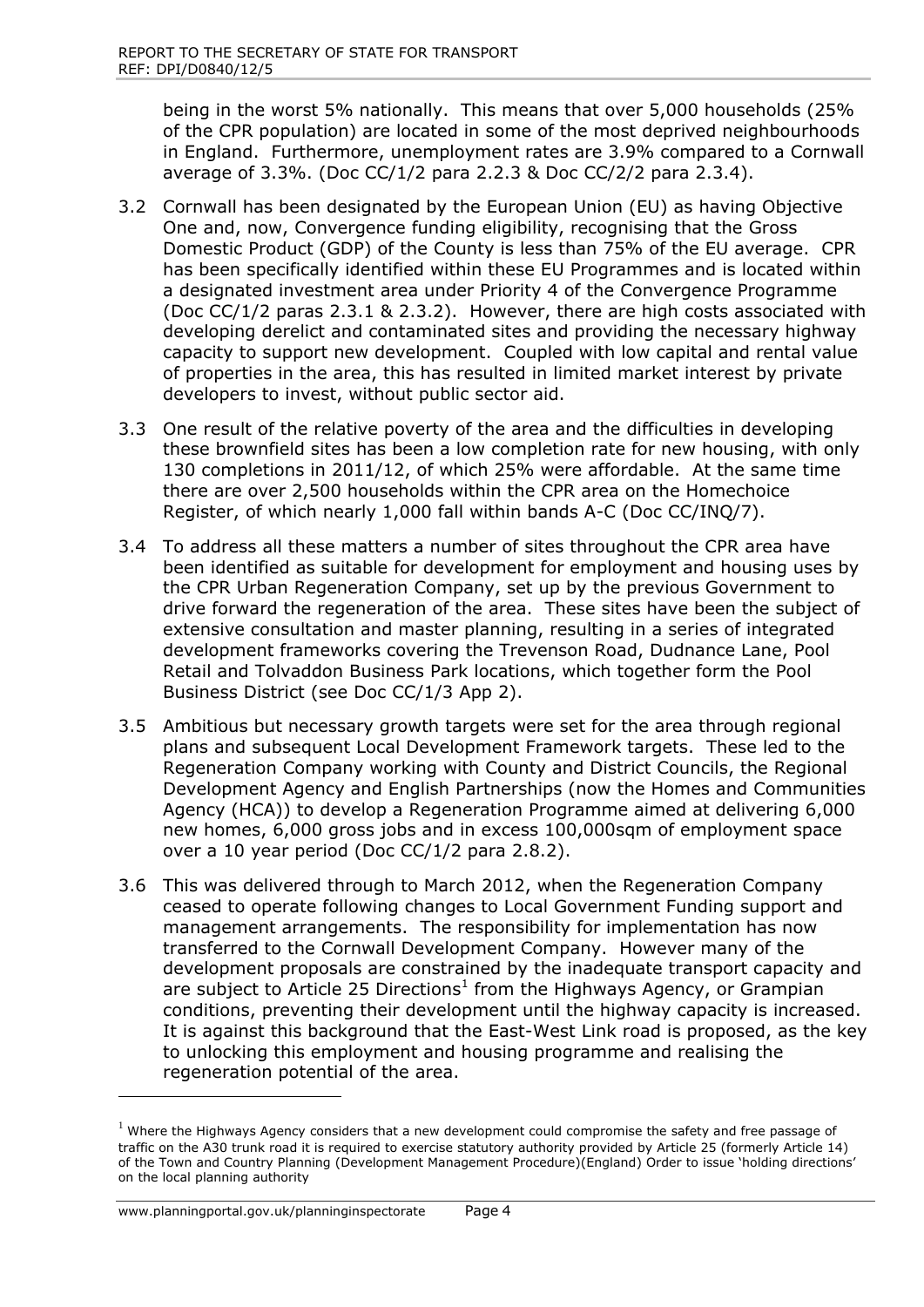- 3.7 The Scheme would provide better access to existing business and residential areas and new access to the areas proposed for redevelopment within the CPR area. By relieving the existing A3047 west of East Hill, and the East Hill junction itself, it would provide the necessary highway capacity to allow proposed and identified developments to proceed, enabling employment and benefits worth up to £300 million to the local economy to be realised (CD 5.18).
- 3.8 Since its inception the Scheme has been developed by Cornwall Council and its predecessor authorities, through an iterative process that has included feasibility studies, appraisals, consideration of alternative options, topographic, geotechnical and mining surveys, assessments, and reviews. There have been public consultation events at each stage of preparation, and various stakeholders have been regularly consulted. Exhibitions have been held prior to planning applications and the publication of the Orders and detailed business cases have been developed by the Council and independently assessed and approved by the Department for Transport (DfT). This work has resulted in the Scheme for which the current SRO and CPO have been made.

## **Policy Considerations**

- 3.9 At national level, the Scheme was developed against the backdrop of Planning Policy Guidance Notes (PPGs), Planning Policy Statements (PPSs), and Minerals Policy Statements (MPSs), extant at that time (see Doc CC/5/2 paras 3.5.31 to 3.5.70). However, the National Planning Policy Framework ("the Framework"), which was published in March 2012, replaces virtually all of these former PPGs, PPSs and MPSs, including all those referred to in Doc CC/5/2.
- 3.10 The publication of the Framework has not, however, had a fundamental impact on the Scheme's justification. The Scheme would be in line with the Framework's aims as it would promote economic growth in a priority area; provide social and environmental improvements, including necessary infrastructure, to improve the quality of people's lives; and promote sustainable economic and housing development opportunities. Its clear benefits would outweigh any disbenefits.
- 3.11 At the regional level, the Government has announced its intention to abolish Regional Spatial Strategies (RSS) through the Localism Bill, but this has not yet been fully enacted. Regional policies are therefore still extant at the time of writing this report and form part of the development plan in the form of Regional Planning Guidance Note 10 (RPG10) (CD 3.3), published in 2001. Policy SS3 of RPG10 aims to focus major new employment, social and cultural investment in the CPR area, which is specifically identified as a significant potential area for growth and a focus for regeneration. Policy SS6 of RPG10 requires development plans to "recognise the Camborne and Redruth area as one where there are major regeneration issues and where policies, plans, proposals and programmes will need to promote opportunities for employment growth in particular."
- 3.12 The Draft RSS for the South West (CD 3.2), intended to replace RPG10, passed through much of its statutory procedures but was never formally confirmed or published as Regional Planning Policy. Consequently, the content of the Draft RSS simply remains a material consideration when considering development proposals.
- 3.13 The Draft RSS carried forward the RPG10 strategy, with an emphasis on the CPR area to encourage development by stimulating economic activity, recognising the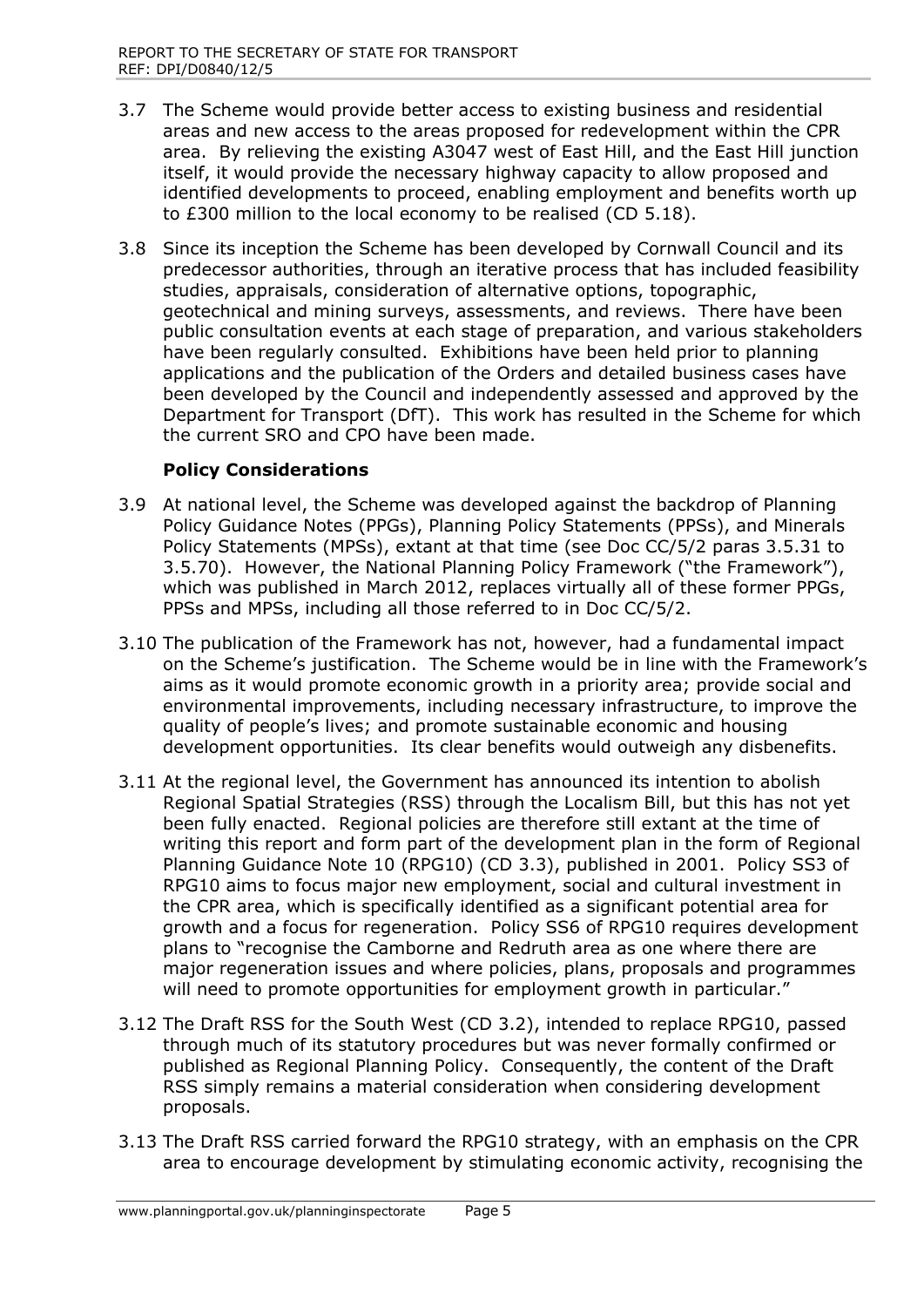need to continue regeneration and economic activity (CD 3.2 paras 4.4.2 & 4.4.20). Policy SR39 identifies that Councils should plan for the growth of CPR maximising the use of previously developed land (PDL). Policy SR40 indicates that Local Development Documents are to stimulate the economy, reduce social inequalities, address housing affordability and should make provision for about 16,500 jobs in the CPR, Truro and Falmouth/Penryn travel to work area, with an average of about 300 dwellings per year at CPR . The policy specifically identifies that "investment will be made in key infrastructure to enable the achievement of the development proposed in the policy."

- 3.14 At the local level the Cornwall Structure Plan (2004) (CD 3.12), notes, at paragraph 101, that the regeneration of CPR is a regional and strategic priority. Paragraph 108 notes that the area will be a focus for regeneration through a mixed-use strategy for economic restructuring. "This is supported by a transport strategy that improves public transport within the urban area and links with other strategic urban areas. The context provided by the Plan will need to recognise the key role which CPR can play in Cornwall as a whole".
- 3.15 The Council's draft Core Strategy (CS) Preferred Approach (CD 3.13.6) continues the theme from previous policy documents, with paragraph 4.11 and policy PP4 recognising that the CPR area requires a focus of investment as a catalyst for economic regeneration and to address deprivation. As part of this emerging CS the Council has produced an Infrastructure Delivery Plan for the CPR area (CD 3.13.7) which specifically identifies the need for the CPR East-West Link road as part of the package of regeneration and revitalisation of the CPR area.
- 3.16 This document builds on the findings of the various Cornwall Local Transport Plans (LTPs), which have consistently demonstrated the need for an East-West Link within the CPR area, both to facilitate new developments in the area and to relieve the heavily congested A3047. In addition, the Implementation Plan for 2011-2015 identifies the Scheme as one of the principal elements in the CPR transport strategy (CD 3.26 App A).
- 3.17 It is thus apparent from both longstanding adopted policy and emerging policy that the CPR area is in need of regeneration, is a priority area for growth and that the Scheme is a vital component in the strategy for unlocking that growth potential.

#### **Scheme Details**

#### *Scheme Objectives*

- 3.18 The primary objectives of the scheme, to meet the needs of the CPR area are:
	- To create a new East to West route to relieve the existing A3047, thereby reducing congestion;
	- to provide the necessary transport infrastructure to enable planned, sustainable, economic growth to take place in the CPR corridor; encouraging private sector investment and facilitating the creation of up to 5,540 jobs and 6,670 new homes in the CPR area by 2030; and
	- to facilitate future improvements to public transport and the urban environment on the existing A3047 (Doc CC/2/2 para 4.1.1).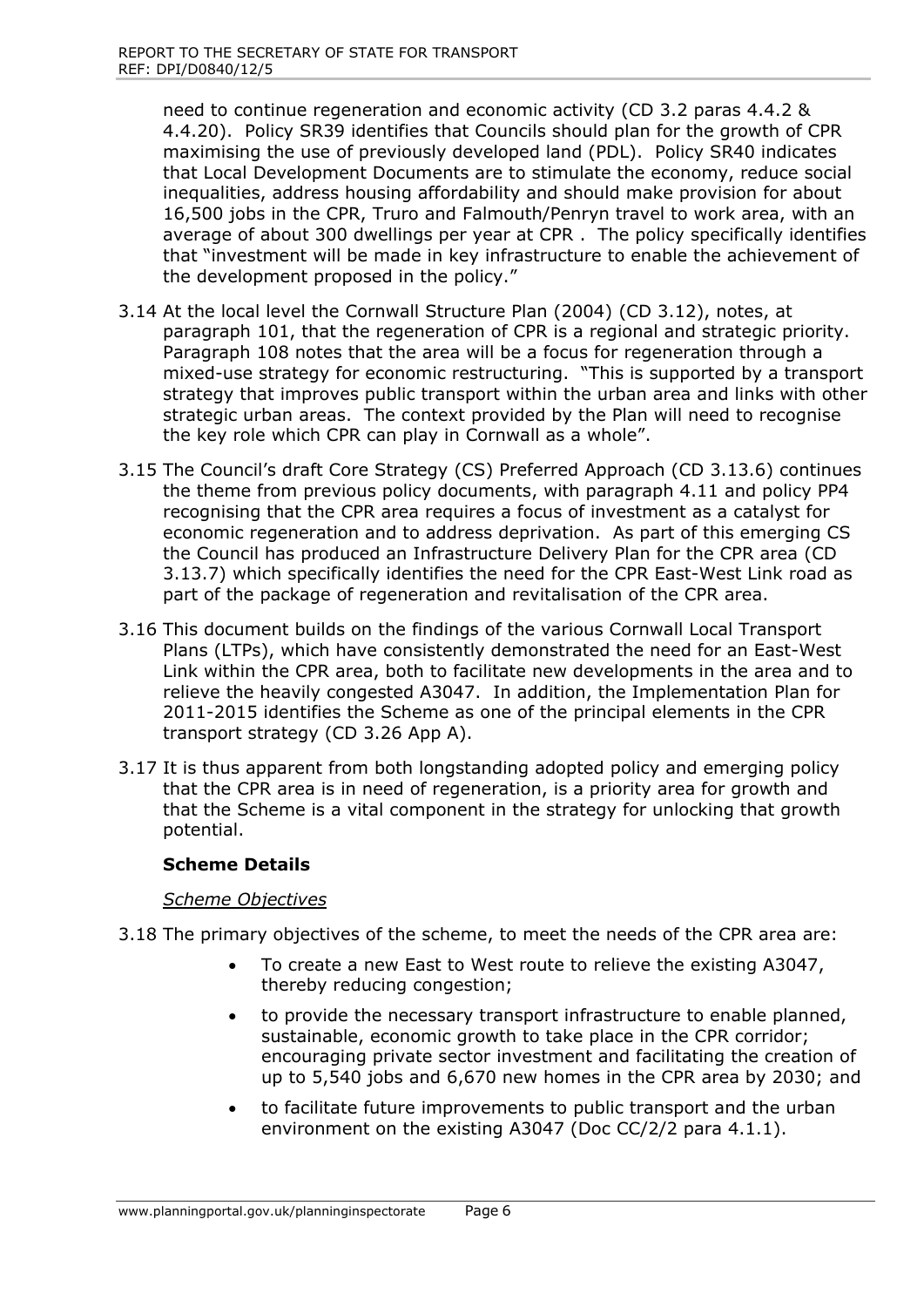*Scheme Description (see Section 6 of Doc CC/3/2)*

- 3.19 As noted earlier, the Scheme currently before the Inquiry is Stage 1 of a larger, 2 Phase scheme. Planning permission was granted for Phase 1 in December 2008 (CD 2.26) and for Phase 2 in January 2010 (CD 2.27). An extension of time for the Phase 1 planning permission was granted in September 2011 (CD 2.29). Phase 1 would extend from East Hill to Wilson Way and would include the widening and improvement of Dudnance Lane and the provision of a new length of road extending from Station Road to a new roundabout on Wilson Way. Phase 2 would comprise a new road extending north-eastwards from the Dolcoath Avenue/Lower Pengegon area, to a new junction with Dudnance Lane.
- 3.20 Following the Government's comprehensive spending review in 2010 a "reduced scope" version of the overall East-West Link scheme was devised which would still enable most of the planned developments for the area to be delivered, but at a reduced cost. It is this reduced scope Scheme (termed Stage 1) for which the current SRO and CPO are proposed. The originally granted planning permissions are still relevant for this proposed Stage 1, with Stage 2 to follow when funds are available (CD 2.29). Details of the elements which have been deferred for a later stage can be found in paragraph 6.1.4 of the Statement of Case (CD 1.11).
- 3.21 The Scheme has been given the status of "Classified" road, A3047, by the DfT. This would come into effect on its opening to traffic. Summary details of the currently proposed elements of both Phase 1 and Phase 2 are given below.

*Phase 1 - East Hill to Wilson Way*

- 3.22 This section would commence with the widening of a short length (50m) of Dudnance Lane, south of East Hill, to accommodate a longer, northbound, leftturn lane into the signal controlled junction with East Hill and Trevenson Road. Moving southwards, a new signal controlled junction would be provided at the intersection of Dudnance Lane with the proposed Phase 2 new road (to the west) and Heartlands Park access (to the east). Flared carriageways would be provided to accommodate turning traffic lanes and the widening would extend some 75m north and south of the junction. The junction would incorporate controlled pedestrian and cyclist crossing facilities.
- 3.23 A shared, 3m wide cycleway/footway would be provided on the west side of Dudnance Lane, with the existing footway being retained on the east side as far as the access to Pool Market. At this location the cycleway/footway would cross to the east side of the road, at a signal controlled crossing point, and continue eastwards past the Tesco access to a new traffic signal controlled junction at Penhallick Road, with flares for turning lanes. Moving further eastwards and north-eastwards, a new section of road would run parallel to the railway line for approximately 300m before bearing north to a new roundabout on Wilson Way, near Carn Brea Lane. This new link would include a shared footway/cycleway, 3m wide, on its north side and a 2m wide footway on its south side.

*Phase 2 - Dolcoath to Dudnance Lane*

3.24 At Dolcoath the new road would link to the ongoing Dolcoath Development spine road. This would entail the closure of the eastern end of Dolcoath Avenue and the construction of a new roundabout at Dolcoath Road. From this roundabout the scheme would traverse farm land in a northerly then easterly direction. It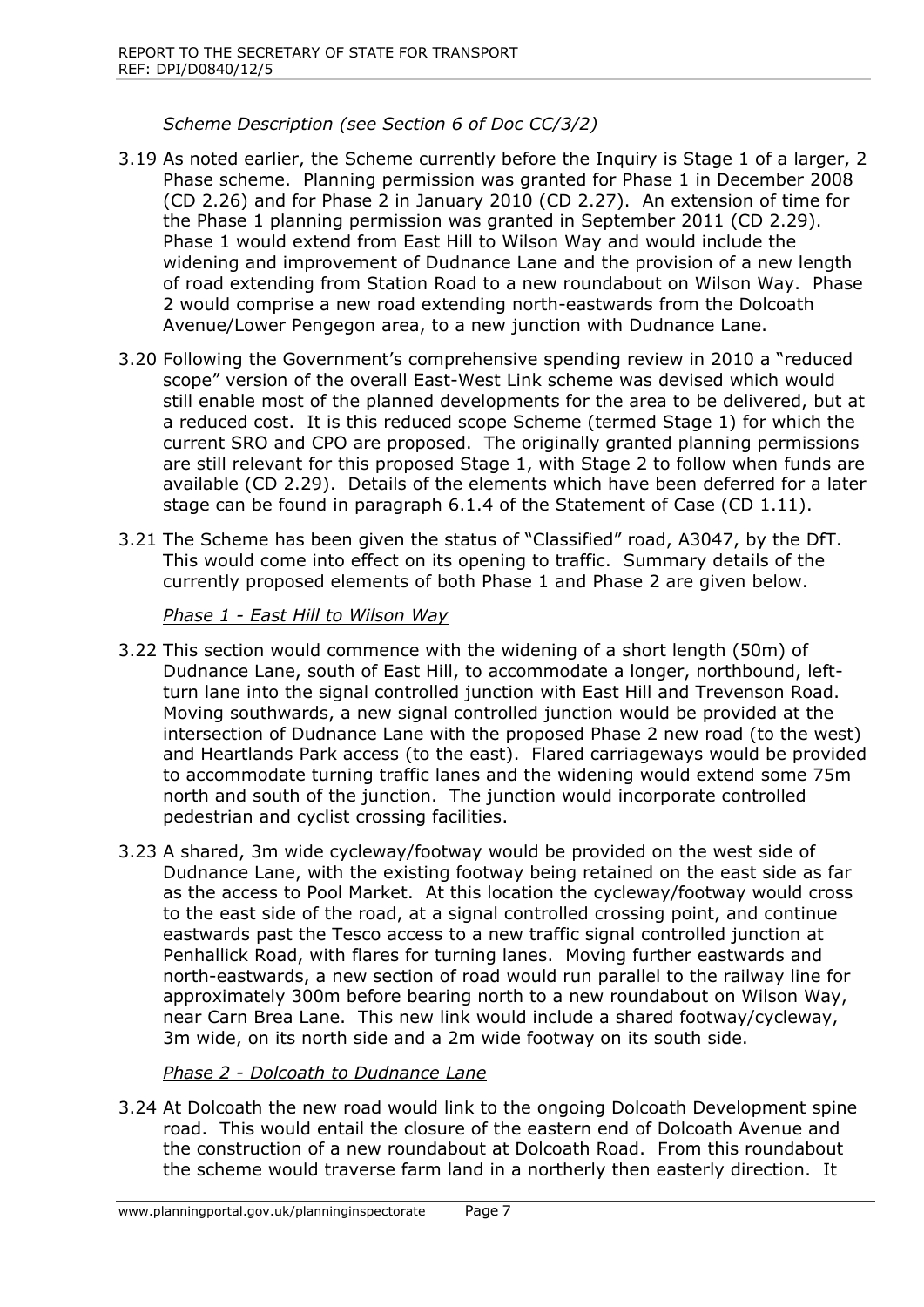would then cross the Red River valley, and the South Crofty mine site, to the new traffic signal controlled junction at Dudnance Lane. This new section of road would be a 6.8m wide single-carriageway with a 3m wide shared facility (with a 0.5m wide buffer strip) on each side, to cater for pedestrians and cyclists. The new road would cross the Red River valley on embankment with two 12m arch structures to accommodate the river, Chapel Road, and multi-user trails.

*General*

- 3.25 Throughout the Scheme, landscaping and planting would be included where required to mitigate the visual impact of the road and its traffic and to provide replacement habitats for flora and fauna. Noise reduction and screen fencing would also be provided at various locations to reduce the impact of the scheme and its traffic.
- 3.26 There are elevated concentrations of a range of heavy metals, associated with mine spoil from mining activities across the site. All excavation within the road corridor is therefore expected to be contaminated to some degree. However, the Contractor's Construction Method Statements for working would ensure the safe management and handling of contaminated material within the site (Doc CC/3/2 para 8.5).
- 3.27 Road drainage would, where possible, be carried by open channels, in accordance with the CPR Surface Water Management Plan's preferred design and as accepted by the Environment Agency (EA). Water storage would be provided (in pond and tanks) to attenuate the run-off flows before discharge to water courses and outfalls. Diversion of the Red River, the open channel drainage, and the attenuation pond, would all provide opportunities to extend and increase the wetland habitats. The impact on existing groundwater quality, from routine runoff, has been assessed to be negligible. There is no water abstraction in the area of the scheme (commercial or utilities) but further assessment would be undertaken prior to final design to the satisfaction of the EA and the Council (Doc CC/3/2 Section 9).
- 3.28 Various existing side roads would need to be connected to the new road. This would entail the creation and connection of new side roads, re-grading of the tiein lengths and a unification or replacement of the existing highway boundary treatments. Various private accesses and roads serving residential properties, business premises and land adjacent to the existing roads would also be modified as part of the Scheme. In addition, access would be maintained to land which would be severed by the Scheme.
- 3.29 The Scheme would cross the South Crofty mine site, but has been designed so that it would not impair or prejudice future mining operations. The expansion and relocation of mining activity southwards has been accommodated by the road scheme. A land exchange agreement has been made between Western United Mines (WUM) and the Council and WUM has now obtained planning permission for the erection of new processing plant and a new mine access to the south of the existing site, incorporating the land transferred from the Council.
- 3.30 Private access connections would be provided for future development at the site of the proposed Tuckingmill Urban Village, with a centre right turn lane. Private accesses would also be provided to maintain entry and egress to severed land at South Crofty and to facilitate future development.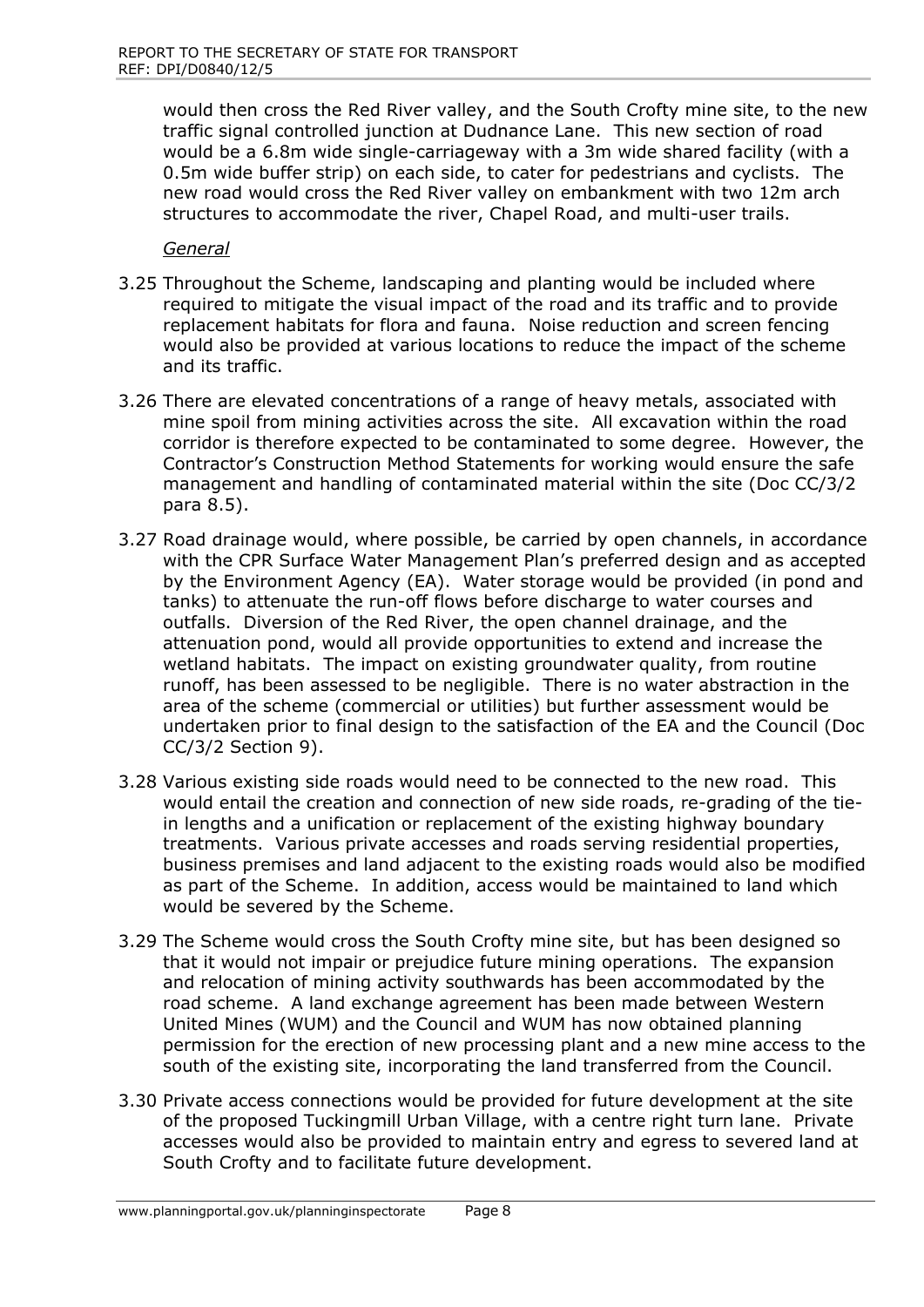- 3.31 The Scheme is shown on the Overall Plan (CD 1.6), on the General Layouts (CD 1.7) and on the Long Sections (CD 1.8), together with the General Layout at CD 1.9 which shows the proposed change to the connection with Wilson Way (see later). A more detailed description of the Scheme can also be found in Section 6.3 of Doc CC/3/2.
- 3.32 "Quiet road surfacing" would be used to give a significant reduction in source noise and "high friction" surfacing, giving improved skidding resistance, would be provided on the approaches to traffic signals and roundabouts. Additional safety features would be provided at various locations in the form of vehicle safety barriers, parapets and pedestrian guardrails. In addition the whole of the Scheme would be lit, including the section across the Red River valley, in the interests of safety and consistency (Doc CC/3/2 Section 10).
- 3.33 Liaison and discussions have continued with all those affected by the Scheme and best endeavours have been made to meet the concerns and needs of residents, landowners, businesses and tenants. Accommodation works plans have been issued. There would also be a need to undertake service diversions and protection for the 4 major Statutory Undertakers: Western Power Division (Electrical); South West Water; Wales and West (Gas) and British Telecom (Doc CC/3/2 Section 10).

#### *Funding*

3.34 The estimated cost of the Scheme is £26.81m and the Scheme benefits from "Programme Entry" status which confirms the DfT support for funding contributions amounting to £16.08m. The EU Convergence fund has already granted a contribution of £1.09m, and a bid for a further £4.0m of Convergence support has been lodged. Third party funding of  $£1.98m$  will be sought via developers' contributions and Cornwall Council has committed £3.66m to the scheme. Additionally Cornwall Council has undertaken to underwrite all unconfirmed contributions (Doc CC/2/2 Section 4.6 & Doc CC/INQ/8).

## **Transport and Economics**

## *Current Conditions*

- 3.35 Full details of traffic flows in the area in 2010 can be seen in Figs 2.2 to 2.4 of Doc CC/4/3. In summary the A3047 was used by about 19,000 vehicles per day (vpd) west of the East Hill junction, and about 14,000vpd east of this junction. About 2% of the traffic was heavy goods vehicles. The high volumes of traffic on the A3047 result in delays to public and private vehicles during peak periods at the East Hill junction. Queue length surveys in 2010 recorded queues of up to 97 vehicles on East Hill during the evening (PM) peak, with journey time surveys also undertaken in 2010 recorded delays of up to 4 minutes per vehicle during peak periods.
- 3.36 Since these surveys were carried out some changes have been made to the geometry and timings of the signal junction at East Hill, but whilst these have reduced the delays and queues somewhat, traffic modelling indicates that the junction will again be at capacity by 2013 if the Scheme is not implemented. The A3047 is also used by a number of local bus services which suffer from the congestion on this route.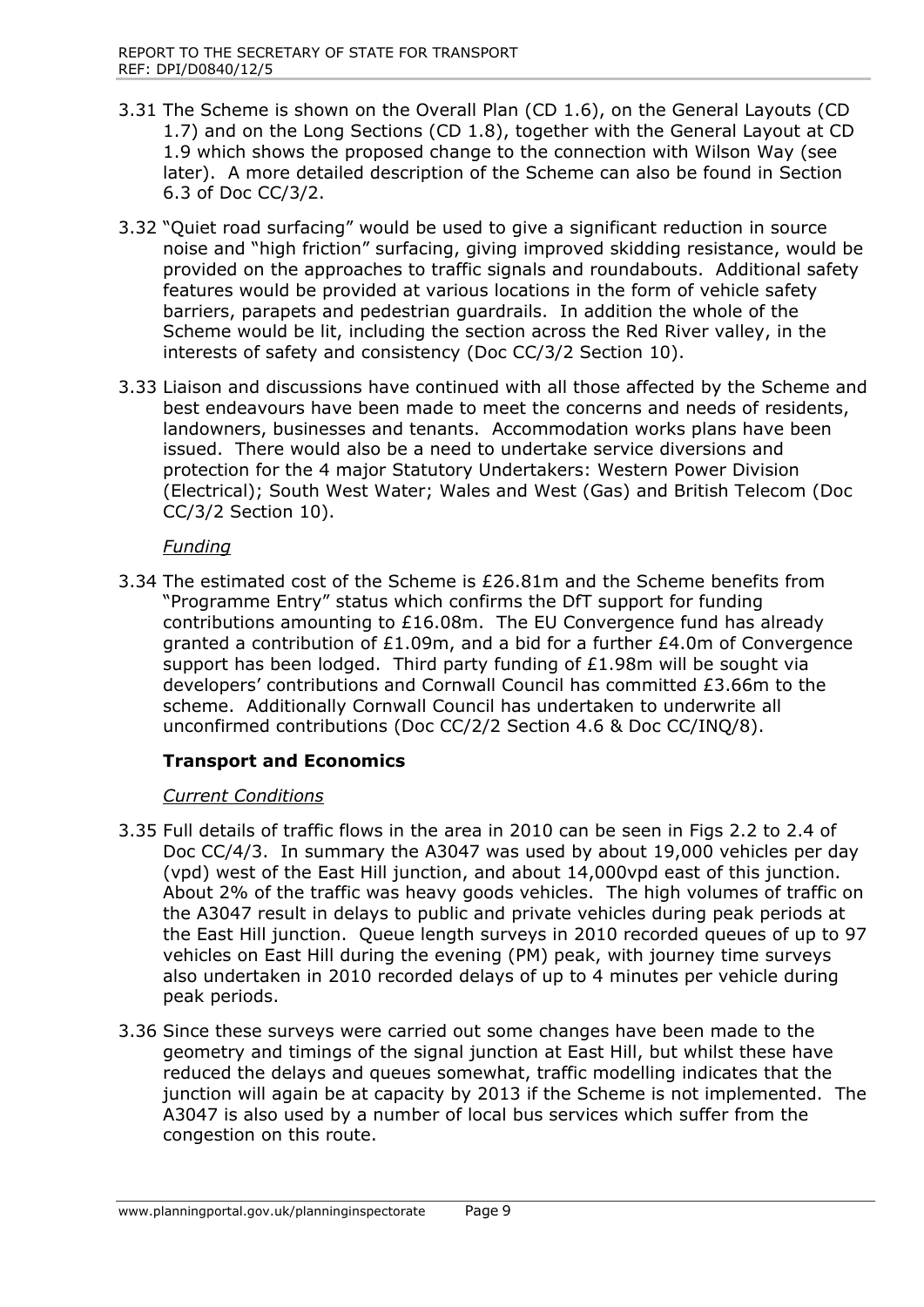3.37 The local accident rate on the A3047 is 0.72 to 0.74 personal injury accidents per million vehicle kilometres (Pia/mvkm), which is noticeably higher that the national average rate for roads of this type of 0.58Pia/mvkm (see Doc CC/4/3 App B). The accident rate on the proposed new single carriageway is expected to be the same as the national average for single carriageway urban A class roads and the Scheme is therefore predicted to result in significant accident savings (Doc CC/4/2 para 2.2).

## *Forecast Future Conditions*

- 3.38 The Scheme would free up highway capacity and thereby allow proposed developments to go ahead. In order to estimate the effect of the highway improvements on travel patterns, a transport model has been developed, using SATURN<sup>2</sup> for the highway network and VISUM $3$  for the public transport network. This model represents highway traffic and public transport journeys in the CPR area during a weekday am peak, inter-peak, and pm peak hour separately (Doc CC/4/2 Sections 3, 4 & 5).
- 3.39 The model has been built in accordance with guidance set out in the Design Manual for Roads and Bridges Volume 12 (see Doc CC/4/3 App C), and the DfT's "Transport Analysis Guidance" . The transport model forecasts highway traffic for 2 scenarios, namely if the Scheme goes ahead, and also if it does not go ahead.
- 3.40 Forecasts for 2015, without further highway improvements, resulted in 7 minutes average delay per vehicle in the morning (AM) peak at the East Hill approach to the East Hill traffic signals. During the PM peak 6 minutes average delay was forecast for the East Hill approach and 2 minutes for the Dudnance Lane approach. As part of the Best And Final Funding Bid it was agreed with the DfT that forecast development after 2015 could not take place without further highway improvements, and that future growth and regeneration in the area after 2015 was dependent on the Scheme being built.
- 3.41 Without the Scheme, traffic flows along the A3047 are forecast to increase by 2015, resulting in increased delays and congestion. Between 2015 and 2030 however, high levels of congestion permit only a small forecast growth in traffic along the A3047. New development and regeneration projects would be constrained by the heavily congested local road network at East Hill.
- 3.42 In contrast, with the Scheme traffic flows would reduce at East Hill, to the west of the traffic signal junction, in both 2015 and 2030, as traffic would re-route along the new East-West Link. At East Hill, even in 2030, traffic is forecast to be below the 2010 levels. The daily vehicle trips along the new link road, west of Dudnance Lane, are forecast at 5,600 in 2015 growing to 7,900 in 2030 (Doc CC/4/2 para 5.3).
- 3.43 Compared to the Do-Minimum scenario (without the Scheme), traffic levels along the A3047 east of the East Hill junction (on Trevenson Road), parallel to the new Link are forecast to increase with the East-West Link in place. This reflects the removal of right turning traffic from the west at the East Hill junction with completion of the East-West Link. This right turning traffic currently blocks straight ahead traffic and reduces the capacity for other traffic on A3047. The

 $\overline{a}$ 

 $^2$  Simulation and Assignment of Traffic to Urban Road Networks

 $3$  VISUM: a software system for transportation planning, travel demand modelling and network data management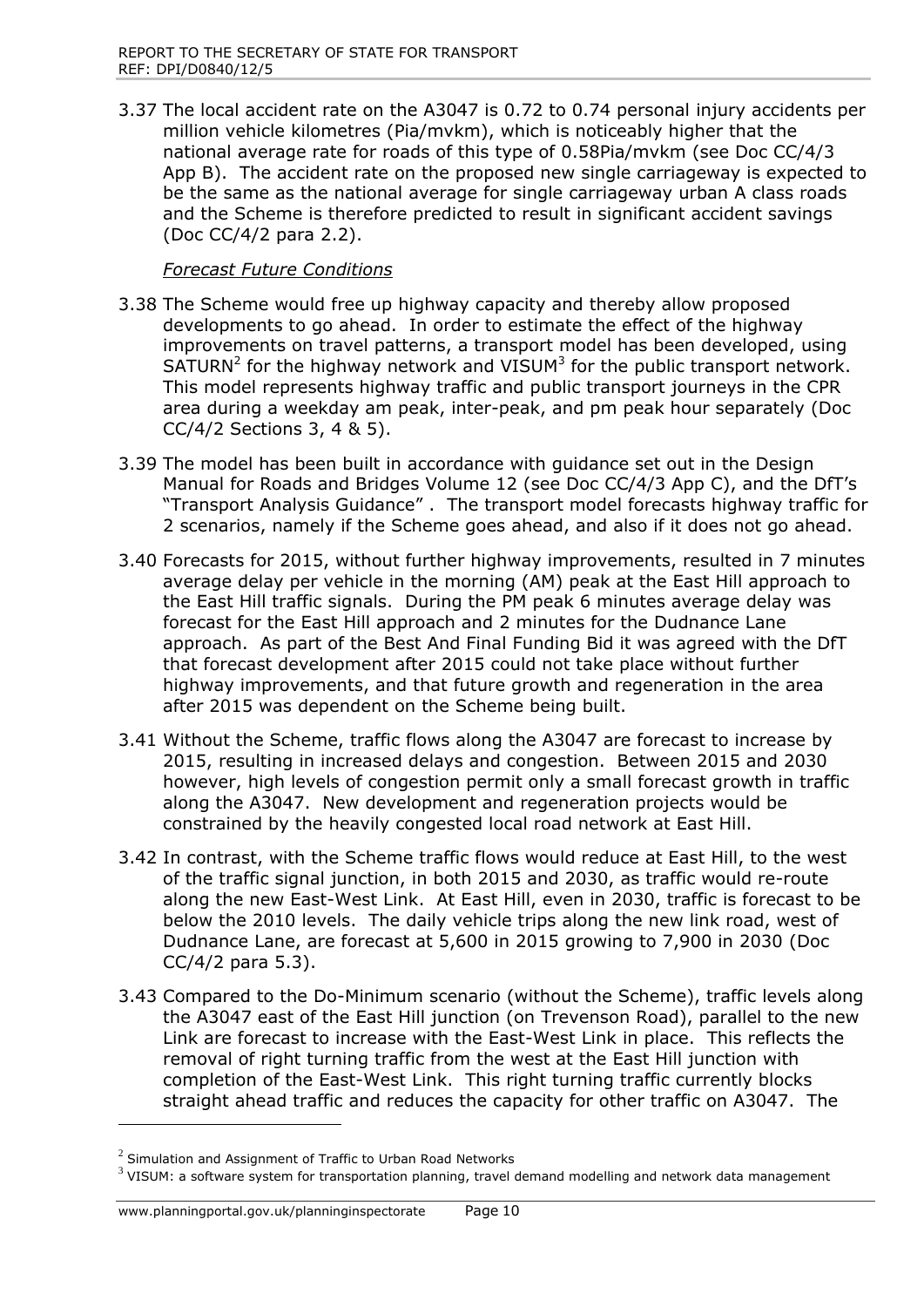section of new link road from Dudnance Lane to Wilson Way is forecast to carry 6,700vpd in 2015, rising to 8,300vpd in 2030, demonstrating the significant increase in capacity for east/west traffic through the area which the Scheme would make possible (Doc CC/4/3 Fig 5.1).

- 3.44 The Council also intends to complete further elements of the transport strategy if funding becomes available. These elements, which include further improvements to Wilson Way and public transport priority measures along the A3047, would encourage traffic to transfer from the A3047 to the East-West Link. Further details of forecast traffic flows throughout the area can be seen in Fig 5.1 in Doc  $CC/4/3$ .
- 3.45 In addition, detailed capacity assessments have been carried out on the new junctions which form part of the highway improvements, and these are set out in App G in Doc CC/4/3. The results of the assessments show that the layouts of these junctions are predicted to operate without any capacity problems in both the AM and PM peak periods in 2030. Construction of the Scheme would therefore ensure that adequate highway capacity was available to accommodate the predicted and planned growth in housing and employment.

#### *Economic Assessment*

- 3.46 An economic assessment of the scheme has been carried out using the standard assessment software TUBA $4$  in order to calculate the transport benefits and disbenefits as a result of changes to journey times and distances, and also to calculate the benefits or disbenefits of carbon emissions. In accordance with Guidance set out in draft WebTAG unit 3.16 (see CD 4.66), the economic assessment separately includes the benefits and disbenefits resulting from the additional housing and employment which could be provided in the CPR area as a result of the highway improvements.
- 3.47 In 2002 market prices, discounted to a 2002 present value year (the standard method of accounting for transport economic assessments) the Scheme would provide a Present Value of Benefits (PVB) of some £22.9 million against a Present Value of Costs (PVC) of about £10.9 million. This would give a Net Present Value (NPV) of £12 million with a Benefit to Cost ratio (BCR) of 2.11. This would represent high value for money in accordance with DfT guidance (see Doc CC/4/3 App J). Furthermore, if benefits outside the modelled period are included the BCR would increase to 2.77. In addition, further Scheme-dependent benefits amounting to a net total of some £17.2 million are forecast to arise from changes in land values between 2016 and 2030, as a result of the planned housing and employment development (Doc CC/4/2 para 7.6).

## **Environmental and other impacts of the Scheme**

3.48 The environmental impacts of the Scheme have been thoroughly assessed in the ESs (CD 2.3-2.9 and 2.16-2.20) which were considered by the Council when it granted planning permission for Phases 1 and 2 of the Link road scheme. The impacts and proposed mitigation are set out in some detail in Section 11 of Doc CC/3/2. In addition, environmental reviews were undertaken on critical aspects of the proposed scheme in 2012, to update the EIAs which had been completed for the original, larger scheme. These reviews covered Landscape, Air Quality,

 $\overline{\phantom{a}}$ 

<sup>4</sup> Transport User Benefit Appraisal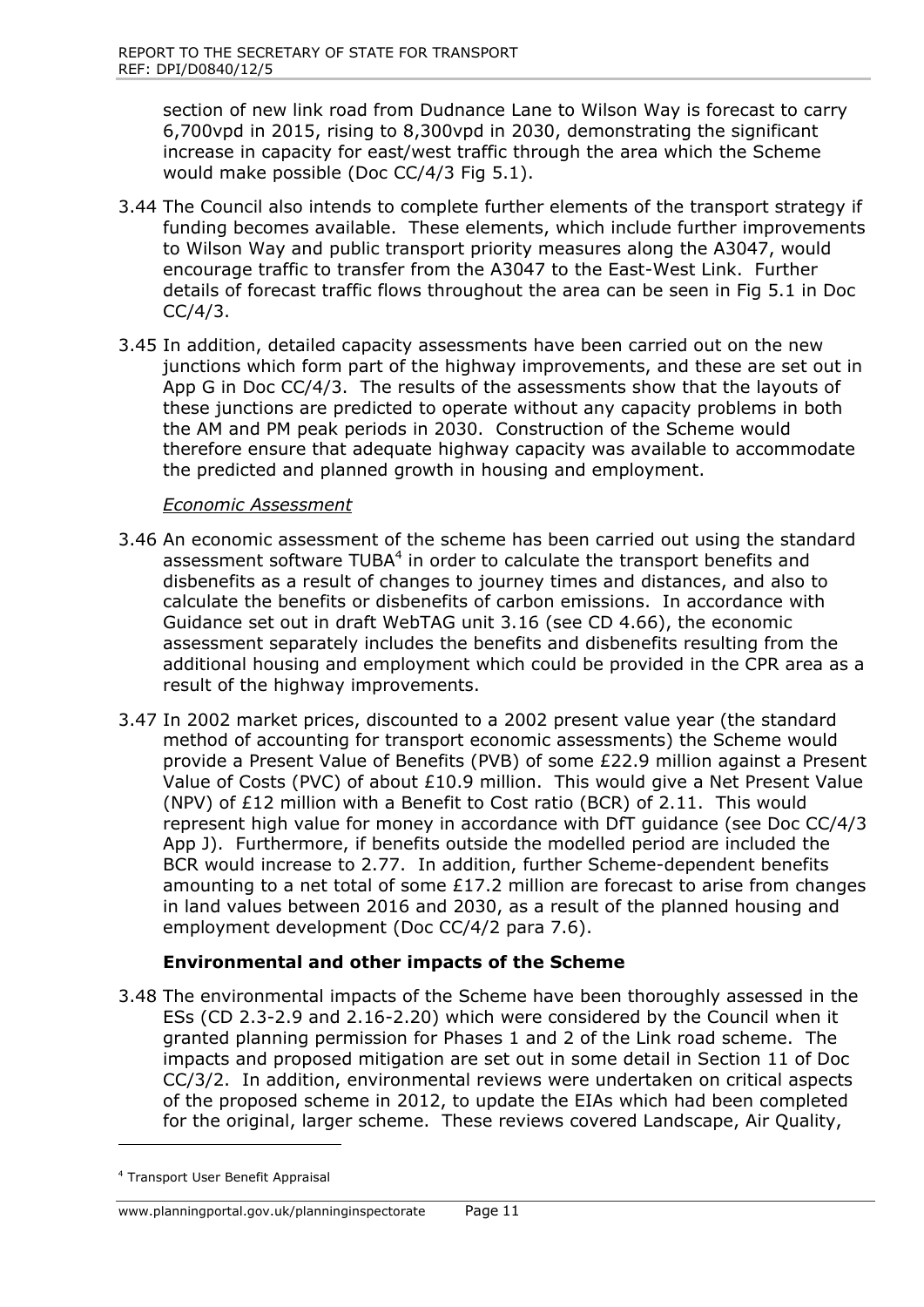Noise and Ecology and are contained in Apps 6, 7, 8, and 9 within Doc CC/3/3. They confirm that the smaller Stage 1 Scheme would not create significantly greater or additional environmental impact. A summary of the anticipated environmental impacts is given in the following paragraphs.

## *Noise and Vibration*

3.49 The Scheme design includes noise and vibration mitigation measures where needed, such as earth mounding, noise barriers and low-noise asphalt road surfacing, to reduce the impact of the road and its traffic. Limits on construction noise levels and hours of working would be established in consultation with the Council's Environmental Health Officer. Upon Scheme opening, residents in some dwellings would experience increases in noise levels, but the majority would experience either no change or a reduction in traffic noise levels. It is therefore concluded, on balance, that the Scheme would be neutral in terms of noise impact (Doc CC/3/2 para 11.3.6).

## *Air Quality*

- 3.50 The local air quality assessments presented in the ES (CD 2.3-2.9 and 2.16-2.20) and the update report (App 7 to Doc CC/3/3) demonstrate that no significant adverse impacts on air quality in relation to human health would be expected as a result of the implementation of the Scheme. Pollutant concentrations are predicted to remain within air quality objectives in the future, whether or not the Scheme is in operation. Whilst an overall increase in exposure of the local population to air pollution is predicted with the operation of the Scheme and dependent developments, the vast majority of receptors would experience an insignificant impact.
- 3.51 Moreover, the Scheme is predicted to result in an improvement in air quality at more than 650 properties within the study area, primarily along the A3047 between the East Hill Junction, where existing nitrogen dioxide levels exceed the air quality objective at properties close to the roadside, and the Wesley Street Roundabout, and also alongside Station Road. Ambient pollutant concentrations are predicted to increase at receptors close to the route of the new link road and where the link road feeds into the existing network. However, total concentrations would remain well within the relevant air quality objectives for all pollutants, and consequently no significant health effects are anticipated.
- 3.52 The Scheme is consistent with UK national strategies for ambient air quality and planning policies in that it would not, in itself, result in new or significant worsening of existing exceedences of air quality objectives within the study area. Furthermore, it would allow the Council to implement additional "soft" mitigation measures, many of which are already included in the Air Quality Action Plan for the CPR area, such as increasing public awareness of air quality issues and encouraging local businesses to set up car-share schemes.

#### *Ecology*

3.53 Although the Scheme would not affect any locally designated or nationally protected sites of nature conservation importance, it would pass through an area of importance for lichens and bryophytes. The ecological assessments in the ESs also concluded that there would be likely to be impacts on reptiles and bats. However, mitigation would follow careful working methodologies to avoid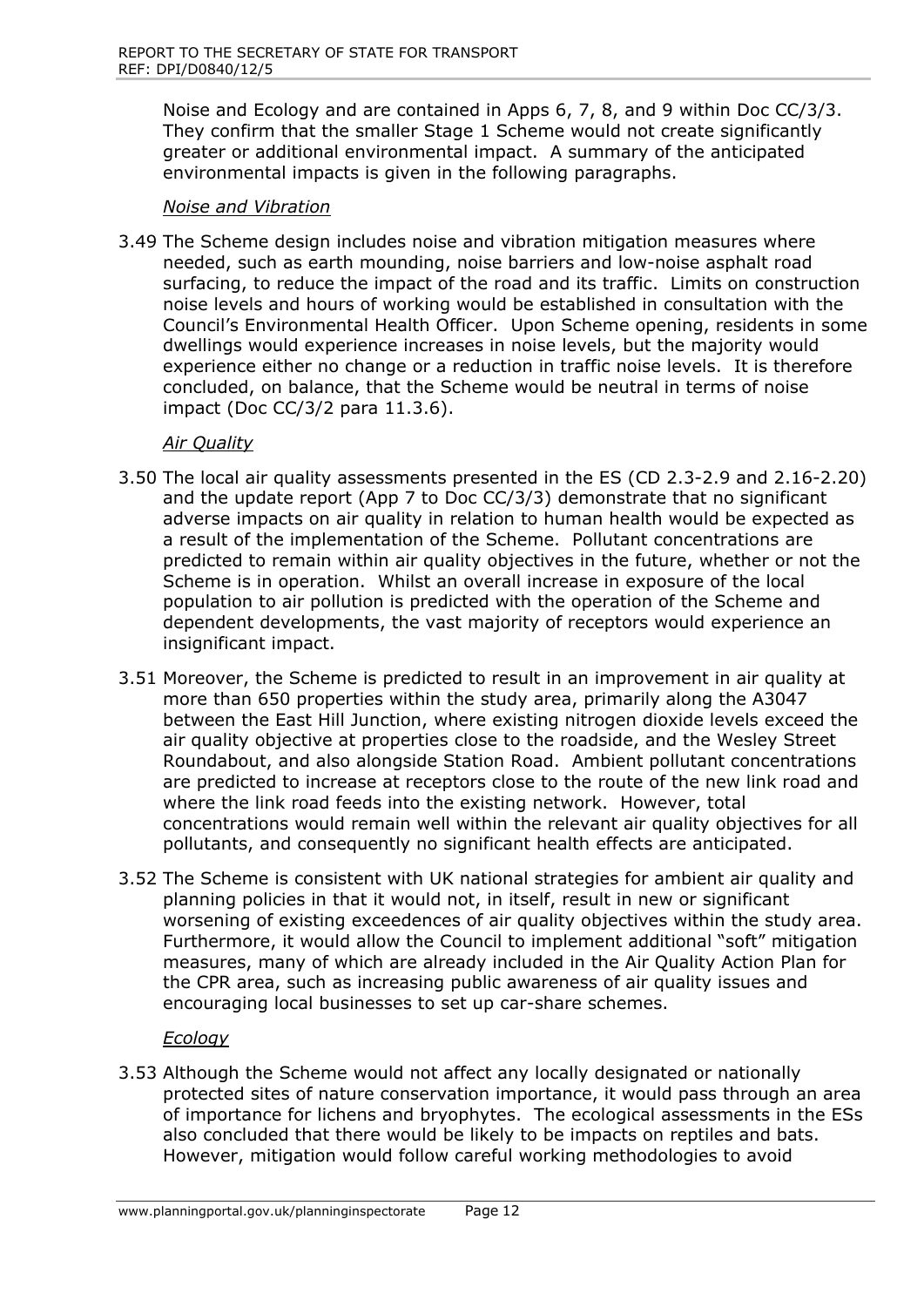destroying or injury to vulnerable protected species, and the Scheme would include habitat creation to provide alternative and better habitats. Areas have been identified for the re-creation of bryophyte habitats and with these measures in place there would be no significant residual effects on the environment as a result of the scheme.

3.54 Significant enhancements to the wetland habitats in the Red River valley would be undertaken with the road construction works. The scheme's open channel drainage, and the cascade for water run-off down the eastern side of the valley, would also provide opportunities for wetland planting and wetland habitat creation. Habitat surveys would be updated, prior to demolition and construction, and would take full regard of the legislative and policy changes and local initiatives, and the implications for the Scheme (Doc CC/3/2 Section 11.5).

#### *Land Use and Agriculture*

3.55 The impact on the original holding of Church View Farm would have been severe, but following changes to the holding the Scheme would now only have a minor impact on the land currently used by the farm. Access to the farm and its residual land has been retained in the Scheme design (Doc CC/3/2 para 11.5.5).

#### *Cultural Heritage*

- 3.56 The EIAs undertaken for the planning applications concluded that there is the potential for impacts on features and sites of cultural heritage value that could be exposed, as areas are excavated during construction. A programme of further investigation would therefore be agreed with the Council (in the form of a Written Scheme of Investigation) to ensure that any interests that may be affected would be logged and recorded. There would be an archaeologist on site with a watching brief during the early top soil stripping and excavation works. Should finds of interest be identified, further appropriate mitigation would be agreed with the Council, in accordance with the standard guidance for archaeological watching briefs (CD 5.17).
- 3.57 Areas of World Heritage Site (WHS) Landscape lie close to the scheme, at Tuckingmill, Chapple's Shaft (Cook's Kitchen), and Carn Brea. However, the impact of the proposed road on the WHS was assessed in depth in the EIA documents supporting the Phase 1 Planning Application (CD 2.1 and CD 2.3 to 2.8). On balance the Council concluded, in granting planning permission, that the direct residual impact of the scheme on the heritage landscape would be justified by the benefits which the Scheme would deliver (Doc CC/3/2 para 11.5.6).

#### *Landscape Impact and Mitigation*

- 3.58 Detailed assessments of the likely visual impacts of the original scheme were given in the documents submitted in support of the Phase 1 and Phase 2 Planning Applications (CD 2.1, 2.3 to 2.8 and 2.14, 2.16 to 2.19). A Review of these assessments was undertaken to compare the present, reduced scope, Scheme with the original (see App 5 to Doc CC/3/3).
- 3.59 Wherever possible the new route would be kept at grade, or within cutting, to avoid visual exposure of the earthworks on embankments. The Scheme design follows the existing topography, dipping down into the Red River valley, and generally follows field boundaries and existing cultural land use patterns,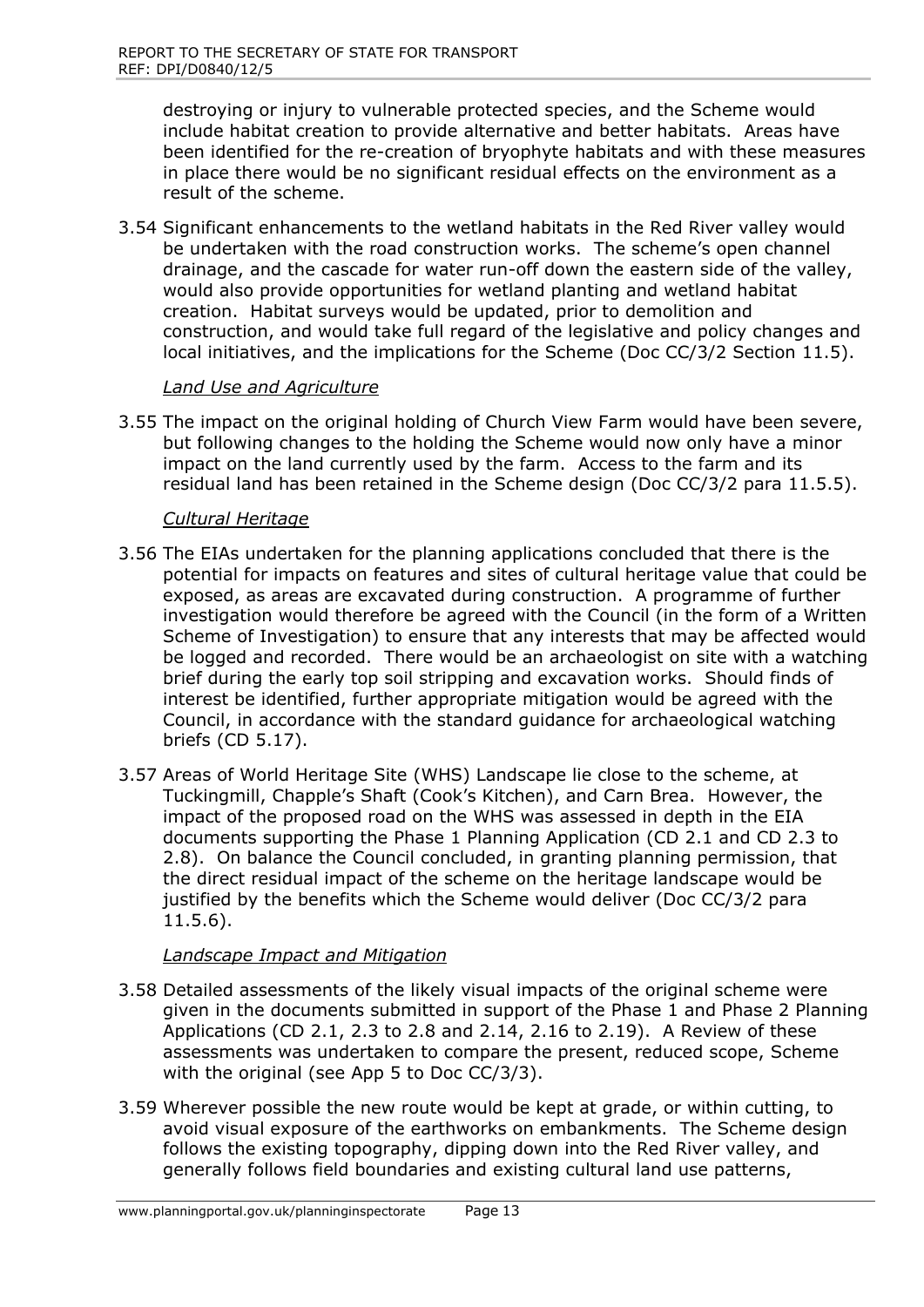including preservation of existing hedgerows. Earth mounds would be created to reduce visual intrusion, particularly to residential property. These mounds would be planted to increase their screening capability and integrate the Scheme into the surrounding landscape. Angular and severe side slopes would be avoided in order to reflect existing topography.

3.60 Older/specimen trees and hedgerow features would be retained where possible. The planting proposals would also create new habitats alongside the road. Enhancements in the Red River valley would introduce new areas of vegetation and wetland and improve habitats for flora and fauna (Doc CC/3/2 Section 7).

#### *Property Demolition*

- 3.61 The residential property, known as "Sylmar" would need to be demolished, as would a partially converted barn in its grounds. The new road would pass through the South Crofty, operational, mine site and would require the demolition of old, derelict, mining buildings, currently in a state of disrepair, which are no longer required for WUM's mining operations on the site. A number of smaller buildings within the site, associated with mining, would also be demolished. Service supplies would be maintained and the Scheme would not affect any essential buildings or equipment.
- 3.62 The Scheme would avoid the Winding House but would intrude on the protected space (150m radius) around Cook's Shaft headgear. The road would, however, allow enough space around this headgear for future mining needs to be protected. The demolition would assist in the proposed re-development of the site, as mining operations are relocated southwards. The whole of the existing site, including the road corridor, would then be cleared and remediated in readiness for regeneration development.
- 3.63 The Council owned property known as "Coastline", on Dudnance Lane has a number of outbuildings which would need to be demolished in order to create the new cycleway/footway on the West side of Dudnance Lane, although the main office building would not be demolished. These buildings form part of the old Bartle's Foundry. A small industrial unit within the Old Station Yard, Station Road would also need to be demolished in order to widen the footway and reconstruct the existing stone wall (Doc CC/3/2 para 11.5.7).

## *Pedestrians, Cyclists, Equestrians and Community Effects*

- 3.64 Provisions for non-vehicular highway users are an integral part of the Scheme because the planned regeneration developments, and the expected economic growth, are expected to generate high cyclist and pedestrian flows. Although the Scheme would not result in significant community severance, realisation of the planned regeneration and economic growth would mean that the new road would form a movement corridor through communities.
- 3.65 By the construction of new infrastructure links, which include new bridleways, cycleways and footways, the Scheme would deliver significant benefits for pedestrians, cyclists and equestrians. It would enhance existing routes, such as the Mineral Tramways Leisure Trail, along the Red River valley, which would be accommodated within one of the proposed arch structures. The network for nonmotorised users (NMUs) would be extended with new, contiguous provision between Dolcoath and Dudnance Lane and eastwards to Wilson Way and the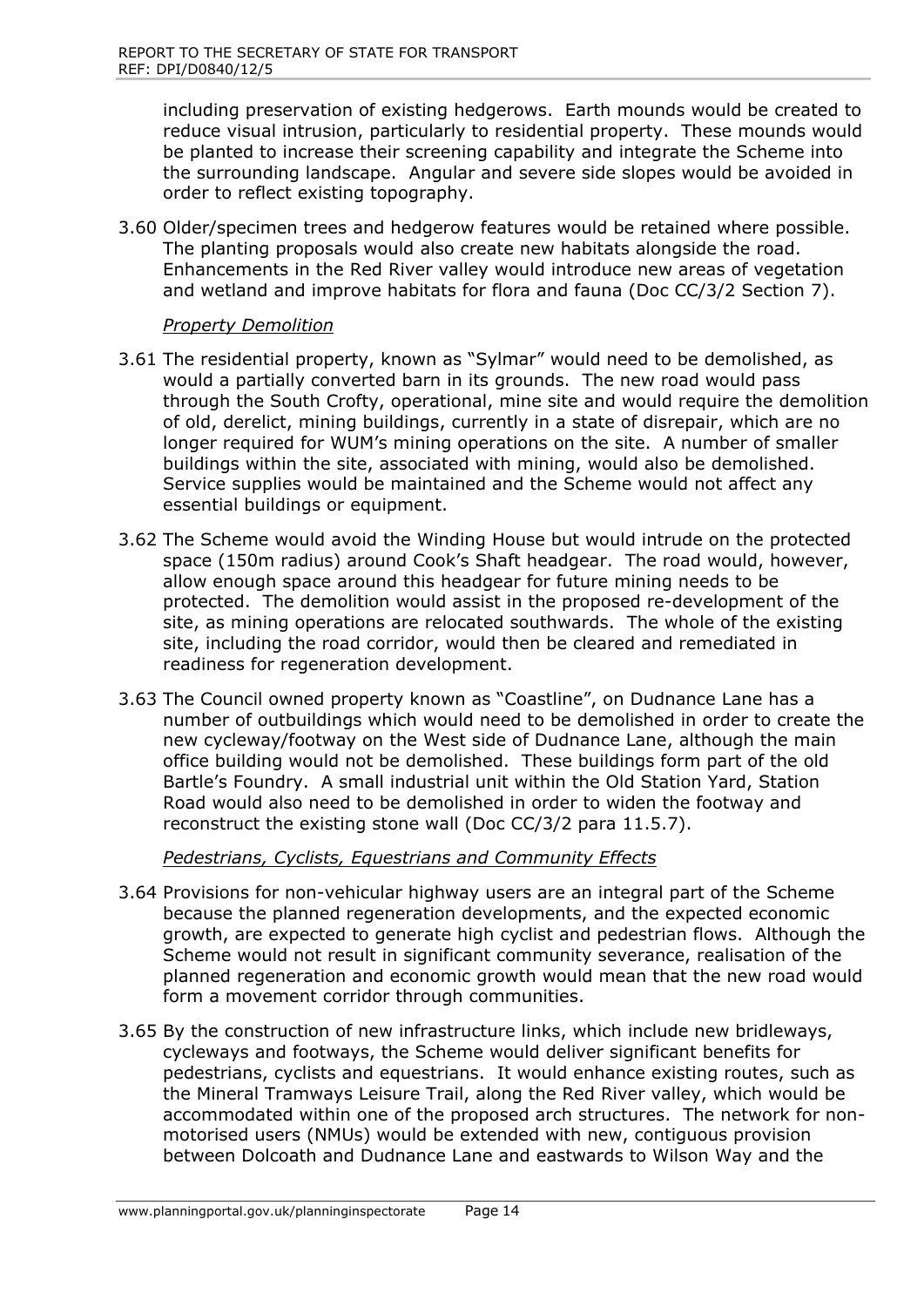industrial areas, by way of footways and shared cycleway/footways alongside the new, and improved existing, road carriageways. These provisions would help meet the Council's objective to reduce the reliance on motor vehicles, particularly for short journeys.

3.66 The needs of the disabled have been considered in the design of the Scheme through a number of public consultations at key stages. In addition, an independent audit by a local Disability Group was undertaken prior to the contract designs being finalised. Overall the Council is satisfied that there would be no conflict with the requirements of the Disability Discrimination Act 2010 (Doc CC/3/2 Section 12).

## **Implementation**

- 3.67 If the Orders are confirmed, construction works are expected to start on site in January 2013. Construction of the Scheme would take approximately 20 months, opening in the Autumn of 2014. The contractor's Contract Management Plan would cover all areas of the works, defining Method Statements and codes of operational practice (see App A2 in CD 2.18). The plan would define the contractor's system for managing Health, Safety, Sustainability and Quality. Within it would be the Construction Environmental Management Plan (CEMP) which would describe how the construction works would be carried out to ensure safety and to minimise impact on people and the environment. A Waste Management Plan would also be prepared by the contractor.
- 3.68 The earthworks operations would be a significant part of the construction across South Crofty and the Red River valley, with the Red River valley embankment requiring the importation of additional material. The movement of materials into the site would be mainly from the A30 via Dudnance Lane and then along the new road corridor. Temporary site compounds would be established to support the construction operations. On completion of the Scheme, all compound areas would be restored to their previous condition and use.
- 3.69 Construction of the Scheme would result in some disruption to flows on the existing road network, but appropriate, clearly signed diversion routes would be agreed with the Council. The public would be kept fully informed of such matters, through news bulletins which would be issued regularly through various media. Businesses, landowners and residents adjacent to the construction would be advised of programmes of work and close liaison with them would ensure that impacts would be minimised (Doc CC/3/2 Section 13.8).

## **Modifications requested to the Orders**

- 3.70 As a result of ongoing discussions with a number of Objectors, and examination of the Orders by the DfT, a number of minor modifications are proposed to both the SRO and the CPO to reflect latest requirements and to correct drafting errors. The Council supports these modifications, which are fully detailed in Docs CC/INQ/2 and CC/INQ/9, as it considers that the proposed changes could be made to the Orders without affecting the Scheme. In summary the modifications are as follows:
	- a. The exclusion of a small strip of land from the CPO to enable Cornish Linen Services (Objector 07) to purchase a strip of land along their southern boundary in order to achieve a better flow of vehicles around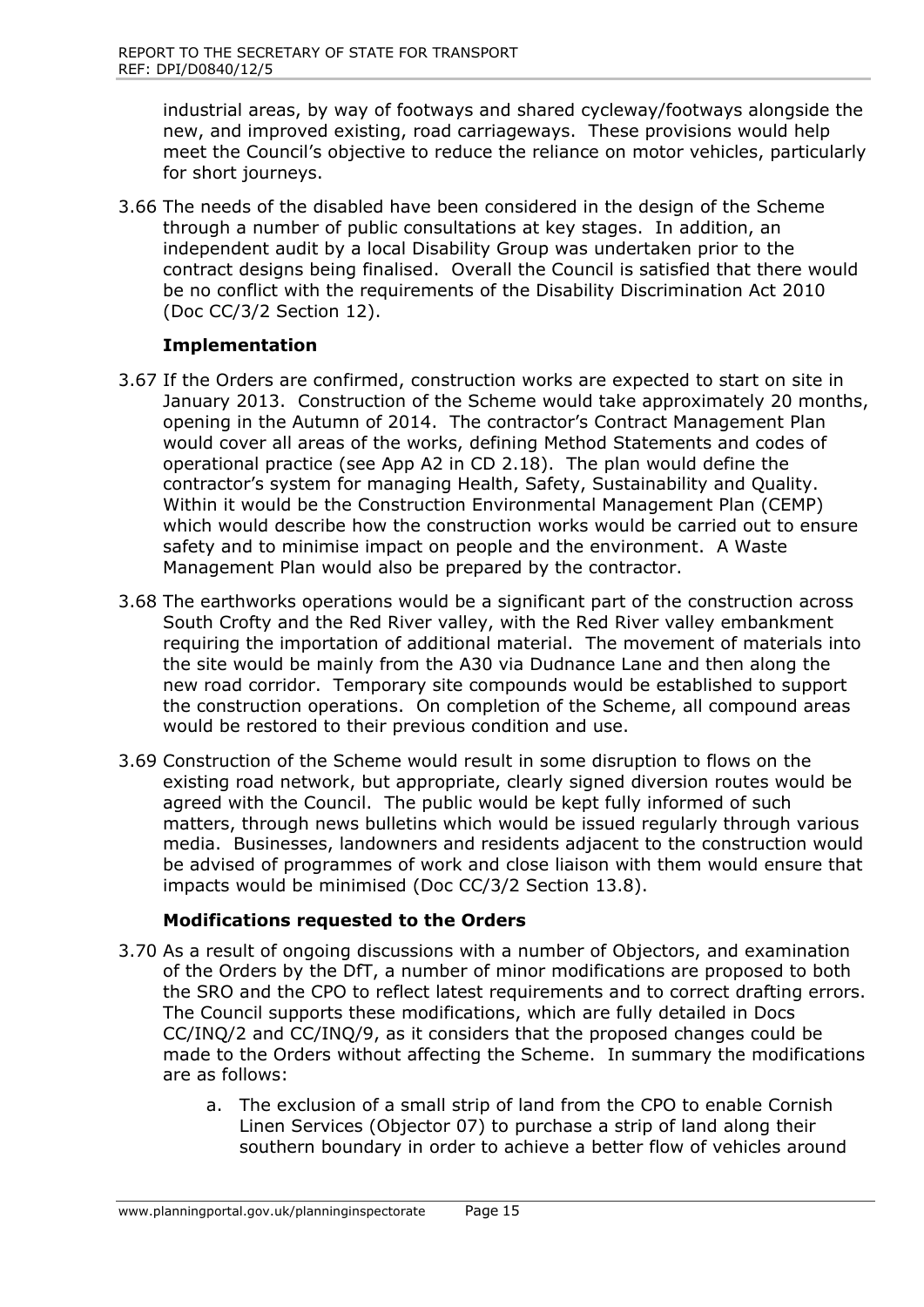the site. This modification would involve a revised CPO Site Plan 1 and a revised CPO Schedule.

- b. A reappraisal of predicted traffic flows and turning movements at the proposed Wilson Way roundabout means that the exclusive left filter lane, originally proposed to serve east to south-west traffic movements, is no longer needed. This design change, which would require less land from Mr I C Moore and Tescan Ltd (Objectors 11, 12 & 13) creates no additional impact on third parties and reduces the land required in the CPO. This modification would involve a revised CPO Site Plan 2 and a revised CPO Schedule.
- c. The Ramblers Association pointed out a minor drafting error in the SRO on Site Plan 3, where the southern end of the new highway (bridleway) B had been incorrectly shown as having a taper, such that it would not fully connect to highway C (the existing bridleway). This has been corrected by a revised SRO Site Plan 3.
- d. Within the SRO, in the paragraphs defining "classified road" under paragraph 3, a distance of 1,216m is given for Wilson Way. This is an error. The correct distance should be 140m.
- e. In Schedule 1 to the SRO, under Site Plan 1 "Highways to be stopped up", the reference to "Par Moor Market" is incorrect. It should be "Pool Market".
- f. In Schedule 2 to the SRO, under Site Plan 2 "Private Means of Access to be stopped up", the three references to "Access to "Tescan" commercial premises Wilson Way" all have incorrect lower case letters in brackets. Instead of " $(1)$ ", " $(m)$ " and " $(n)$ " the references should be " $(s)$ ", " $(r)$ " and "(q)" respectively.
- g. In Schedule 3 to the SRO, under Site Plan 3 "Highways to be stopped up", the distance of 105m relating to the Mineral Tramways Trail is incorrect. It should be 125m.
- h. On SRO Site Plan 1 the reference arrows to areas 4/g and 5/h need to be transposed, so that the letters identify the PMA to be stopped up and the numbers identify the new PMA to be created.
- i. On SRO Site Plan 2 the reference arrows to area 3/d need to be transposed, so that the letter identifies the PMA to be stopped up and the number identifies the new PMA to be created.

#### **Summary**

3.71 The Scheme has the benefit of planning permission and there are no planning impediments to it going ahead. The Council has concluded, with the benefit of EIAs, that the Scheme as a whole is in accordance with the statutory development plan. There were no challenges to the grants of planning permission. Furthermore, with an estimated cost of some £26.81 million the Scheme has good prospects of being funded. It was the subject of a Best and Final Funding Bid to Central Government in September 2011, and was approved for Central Government funding in December 2011.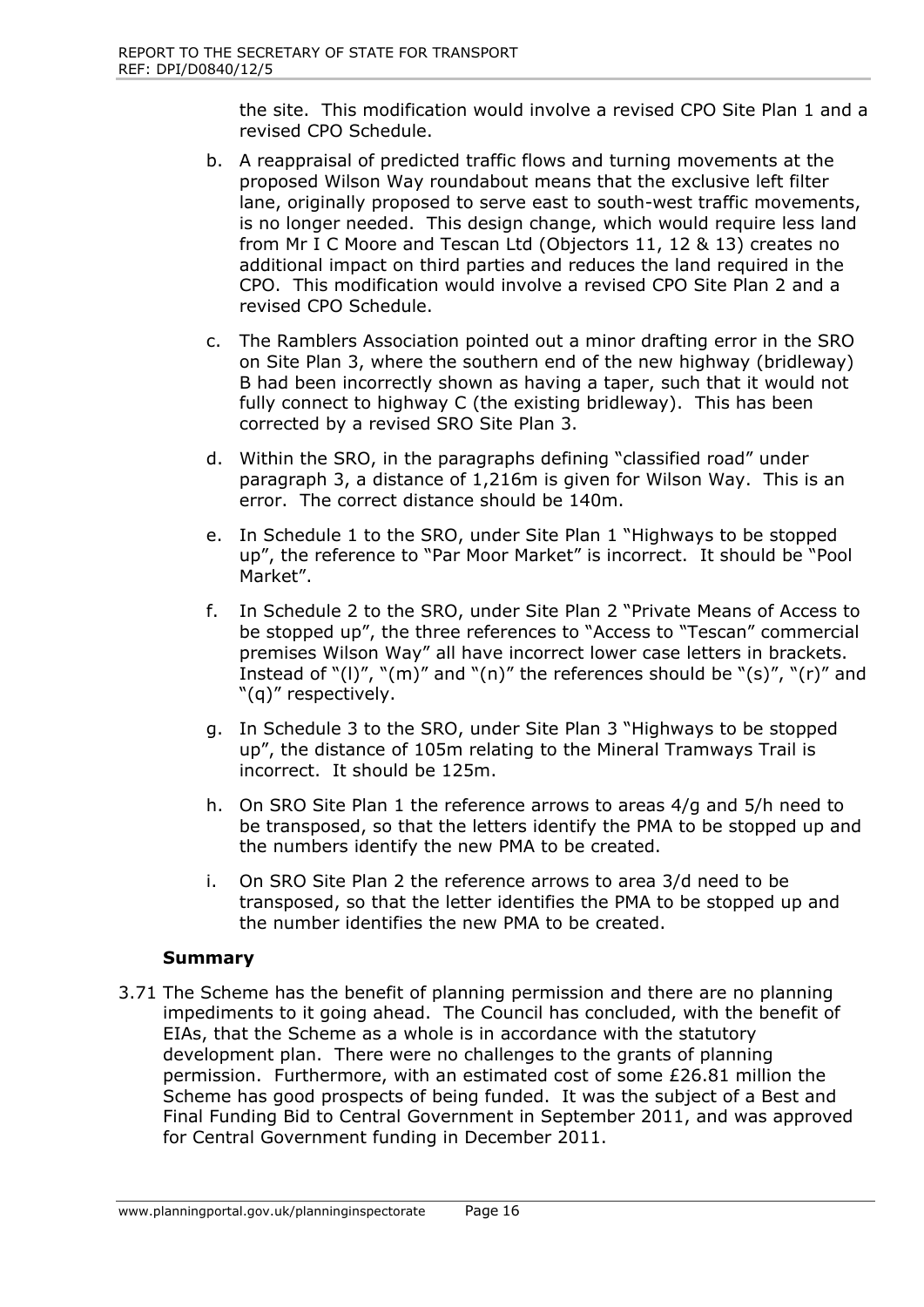- 3.72 Under the updated TUBA assessment it achieves a BCR of 2.11, which indicates that Government considers that the Scheme offers high value for money. The DfT has committed just over £16 million to the project cost whilst EU Convergence funds have committed £1.09 million, with a further £4 million bid submitted for further consideration. The Council has agreed to underwrite all non-DfT contributions should any fail to materialise (Doc CC/INQ/8). There are therefore no financial impediments to the Scheme progressing.
- 3.73 In Circular 06/2004 "Compulsory Purchase and The Crichel Down Rules" (CD 4.12), the Government has made it clear that it believes that compulsory purchase powers are an important tool for local authorities to use as a means of assembling the land needed to help deliver social and economic change. It has advised that used properly these powers can contribute towards effective and efficient rural and urban regeneration, the revitalising of communities and the promotion of business – leading to improvements in quality of life.
- 3.74 The regeneration and transportation benefits that the Scheme would bring, together with the measures that would be taken to mitigate and compensate for the effects of the scheme, provide a compelling case in the public interest that would justify any interference with the human rights of those whose land would be affected. The Orders should therefore be confirmed.

## **4. THE CASES FOR THE SUPPORTERS**

4.1 No Supporters appeared at the Inquiry, but a number of written representations expressing support for the Scheme have been submitted.

The material points are:

## **Homes and Communities Agency (HCA)** (Doc HCA/1)

- 4.2 When the CPR Regeneration Company ceased operational activity its assets were transferred to the HCA, and a number of the land and property assets now owned by the HCA are required for the implementation of the Scheme. In the absence of the Scheme, the regeneration initiatives in the CPR area would be severely compromised and this would be a major deterrent to those considering moving their homes and businesses to the area. Not only would there be insufficient highway capacity to achieve growth targets but the quality of the environment along the existing A3047 and the congestion within the industrial areas would become intolerable. Good access to the A30 trunk road is particularly important in being able to attract business and residential investors to the area.
- 4.3 The HCA is currently working with Linden Homes to achieve the regeneration of a former industrial site at Dolcoath, Camborne, at the western end of the Scheme. The first phase of a development of new homes at the site is nearing completion and a link road will be constructed as part of the development, which would directly connect this site to the new East-West Link road. Securing the Scheme would boost demand for both new homes and new employment opportunities which, when taken together would boost the resilience of the area economically.
- 4.4 The HCA fully supports the CPO as the successful delivery of the Scheme would contribute to the social, economic and environmental regeneration of the important CPR growth area and would bring wider benefits to its communities.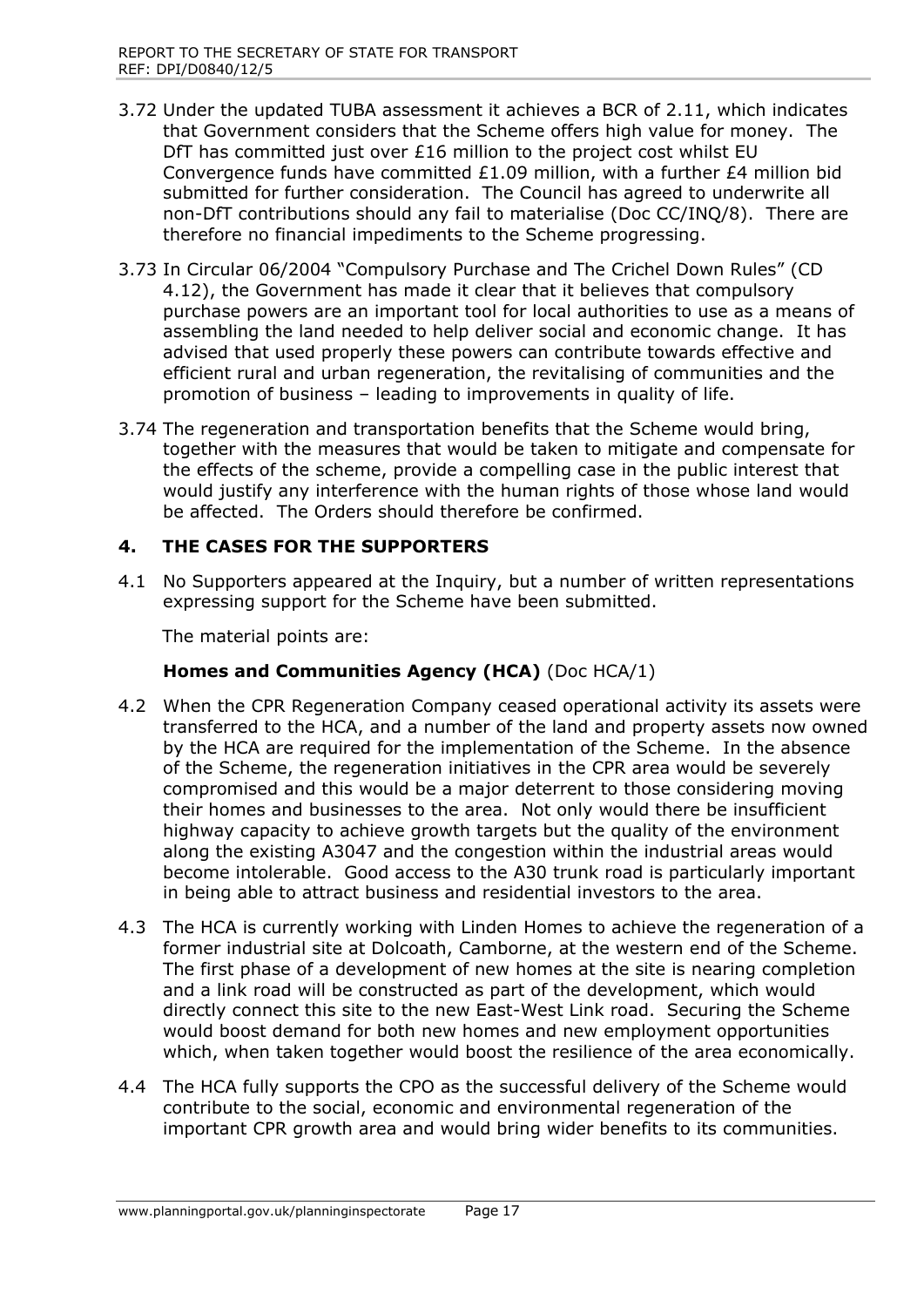## **Camborne Chamber of Commerce** (Doc COC/1)

- 4.5 The plans to regenerate the CPR area and construct the East-West Link road are seen as significant benefits, essential for the future of the town, supported by all in Camborne Chamber of Commerce. Completion of the Link road would remove the rat run through Dolcoath and Brea and would remove significant traffic from the residential area along Dolcoath Road to the Council offices. It would also reduce traffic through the residential area of Tuckingmill and would significantly improve access to the new World Heritage Heartlands project.
- 4.6 Businesses in Camborne are investing in the town, having recently voted a significant "Yes" to the BID Camborne (Business Improvement District) project. For years the Chamber of Commerce has wanted to "open up" Camborne to make it more accessible to attract shoppers, suppliers, and holiday makers, especially now from Heartlands. The Chamber fully supports completion of the East-West Link road link, as soon as possible, as it would make Camborne a far better place for businesses in the town, the residents, and visitors.

## **Cornwall College** (Doc CAM/1)

- 4.7 Cornwall College is one of the largest Further Education providers in England and is the third largest employer in Cornwall. As one of the leading economic development organisations in Cornwall, working with over 2,000 Cornish businesses every year, it has an advanced understanding of the development needs of residents and businesses in this area. It supports the CPO for the CPR East-West Link road, which it regards as a critical piece of enabling transport infrastructure in the regeneration and economic development of the CPR area.
- 4.8 Cornwall has suffered from low growth and under investment for decades and has qualified for EU structural fund support for less developed regions since the late 1980s. The CPR area is the most economically and socially challenged area in Cornwall, with 4 out of 10 wards in CPR being in the 10% most deprived wards in England, half of the total number of such wards in the whole County. The Link road would enable other economic development assets such as the College, the Pool Innovation Centre and Heartlands to realise their full potential in supporting the economic and social regeneration of CPR.

# **Jude Robinson<sup>5</sup> & Robert Webber<sup>6</sup>** (Doc LAB/1)

4.9 The SRO and CPO are fully supported. Camborne and Redruth have a long industrial past which has, with the decline of traditional heavy industries, left large areas of brownfield land, often heavily polluted, lying unused for decades. The economy of the area has many weaknesses which have attracted attention of Government initiatives over the last 15 years. The former Cornwall County Council and the CPR Regeneration Company recognised one of the main difficulties with economic redevelopment in the CPR area was the weakness of transport links between the 2 towns. The A3047's existing usage is so high that the Highways Agency has put restrictions on future development, even on large brownfield sites in the Pool and Tuckingrnill neighbourhoods, until road improvements and new routes are constructed.

 $\overline{a}$ 

<sup>&</sup>lt;sup>5</sup> Labour and Co-Operative Cornwall Councillor, Camborne North

<sup>6</sup> Labour Town Councillor, Camborne South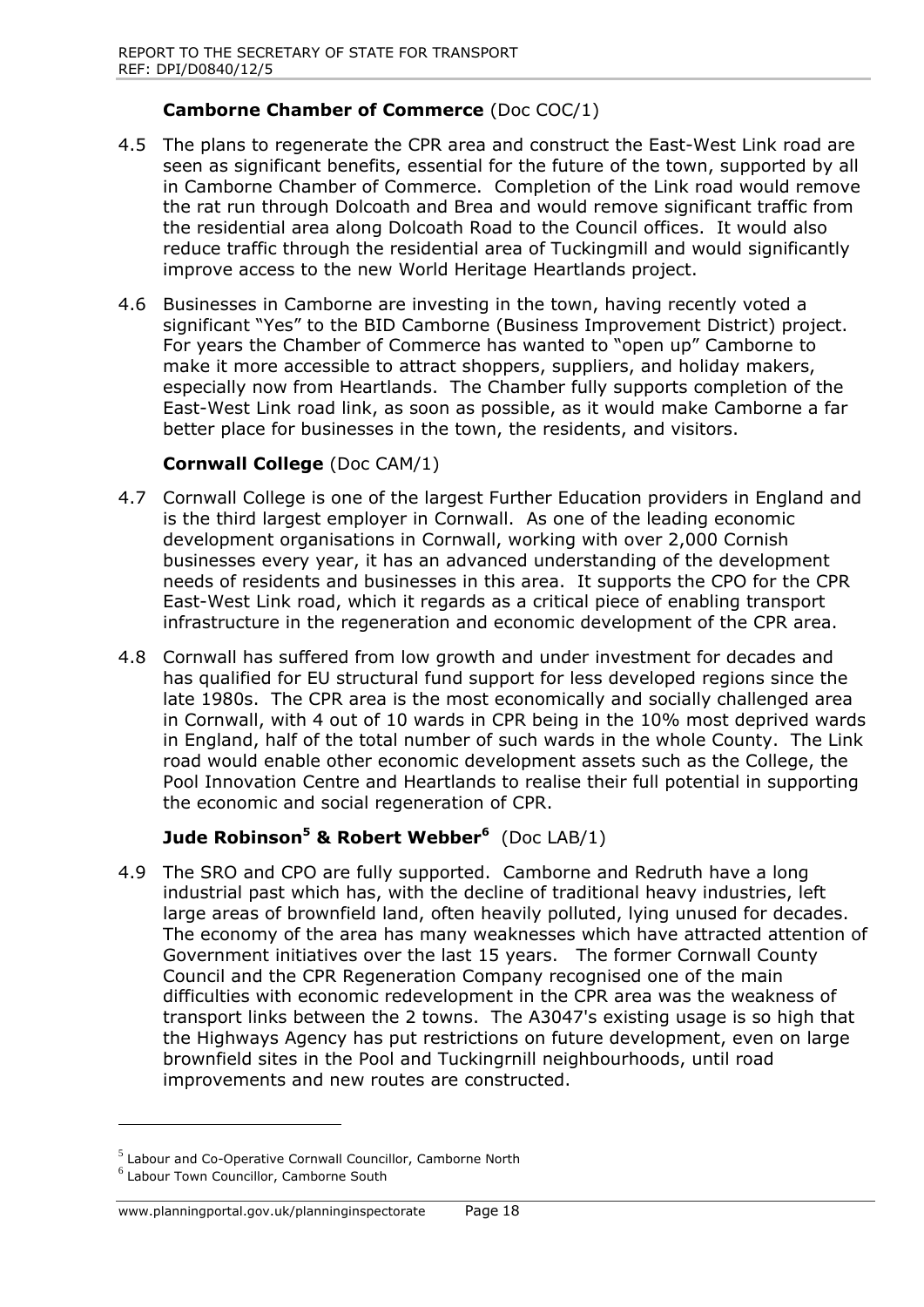- 4.10 The proposed East-West Link road has full planning permission and fully allocated monies both from Cornwall Council and Central Government. It would link up with recent improvements which include the Barncoose Link Road (constructed in 2009) and the East Hill Junction Improvements (2011). Failure to construct this Link road would be a major bar to economic regeneration of the area and a complete bar to the use of many brownfield sites.
- 4.11 In addition, it needs to be recognized that the Council is required by law to devise a CS for economic and housing needs across Cornwall over the next 20 years. The draft document includes building up to 6,500 new homes in the CPR area. This is inevitably not universally popular but whatever form the final CS takes, thousands of new homes will be built in the area in the coming decades.
- 4.12 As local Councillors it is our duty to shape this change to minimise the use of greenfield land and protect the natural beauty of our part of Cornwall. The maximum re-use of brownfield land is vital to achieving this. The failure to build the proposed East-West Link would have major detrimental consequences for the towns and parish of Camborne, Redruth and Carn Brea, ongoing into the future.

## **Vicky Martin, Chief Executive Officer, Heartlands Trust** (Doc HEA/1)

4.13 Support is offered for the Scheme, which is seen as contributing to the ongoing regeneration of the CPR area. It would bring benefits to the area including a reduction in road congestion, improved air quality, better access to towns and attractions within the area and wider benefits to businesses and local people.

#### **George Eustice MP**<sup>7</sup> (Doc EUS/1)

- 4.14 Mr Eustice confirms his full-hearted support for the SRO and CPO and comments that he worked very hard to secure the necessary funding from the DfT to make the Scheme possible. The proposed East-West Link road has a crucial role to play in the regeneration of the derelict mining land at Tuckingmill in Camborne. It would enable the building of new industrial units, a new hotel and additional housing which are expected to create up to 6,000 new jobs in the area over the next 15 years or so.
- 4.15 The Scheme would also enable the Council to pursue its preferred strategy as far as housing growth is concerned, which is to favour brownfield sites over greenfield extensions. If the Scheme does not proceed, the housing growth needed locally will not be capable of being provided on brownfield sites. Planning permission has already been granted for the road and the objections raised do not have a strong basis in law.

## **Camborne Councillors**<sup>8</sup> (Doc COL/1)

4.16 Delivery of the East-West Link road as part of the approved transport strategy is an integral and essential part of the planned economic growth for the area, as it would provide improved access from industrial areas to the A30 trunk road and release brownfield development potential. Residents in Dolcoath Road would find their road is no longer a rat run and the residents in Pendarves Street and

 $\overline{a}$ 

 $7$  Member of Parliament (MP) for Camborne, Redruth & Hayle

<sup>&</sup>lt;sup>8</sup> J P Collins (Camborne Town Councillor); J Stoneman (Cornwall Councillor, Camborne Central); D Biggs & Mrs M Williams (Camborne Town & Cornwall Councillors); R J Beare, P White & S Odgers (Camborne Councillors)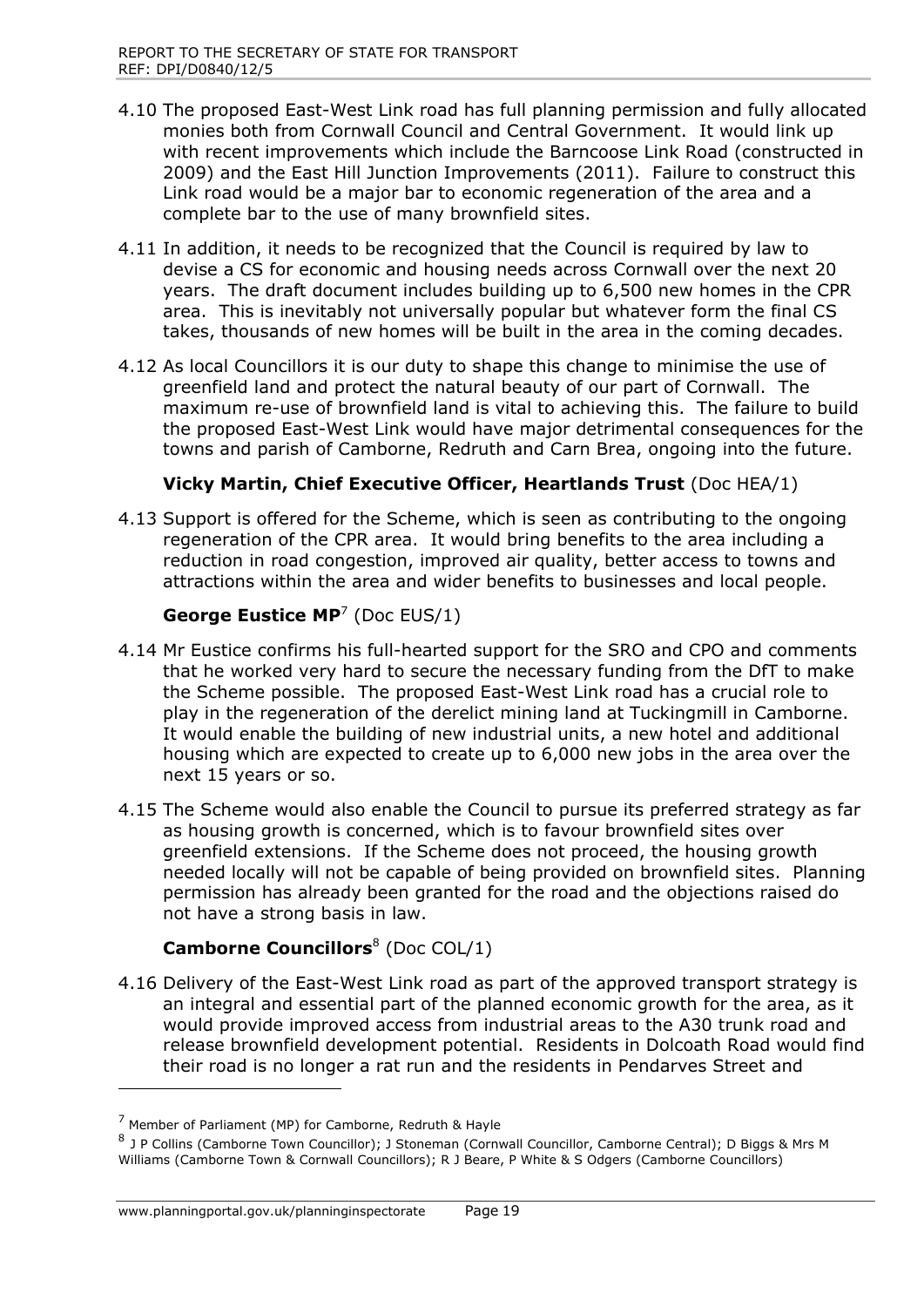Tuckingmill would find that less traffic would be using their roads to access Pool, Redruth, and the A30 and further afield. The Scheme would encourage private sector investment and hopefully facilitate the creation of some 5,000 jobs and about 7,000 homes by 2030 and enable employment and benefits in excess of £70 million to the local economy to be realised.

- 4.17 It has been commented that Wesley Street is the heaviest air quality polluted road in Cornwall. However Cornwall College researchers, who monitor this section of road 24 hours a day, indicate that air pollution registers on the middle band of the lowest scale to measure air quality.
- 4.18 Housing should be built on brownfield sites before greenfield sites and this road would enable the development of derelict land at Dolcoath and Tuckingmill and help prevent mass house building around villages like Penponds. To help the next generation in Camborne it should be made easier for businesses to create jobs here, not harder, and the new road would be a crucial element in improving the town's future by facilitating potential inward investment and job creation.
- 4.19 Objections to the Scheme should therefore be rejected as the proposal complies with national, regional, and local development plans and emerging plan policies concerning regeneration and highway improvements, as well as environmental matters and mineral protection.

## **5. THE CASES FOR THE OBJECTORS**

The material points are:

**Cllr S Cullimore** (Docs CULL/1-4)

- 5.1 Speaking as a Camborne Town and a Cornwall Councillor, objections were raised to the SRO and CPO under a number of headings, as detailed below.
- 5.2 *Air Quality*. Tesco's roundabout, at the western end of the Scheme, is one of the most polluted areas in Cornwall. This situation would be worsened by the additional traffic which the proposed road would bring into the area, coupled with the new traffic which would be generated by the proposed developments which would accompany the new road. The air quality impacts associated with the planned future growth of traffic have not been assessed.
- 5.3 *Rat Runs & Gridlock*. The Scheme would cause gridlock in large parts of the town, particularly in the area of the library and Pendarves Street. As a result of this congestion, increased traffic and the blocking off of other roads, the Scheme would create a number of "rat runs" in Pengegon, Brea and other areas of Camborne to the detriment of road safety and the quality of life for local people.
- 5.4 *Loss of Amenity Space*. The Scheme and the developments it would facilitate would result in the loss of rough/green space, much of which is used by local children as playing space. This would be all the more important in the context of the increase in population which would arise as a result of the developments made possible by the new road. The construction of the bridge would result in hindrance to people's enjoyment of the Red River valley - an area much used by walkers and those who want to enjoy Cornwall's industrial and cultural heritage.
- 5.5 *Heritage*. The proposed road would pass through the "sets" of South Crofty mine, the world famous Dolcoath mine and the Tuckingmill valley which was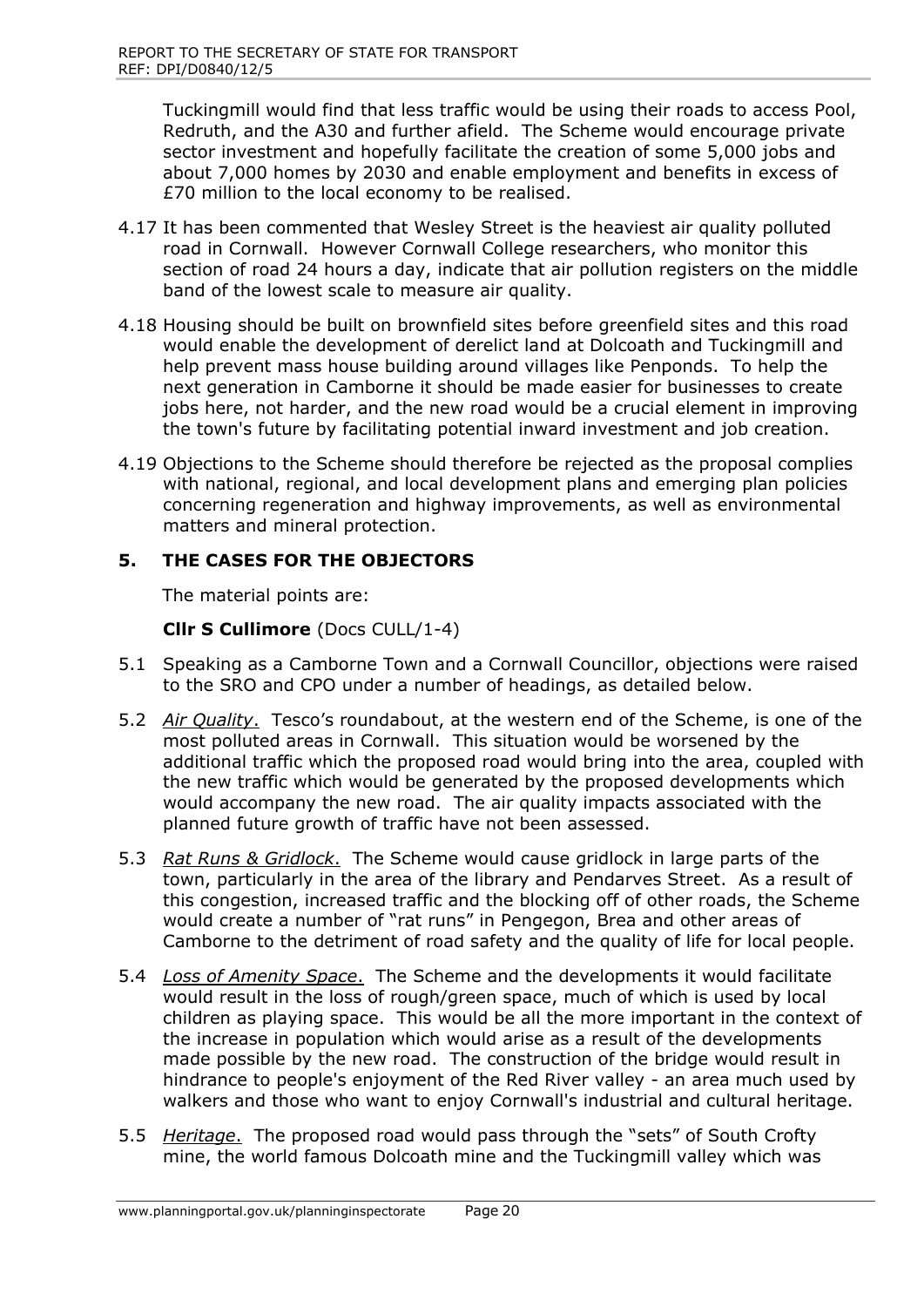extensively tin streamed and contains within it many features of historic interest. Most of the valley is part of the WHS and the whole area is either part of the WHS or is co-terminus with it. It is important to maintain not just the integrity of the WHS but the surrounding area. Losing the WHS status would be a severe cultural and economic blow to Cornwall. The road would demolish some buildings associated with Bartle's Foundry and destroy mine dumps and possibly destroy historic buried features, reputedly including a medieval blowing house.

- 5.6 *Mineral Safeguard Zone*. South Crofty and Dolcoath both contain strategic mineral safeguard zones which were put in place to protect access to mineral reserves of national and international importance. The road would cut into the safeguard site at Cook's Kitchen shaft, one of the main access shafts for South Crofty, and although the present company wish to use the Tuckingmill decline they may not be the last company to mine this site. It is not possible to sink a shaft at a distance from the site as has been suggested. Not only is shaft sinking a very costly operation (in excess of £20 million), but distance adds considerably to the cost of getting the ore to surface. It is not just a matter of preserving access but of maintaining the integrity of the whole set.
- 5.7 The proposed road would cause the costs of construction to rise dramatically and would sterilise access to vital areas of mineral extraction. As many if not all of the minerals which the mines are known to contain are of high importance in times of economic need, it would not make sense to sterilise these reserves for short term gain.
- 5.8 *Developments*. The primary reason for this road is to act as a distributor road for proposed housing developments. It would bring no economic benefit to the area. With the present levels of unemployment the increase in population, with no real jobs in the pipeline, would have an adverse effect as well as being a burden on the ratepayer.
- 5.9 *Environmental*. The road would sterilise many of the mine dumps, which contain rare mineral specimens and are a habitat for plants such as bryophytes and a home to many small burrowing mammals and reptiles. In addition the road itself, as well as the proposed developments, would have an enormous adverse effect on the local environment. The proposed bridge would shade a large area of the Red River valley, causing damage to an area which during the time of KDC was considered to be of such importance as to merit the status of nature reserve. Harm would also be caused during the construction phase as the mine dumps contain high levels of toxic metals which, if disturbed, could spread over a large area contaminating both people and the environment.
- 5.10 *Local Objections*. Many local people and organisations object to this Scheme, feeling it has been forced on them by the Regeneration Company with only limited consultation. The road would have a major impact on their lives yet they feel totally disempowered by the planning process. The Town Council planning committee rejected the proposal after extensive debate, reflecting the feelings of the town and larger surrounding areas.
- 5.11 *Human Rights*. Allowing the CPO to go ahead would simply open up the area for private developers and speculators to develop properties, 82% of which would be for in-migration to Cornwall. This would result in the despoiling of internationally important sites for short term profit, destroying Cornwall's unique cultural and historic identity whilst forcing a large increase of both people and cars on the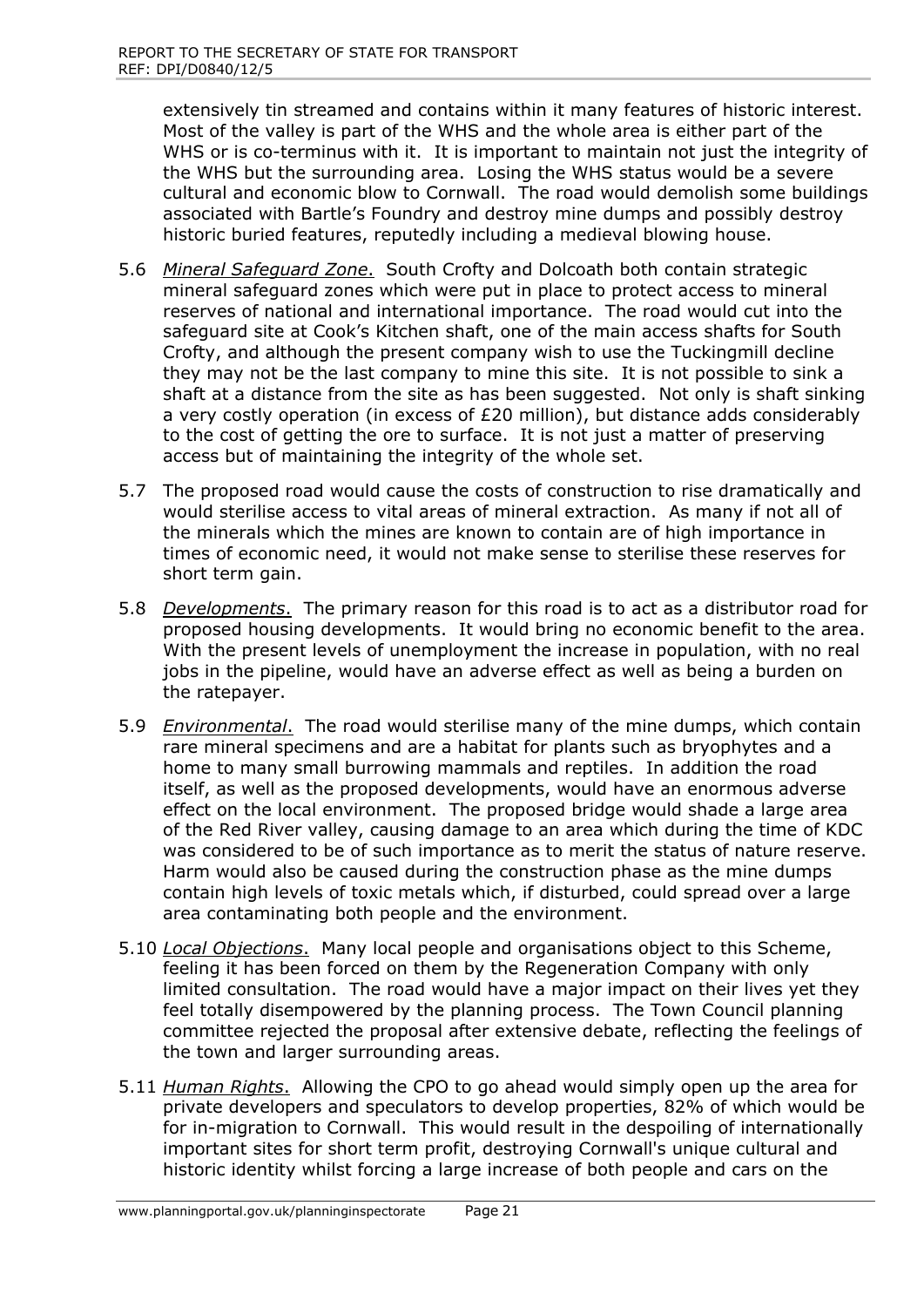existing population, who largely oppose this project. This would be a clear denial of the human rights of the people living here.

5.12 In conclusion, the SRO and CPO are unnecessary, contrary to the public good and in conflict with the use of Objective One money and EU Convergence Funds. The Scheme would provide little or no public gain and much potential harm. It would cause gridlock and a loss of air quality, and the mass housing which would be made possible by the Scheme would further overload the area's already badly overloaded and outdated infrastructure.

## **Stannator W H Rowe** (Docs ROW/1-3)

- 5.13 Stannator Rowe spoke on behalf of the Cornish Stannary Parliament (CSP). Objections are raised to the CPO as the Council has no root title to the land, much of which is unregistered common land and wastrel. It is "the peoples land" and should not be removed from the register without public consent.
- 5.14 There is no compelling case to purchase this land, nor would purchasing it be in the public interest. The main purpose of the Scheme is to bring about new open market housing, nearly all of which would be out of reach of local people but which would adversely affect the quality of life of existing local residents, through increased pollution and traffic movements. The purported need for the Scheme appears to be contrary to the Council's stated objective of creating sustainable communities, a requirement of the Sustainable Communities Act 2007.
- 5.15 The Scheme would also have a significant adverse impact on the integrity of the mining WHS, a valuable asset both nationally and internationally. By sterilizing the access to Cook's shaft at South Crofty it would hinder future deep mining, cut off proven ore reserves, stop development of minerals of international importance and hamper the provision of local employment opportunities.
- 5.16 By carrying out preparatory works before being able to purchase the land, the Council has predetermined the outcome of the CPO and the development of land which is of international importance. In addition, part of the proposed Scheme includes the demolition of the uniquely important Bartle's Foundry at Dudnance Lane. Foundry buildings around mine sites are extremely rare and Bartle's Foundry is a very well preserved example.
- 5.17 The whole regeneration package for the area is based on questionable data. Although the proponents of the scheme claim it will generate 5,500 jobs, this is based on a simple calculation of linking floor space to jobs. However, conditions are different in Cornwall to those in England, and the ratio of floorspace to jobs can clearly change as the economic situation changes. The Council has used job figures for the whole road to justify the SRO and CPO for just a short part of it. Many of these jobs would exist whether or not this section of road was built. The construction of the 7,000 houses that this section is claimed to facilitate would create a shortfall of at least 1,500 jobs.
- 5.18 Following a judicial review, the previous Area Action Plan (AAP) for the CPR area had to be withdrawn, on the basis that it had been compromised by there being too close a relationship between Planning Officers of the former KDC and members of the CPR Regeneration Company. However, the new AAP for the area is very little different from the first AAP in substance and form, apart from the increase in housing numbers. The new AAP has had the minimum of consultation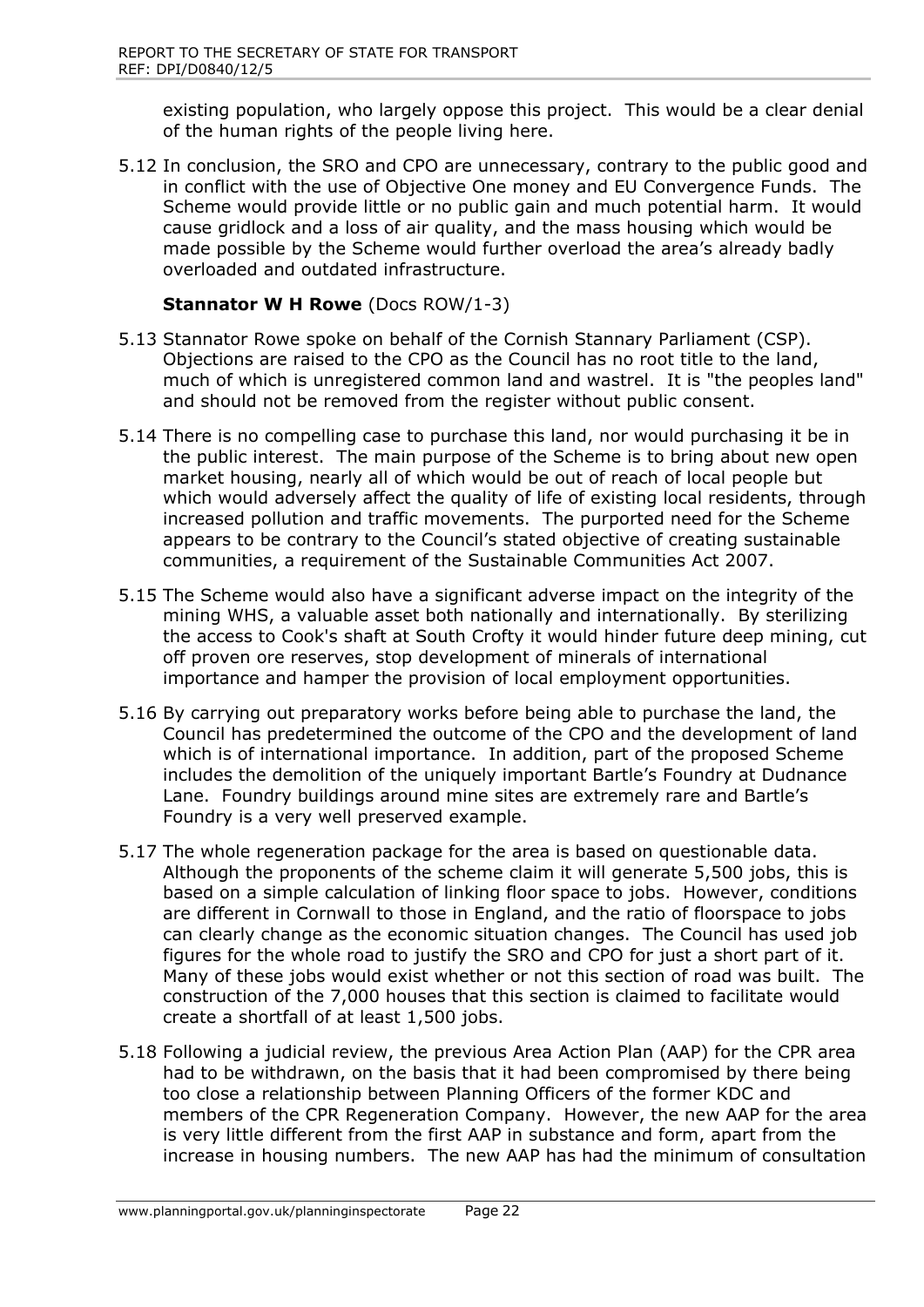and little or no democratic input. This has attracted criticism from Councillors and indeed only two Councillors voted to recommend it to Cabinet. Many of the Council Officers as well as members of the CPR Regeneration Company are now employed by Cornwall Council and their arms length company. To the layperson this must be perceived as having compromised the process.

5.19 It is also questioned whether the environmental impacts of the overall scheme have been properly assessed. The air quality in parts of Camborne is already poor and the Council's assessment of the impact of the new road does not take into account the pollution which would arise from new housing, nor from the extra traffic (up to 14,000 cars) which would be generated. In addition there are very serious concerns regarding the disposal of surface run-off from the road, as well as additional sewage and surface run-off from the housing developments. This Scheme is very clearly not sustainable.

## **Mr E R Nute** (Docs CSP/1-3)

- 5.20 Mr Nute, as Keeper of the Seal, also spoke for and on behalf of the CSP. All Cornish people have an interest in their historic and constitutionally recognised territory. It cannot be in the public interest to compulsory purchase the people's land for use as a mass house building scheme, which would introduce even more immigration into Cornwall. Already too much mining land has been bulldozed and covered with inappropriate and unwanted building. As a nation and a people recognised worldwide, the human rights of the Cornish national minority must be seriously taken into consideration, particularly as the Cornish language (Kernewek) is recognised as one of the minority languages of Europe. A language requires the long term existence of a people who speak it.
- 5.21 Many Cornish people consider that the purpose of acquisition is to complete an operation begun in the late 1950's, to assimilate the nation of Cornwall into the nation of England. This is evidenced by "Bartholomew's Ethnographical Map Of Britain 1936" (see Doc CSP/2), which shows Cornwall to be the only territory or national land in the whole of Britain populated by one people only, the Cornish. The Council's support for mass house building in Cornwall, including to accommodate overspill from London, causes the further emigration of young Cornish people (see Doc CSP/2). Today, the Cornish nation amounts to around 50% of Cornwall's population and this rate of assimilation, if continued for another 50 years, would ensure the virtual ethnic cleansing of the Cornish people from their own territory.
- 5.22 Article 16 of the Council of Europe Framework Convention for the Protection of National Minorities, signed by the British government in 1995, prohibits any measure which alters the proportions of the population in areas inhabited by persons belonging to national minorities. The European parliament recognises the Celtic identity of Cornwall, its language, culture and traditions. However, the Council apparently supports the alteration of the proportion of indigenous Cornish people through encouraging immigration by allowing mass house building.
- 5.23 Moreover, the state-funded English Heritage (EH), English Nature (EN) and English Partnerships are active in Cornwall, apparently with a mandate to assimilate Celtic Cornwall into Anglo Saxon England. English Partnerships have now been rebranded as the HCA, who have acquired large amounts of land in Cornwall for mass house building. This will even further increase the proportion of English people to Cornish people within Cornwall. The Westminster parliament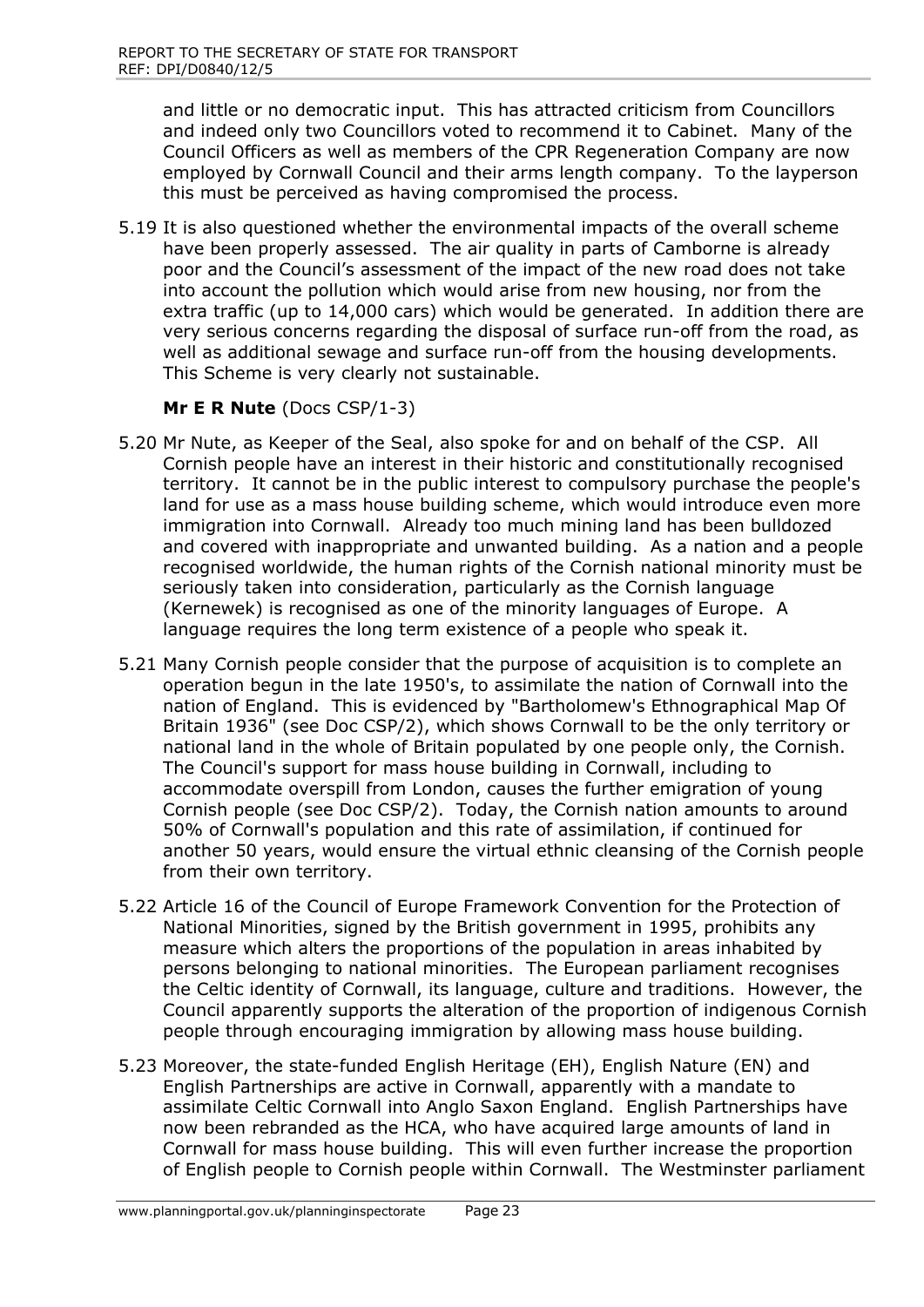appears to be purposefully disregarding European and International treaties in order to assimilate the Cornish people into an England that does not exist on the western side of the Tamar.

- 5.24 Furthermore, the United Nations declaration on the rights of indigenous peoples, September 2007, contains many Articles which need to be taken into account. Cornwall is constitutionally extra-territorial to England (see Doc CSP/3), as was demonstrated at the beginning of June 2012 when the Monarch's barge flew the Cornish national flag alongside the English, Scottish and Welsh national banners. It follows that as the Monarch recognises the Cornish nation, Cornwall Council should do likewise, and honour the spirit and intent of the Framework Convention for the Protection of National Minorities by ensuring in its planning procedures that Article 16 of the Convention is adhered to.
- 5.25 Due to all of the foregoing, the CSP considers that the SRO and CPO do not comply with European and International treaties, conventions and directives, and are therefore incompatible with the constitutions of both Cornwall and England. Accordingly they should be unable to be confirmed.

#### **Miss J Fox** (Docs FOX/1-2)

- 5.26 Miss Fox is a local resident who researches matters that would affect the WHS. Land in the Dolcoath Road and Dolcoath Avenue that falls within the CPO is bounded by 13 men from Camborne. The land is bounded to protect it for future mining and the mineral rights of the Duke of Cornwall. Also, some of the land is public land. Large deposits of minerals have recently been found in this area. In the Truro County Court Stannaries Jurisdiction Case No 9303888, with KDC as Plaintiff and 12 Defendants (those who bounded the land), the case brought by KDC to build on this land was turned down because of the bounding. A mining or minerals area like this is excluded from the acquisition of land. This would call into question the validity of the proposed CPO and would render it illegal.
- 5.27 The land is also located next to a WHS and guidance both from the Department for Communities and Local Government and the United Nations Educational, Scientific and Cultural Organisation make it clear that both a WHS and its setting should be protected. The proposed road scheme would not accord with this guidance.
- 5.28 The Link road, if approved, would allow the development of thousands of new houses in the area, but mass house building is not required anywhere in Cornwall and certainly not in the Camborne area. The housing target for this area is unrealistic as the number of people requiring housing is much lower. The target figure for new jobs is also unrealistic as the number of people requiring employment is lower than the suggested figure. The extra jobs mentioned would mostly be created for the building industry itself, whilst carrying out this development and would then disappear upon completion.
- 5.29 Cornwall does not need the influx from other parts of Britain so local needs would not require the new road. At the present time Cornwall is full up so more incomers would make life as it is known now nothing but extreme hardship. The NHS facilities are working to full capacity and that does not take into account the cuts proposed by the UK Government. There would also be an impact on other services such as the Police, Fire Brigade and public transport. All this proposed regeneration is pure vandalism of our countryside that would only cause more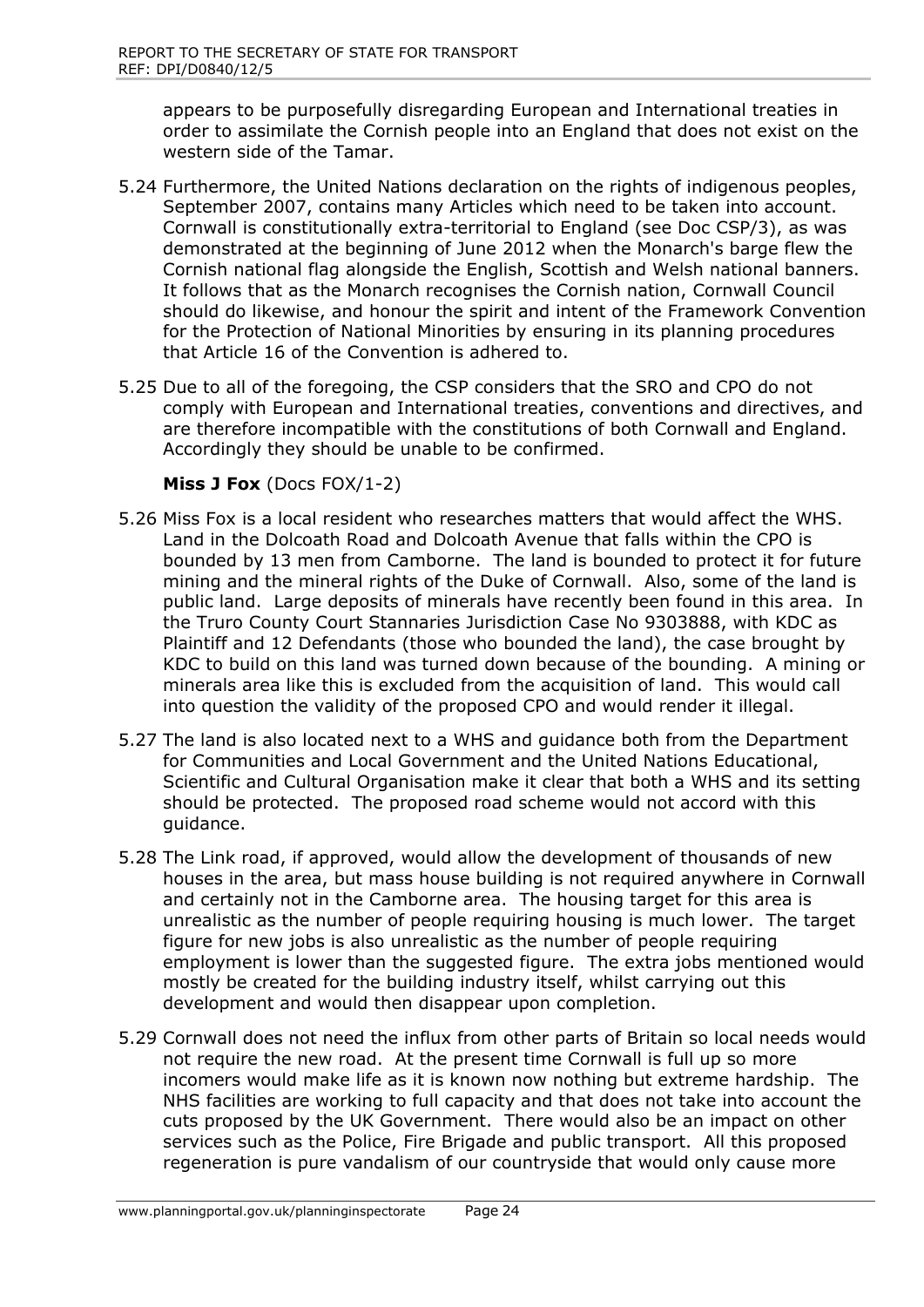traffic congestion and not solve it. It would not improve the flow of traffic but would worsen the situation on the roads in this vicinity, such as Wesley Street, which are already congested.

5.30 Camborne Town Council members in favour of the Scheme have been pressurising other members. This is not democratic and goes against the views and wishes of the local community. People feel that whatever views they have they are completely ignored and the authorities can just do what they like.

#### **Matters raised by objectors in written representations**

The material points were:

#### *Ms V R Oldfield (Objector 15)*

5.31 Ms Oldfield objects to the CPO on the grounds that the Scheme would adversely affect her property. Land in unknown ownership, required for the Scheme, lies adjacent to her property (parcel 4/8). When she bought her bungalow some 13 years ago she contacted the land registry office with the aim of acquiring this land, and was told to fence it off and reapply in 12 year's time. She erected a feather-boarded fence around approximately one half of the land and put posts and a wire fence over the remainder. She has cleared and planted out the area enclosed by the feather-boarded fencing and the remaining shrubs and trees in the other area provide her with protection and privacy. She considers that implementation of the Scheme would cause her considerable inconvenience and expense to restore the necessary security and privacy that she has at present.

*Mr Bob Le Marchant, Chairman of the Cornish Mining Development Association (CMDA)* (Docs MAR/1-3)

*INSPECTOR'S NOTE: Although lengthy submissions were made by Mr Le Marchant, which can be seen in full in Docs MAR/1-3, many of the points raised relate to commercial and detailed aspects of the proposals for mining operations by Western United Mines. As such they do not directly relate to the subject matter of this Inquiry and are therefore not discussed further, here. The remainder of this section is restricted to those matters which directly relate to the proposed road.*

- 5.32 The CMDA, as a statutory consultee, objects to the Scheme as presently drawn on the grounds that it would adversely box in Cook's Kitchen shaft and its associated machinery footprint amongst retail or housing development. It would also break Cornwall Council's own policy of reserved strategic mineral access. Cook's Kitchen shaft is at present the only immediately available access to the £4 billion of estimated tin reserves identified under the old South Crofty mine. As currently proposed the Scheme would sterilize the chance of doing any mining in a conventional sense, through the only easily accessible route to the vast underground wealth.
- 5.33 Whilst the present company interested in the mine (Baseresult), state that they do not wish to use the surface winding facilities of this shaft, they have endlessly been forced to make compromises, and now have ambitious plans for which they still have to raise massive sums of inward investment to bring to fruition. It is vital that the facilities at Cooks shaft are preserved as an industrial asset, not a heritage asset, until such time as Baseresult comes good.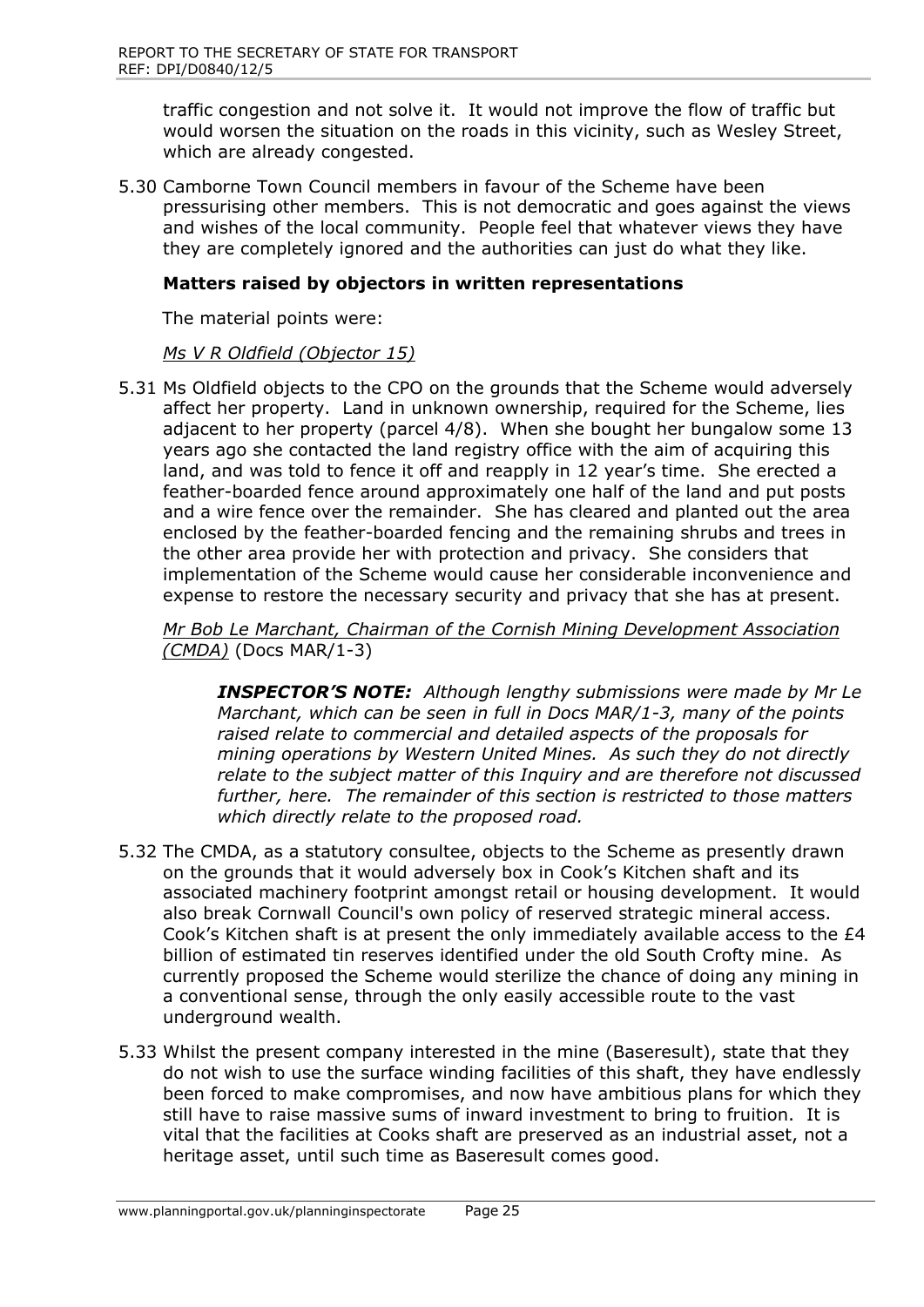5.34 If the proposed road were moved 20-50m northwards, to create a staggered junction on Dudnance Lane, this would avoid demolishing the North Winder electricity substation, and would also avoid visibly boxing in this vital area. If this were done the CMDA would withdraw its objection.

*The Cornish Social & Economic Research Group (CoSERG)* (Docs COS/1-2)

- 5.35 Objections are raised against the SRO and CPO on the grounds that the proposed Link road is not desirable or necessary. The Council's target of 6,500 dwellings for the area is way above what is required to meet local need. A more sustainable figure would be 1,000 dwellings, which would be enough to cater for local needs over the 2010-30 period. If, as the Council has said, some 1,200 affordable houses are needed "now", this only requires the construction of about 3,000 new houses, if affordable housing were to be provided at a 40% rate.
- 5.36 The total number of dwellings proposed on sites close to the proposed road is some 1,800, which is less than one in three of the total proposed, meaning that the housing figures used to support the proposal are an over-estimate. There is no evidence that population growth causes increases in GDP or disposable income. Over the period 1999-2008 the ratio between the increase in population growth and total GDP growth was below the UK average.
- 5.37 The suggestion that the road would lead to the provision of some 5,500 jobs misses the point that these are not extra jobs to meet the needs of the existing population, but to cater for the planned population increase. They are simply a means of playing catch up. With a reduced jobs target total, to meet local need, and a focus on travel by non-car modes, there would be no need to provide extra road capacity. Again not all of the employment sites are close to the road.
- 5.38 The Council's argument that the Scheme would unlock development sites is flawed, as land is not needed to accommodate the population growth. Moreover, sites which have been allocated for development close to the proposed road are already served by the road network. With a reduction in traffic from current levels there would be no problems regarding the use of existing roads. Planned developments, such as a bigger leisure centre and more retail facilities in Pool, will generate extra traffic and will encourage people both within the urban area and from further afield to travel to the area. The new road would facilitate this, but developments should be planned that do not generate additional car traffic.
- 5.39 Development proposals should be aimed at supporting the local area and should not act as a magnet to encourage car use. The new road would not reduce congestion but would simply move traffic from one residential area to another. Areas around Tuckingmill, which are surprisingly rural, would be urbanized and communities which now have access to green areas would be trapped within a new road system. Increasing extra road capacity does not reduce traffic levels. Within a few years the "old" roads will have as much traffic as they do now.
- 5.40 The aim should be to reduce the current traffic levels by investing in non-road transport modes. Camborne-Illogan-Redruth is ideally situated as an area where a higher proportion of trips could be made by modes other than car. The proposed Link road is ill conceived, outdated and irrelevant to the needs of the area.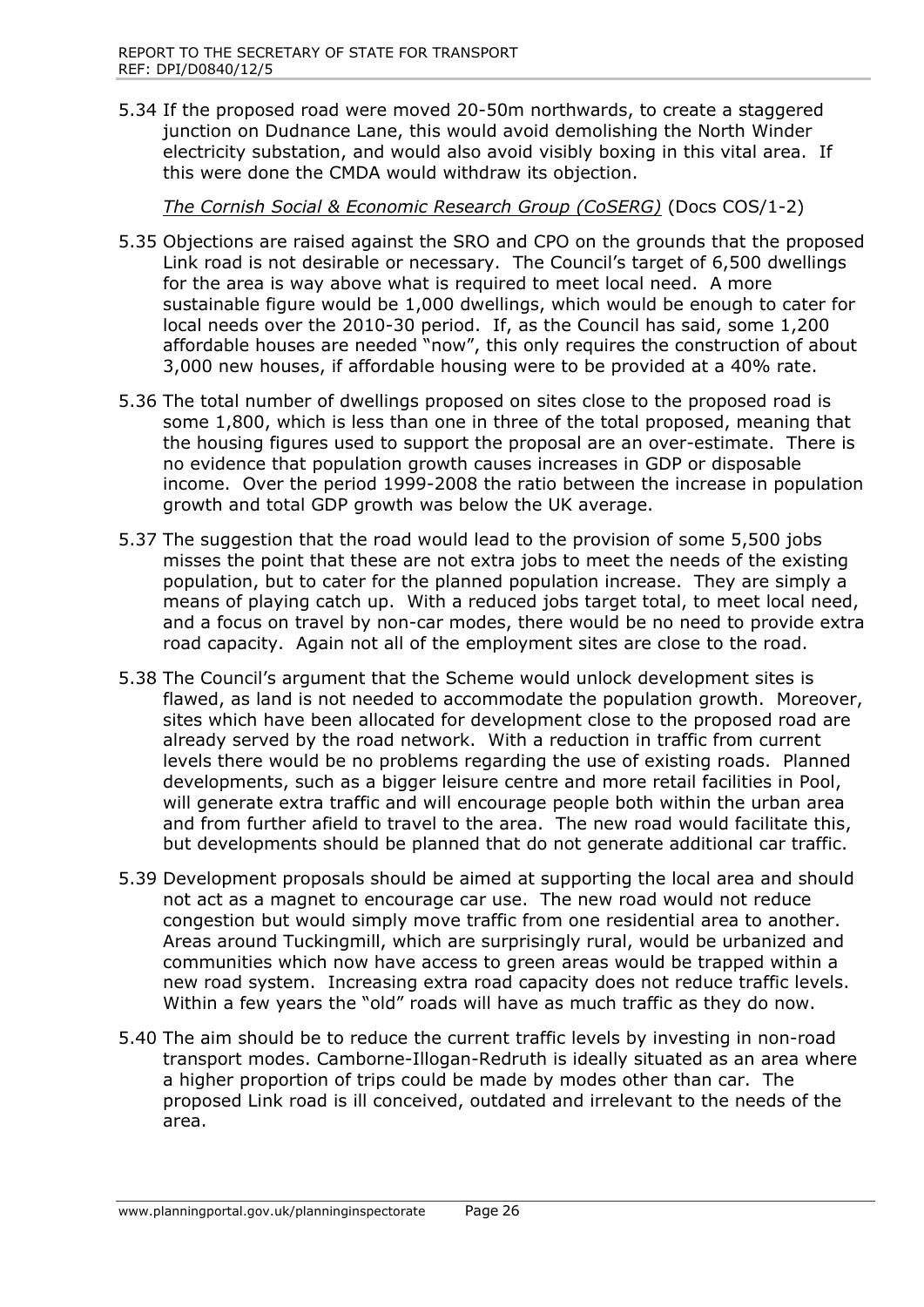## **6. THE RESPONSE OF CORNWALL COUNCIL**

The material points are:

## **Response to Objections presented at the Inquiry**

*Response to Cllr S Cullimore* (Doc CC/2/4)

- 6.1 *Air Quality*. The updated Air Quality Report of April 2012 (Doc CC/3/3, App 7) has concluded that the net impact of the Scheme would be either neutral or beneficial, with paragraph 3.4.4 of this document noting that the Council's Air Quality Action Plan identifies the new road as a specific improvement measure. The updated Air Quality Report does assess the impacts which would be associated with planned future traffic growth. This is apparent from both the April 2012 report itself (which the Councillor acknowledged he had not read), and also from Figure 5.2 of Doc CC/4/3.
- 6.2 It is accepted that Annual Mean Nitrogen Dioxide levels in Wesley Street have exceeded the National Air Quality Target level at times and that the Scheme would not alleviate the existing conditions. It would, however, limit the impacts that development would otherwise create and although an increase in exposure to pollution is predicted west of Wesley Street roundabout, this would be due to additional development traffic in that area coming forward in any event, and would not be caused by the new road (Doc CC/3/3, App 7, para 6.2.4). In any case, by 2030 Wesley Street would still not be as congested as East Hill is now.
- 6.3 Moreover, a decrease in exposure to pollution is predicted along the A3047 between Wesley Street and the East Hill junction, and along Station Road. On balance, air quality would not change significantly within the corridor of the proposed Scheme and existing exceedences of the standards would not worsen. Overall, air quality in Camborne is good and the Scheme would not alter this fact.
- 6.4 *Rat Runs & Gridlock*. The Scheme would provide additional highway capacity and relieve existing congestion at the East Hill junction. This would remove constraints to further housing and employment regeneration projects and although such projects would result in increased traffic in the area, the new road would satisfactorily accommodate this additional traffic. Contrary to the assertions of Cllr Cullimore, the Scheme is not forecast to increase rat-running in Pengegon or other areas in Camborne. Rather, by providing additional capacity and an alternative route it would be likely to reduce rat-running on other less suitable east-west routes.
- 6.5 *Loss of Amenity Space*. Outside the precise limits of the scheme there would be no change to public access to available amenity sites, whether public or private land. The impact of the scheme in the wider area would, therefore, be insignificant. Within the areas that would be developed after implementation of the scheme, it would be a matter for the Council, as planning authority, to ensure that appropriate levels of amenity land are set aside for public use.
- 6.6 *Heritage*. The impact of the Scheme on the WHS and its setting was fully considered by the Council at the time the planning applications for Phase 1 and Phase 2 were determined (see CDs 2.26 and 2.27). In addition, the impact on Bartle's Foundry was thoroughly assessed in an Archaeological Assessment in the ES (see CD 2.5 Apps D1 & D2). The original ES identified the impacts on Bartle's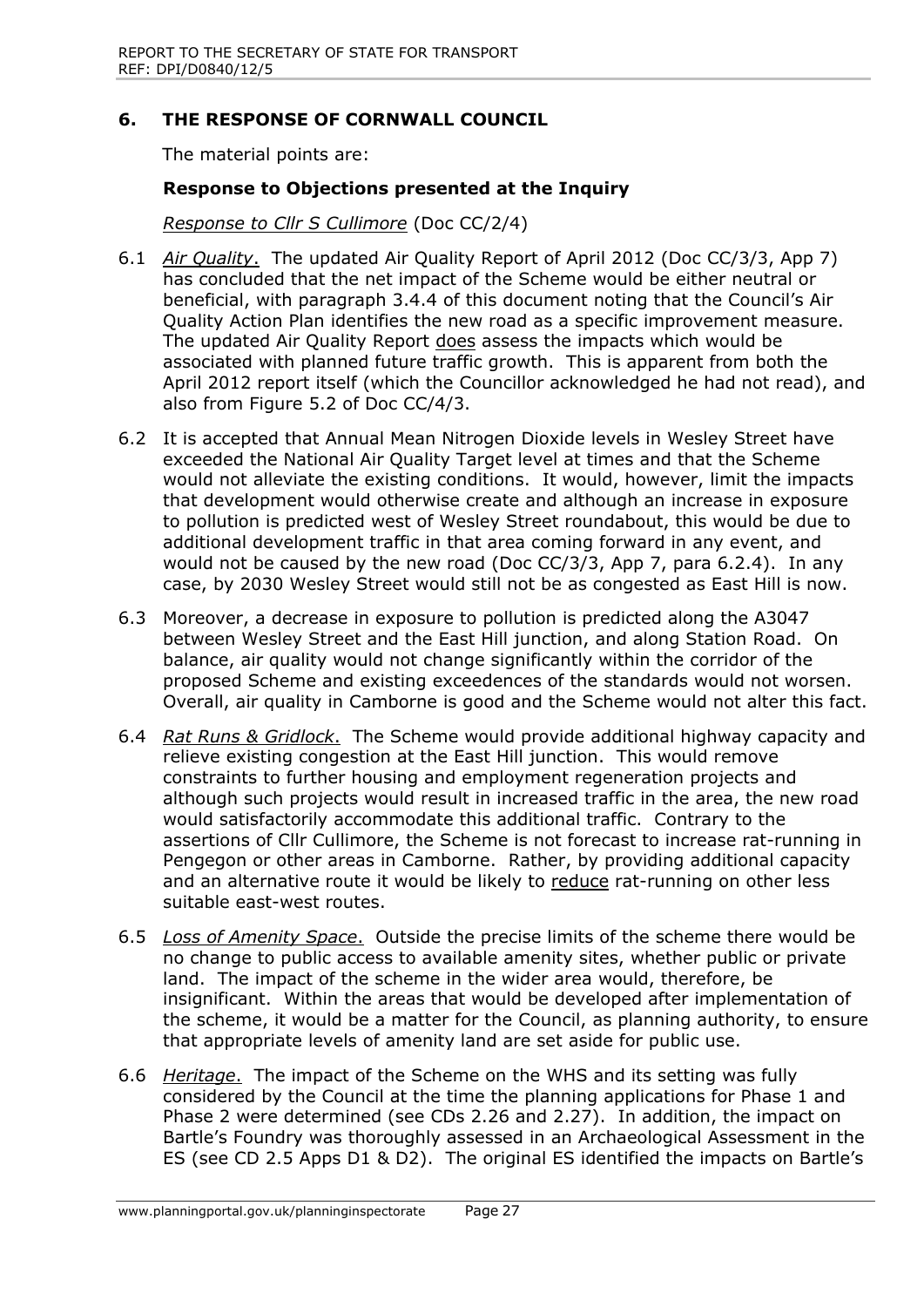Foundry as "major adverse" because the dualling of Dudnance Lane proposed as part of the original scheme would have removed most of the Foundry buildings. Despite this, EH raised no objection when consulted at the planning application stage and this matter was expressly considered in the Committee report for the Phase 1 scheme, with Committee Members coming to the view that, on balance, the impacts would be acceptable (see Doc CC/5/3 App 1).

- 6.7 The impacts would be less with the currently proposed Scheme as Dudnance Lane would not be dualled. Some of the Bartle's Foundry buildings located along the frontage of Dudnance Lane, dating from 1860 to 1946, would still need to be demolished to accommodate the proposed cycleway and footway. However, whilst the buildings are noted to be "sound", internally they appear to contain no original fixtures. Moreover, none of the buildings are identified as being of more than "local importance" (see Doc CC/INQ/6). The most valuable buildings within Bartle's Foundry would still remain and any ground works in the area would be accompanied by an archaeological watching brief.
- 6.8 A continuous cycleway along Dudnance Lane is a key part of the Scheme, without which there would be no cycle connection to the College or to East Hill. Moving the road to the east would adversely affect other important businesses. On balance, the chosen alignment is preferable and the impacts of the Scheme on the heritage landscape should not be seen as significant. In this regard, conditions attached to the planning permission require a scheme of investigation to be agreed with the Council prior to the works being commenced, so that heritage features can be uncovered, recorded and logged.
- 6.9 *Mineral Safeguard Zone*. The impacts of the Scheme on the Mineral Safeguarding Zone and the sterilisation of near surface reserves were considered and accepted by the Council as part of the assessment of the road proposal, at the time the planning permissions were granted (see CDs 2.26 and 2.27). The Council has signed an agreement to transfer land in its ownership to the owners of South Crofty mine, to enable a new processing plant and mine access to be constructed to the south of the existing site, so that planning conditions attached to this permission can be discharged (see Doc CC/2/4 App 3).
- 6.10 The written representation dated 14 June 2012, submitted to the Inquiry by WUM, clearly demonstrates that future mine operations at South Crofty would not be compromised by the published highway scheme (Doc WUM/1). One of the main reasons for relocating the proposed alignment from the south to the north of the mine complex related to the better ground conditions at this location. The mineralised zone dips to the north and therefore the extent of mineralisation along the route will be at greater depth than along the southern route. Allowances for the costs of finding and dealing with unexpected mine workings have been covered in the scheme costs and Risk Register.
- 6.11 *Developments*. The Council disputes the assertion that the Scheme would simply act as a distributor road for proposed housing developments and would bring no economic benefit to the area. As already noted, the ability to implement both employment and housing projects in one of the most deprived wards in the county is currently constrained by limited infrastructure capacity (Doc CC/1/2 paras 2.9.3 and 2.10.2). The Scheme would not only release this development capacity but would also secure significant investment of up to £24 million into the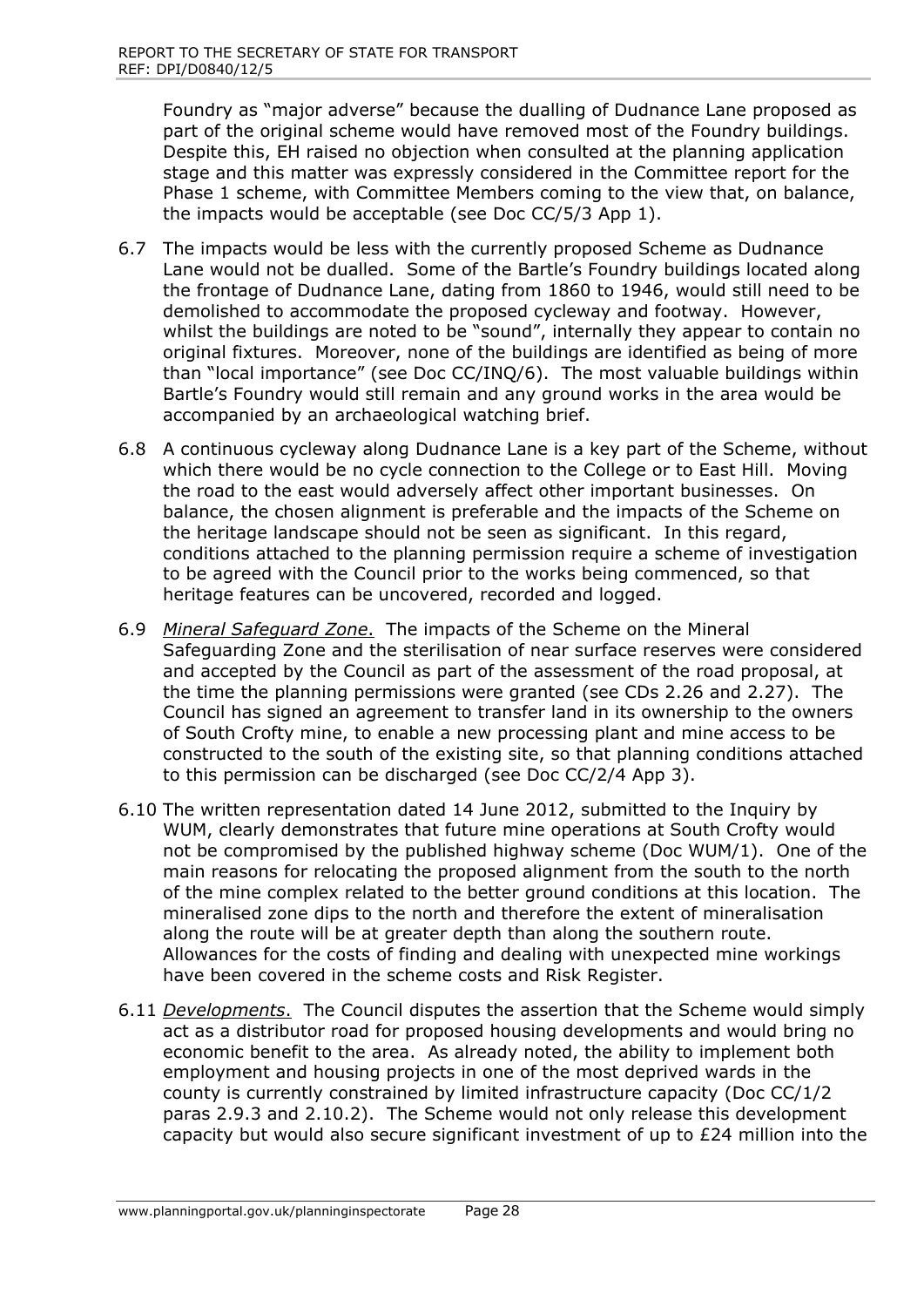CPR area which otherwise would be reallocated or potentially be subject to EU claw-back provisions (Doc CC/1/3 App 1).

- 6.12 Moreover, any increase in population would require to be served by local shops, restaurants, post offices, pubs, leisure facilities, and services. These, in turn, would secure existing employment and lead to opportunities for expansion of existing facilities and the creation of new jobs locally. Overall it can therefore be demonstrated that significant development and associated economic benefit would be facilitated by the delivery of the East-West Link road as proposed.
- 6.13 *Enviromental*. The Council does not accept that the Scheme would have an adverse impact on the local environment. Environmental assessments were included in the original Phase 1 and Phase 2 planning applications and these assessments were reviewed and updated for the current Scheme which was accepted for funding by the DfT (see Doc CC/3/3 App 9).
- 6.14 Rare and protected species of bryophytes were discovered within the South Crofty and adjacent sites. However, their habitat, rich in contaminants, would be re-created within the new highway corridor, segregated from public intrusion. It is anticipated that they would re-colonise these new habitat areas, along with native local lichens which thrive in similar conditions. In addition, habitat surveys of flora and fauna, to include bats, badgers, otters, birds and reptiles, would be repeated again prior to construction, and changes would be made to the proposed mitigation measures if necessary.
- 6.15 Although the composition of the various mine dumps is wide ranging, reflecting the past history of the site, they are not readily accessible to the public and are not of any significant importance. Having been there for many years, anything of interest at surface level is likely to have been removed already by collectors. Any specimens of interest would not be destroyed, but rather would be incorporated into the works.
- 6.16 The Red River valley is not formally designated as a nature reserve or similar, but the Cornwall Wildlife Trust and EN were consulted over the proposals and the Phase 2 planning permission includes appropriate conditions to mitigate any impacts in this regard. Segregated non-motorised public access would be provided under the new structures and shading of the valley between bridge and the railway embankment would not be an issue as this would be to the south of the new road. In liaison with the EA the Council has developed river bed reprofiling works as part of the Scheme, designed to increase and improve the wetland habitats. In addition the Scheme would take the opportunity of the river diversion to enhance the existing ecology. These features would be expected to mature into significant ecological assets, improving habitats for flora and fauna.
- 6.17 Regarding contamination during construction, the extensive ground investigations undertaken between 2007 and 2011) have provided comprehensive data on the range of contaminants which are likely to be found in excavated material (see Doc CC/3/2 Section 8.2. The contractor would manage the contamination in accordance with its Construction Management Plan and the CEMP. Excavated material would be isolated and monitored and the workforce would adhere to strict codes of working practice such that the public would not be exposed to any contaminants. Surface water run-off would be contained and leachate pollution levels would be regularly analysed to ensure compliance with standards.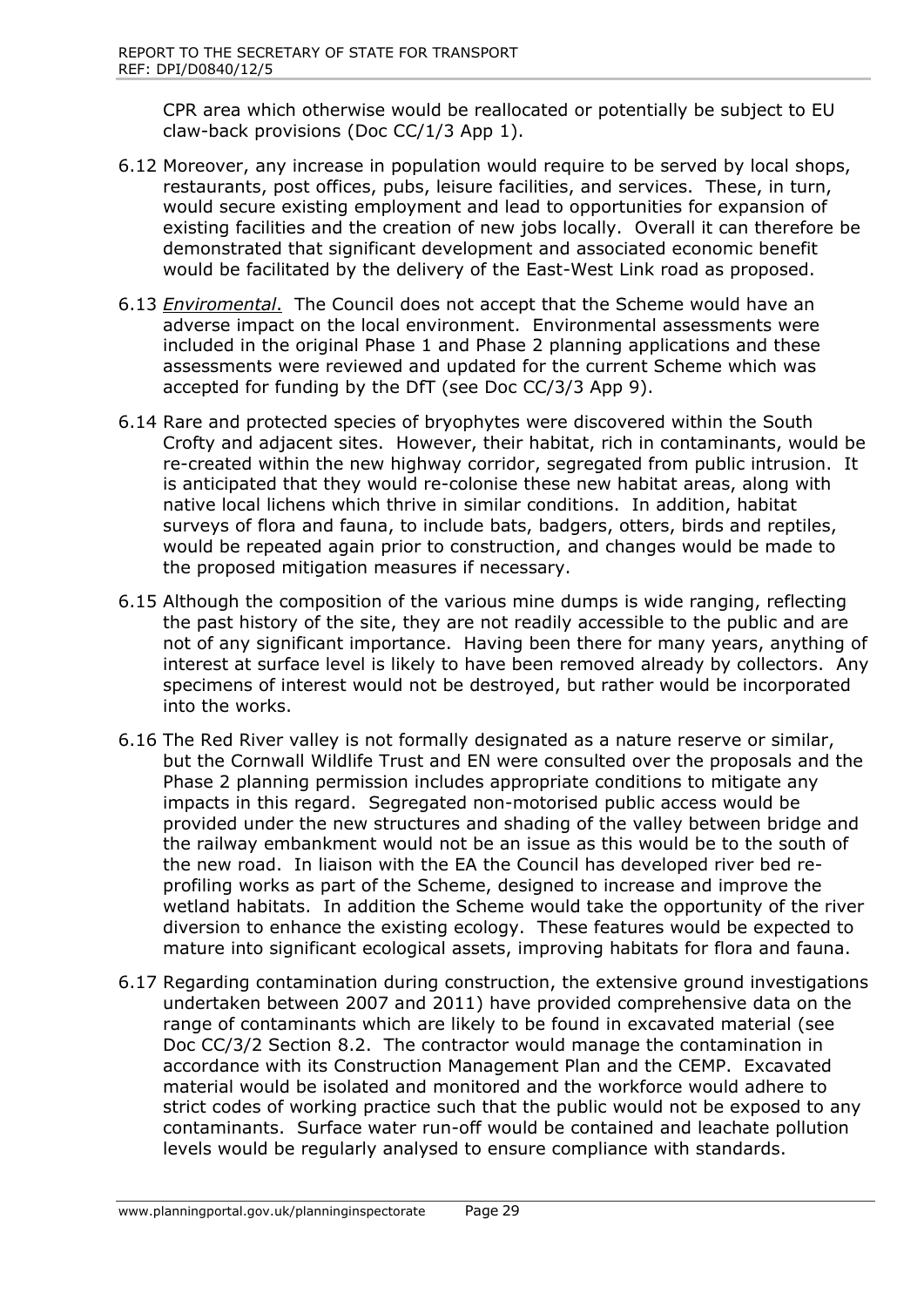- 6.18 *Local Objections*. Although it is accepted that there is a minority who do not support the Scheme, it has been the subject of many local exhibitions and has been considered by the democratic bodies elected to represent the local population. The planning process has followed established democratic procedures at all levels of approval and the Scheme commands a high degree of support as evidenced by the questionnaires returned at various events (CD2.10 and 2.21).
- 6.19 *Human Rights*. The Human Rights Act 1998 incorporated into UK law the European Convention on Human Rights ("the Convention"). The compliance of the preparation of the Scheme and Orders with regard to the Human Rights Act is explained in the Statements of Reasons to each of the orders (CDs 1.2 and 1.4) and in section 7.4 of Doc CC/2/2. In summary, in resolving to make the SRO and CPO the Council considered the rights of property owners under the Convention, notably under the following articles:
	- Article 1 (of the First Protocol) This protects the rights of everyone to the peaceful enjoyment of possessions. No one can be deprived of possessions except in the public interest and subject to the relevant national and international laws.
	- Article 8 This protects private and family life, home and correspondence. No public authority can interfere with these interests except if it is in accordance with the law and it is necessary in the interest of national security, public safety or the economic well-being of the country.
	- Article 14 This protects the right to enjoy rights and freedom in the Convention free from discrimination on any ground such as sex, race, colour, language, religion, political or other opinion, or national or social origin.
- 6.20 In the case of each of these Articles (and indeed other provisions of the Convention) the Council has been conscious of the need to strike a balance between the rights of the individual and the interests of the public. In the light of the significant public benefit that would arise from the Scheme the Council considered that it would be appropriate to make the Orders. The Orders would not constitute an unlawful interference with the individual property rights. Those directly affected by the Orders would be entitled to compensation proportionate to the loss, which they would incur as a result of the compulsory acquisition, or as a result of the changes, alterations, modifications and improvements arising from the Scheme.
- 6.21 In view of al the above points, this objection should not be upheld.

*Response to Stannator W H Rowe, CSP* (Doc CC/2/5)

6.22 The Scheme is fully justified and would facilitate many forms of development, not simply housing. Without the Scheme, regeneration in the CPR area would stall and the associated benefits would not be gained (see Doc CC/1/2 sections 2.9.3, 2.10.3, 4.2.5, 5.3, and 5.4). The Scheme accords with all relevant local and regional planning policies, and its social and environmental impacts have been considered and found to be acceptable at planning application stage.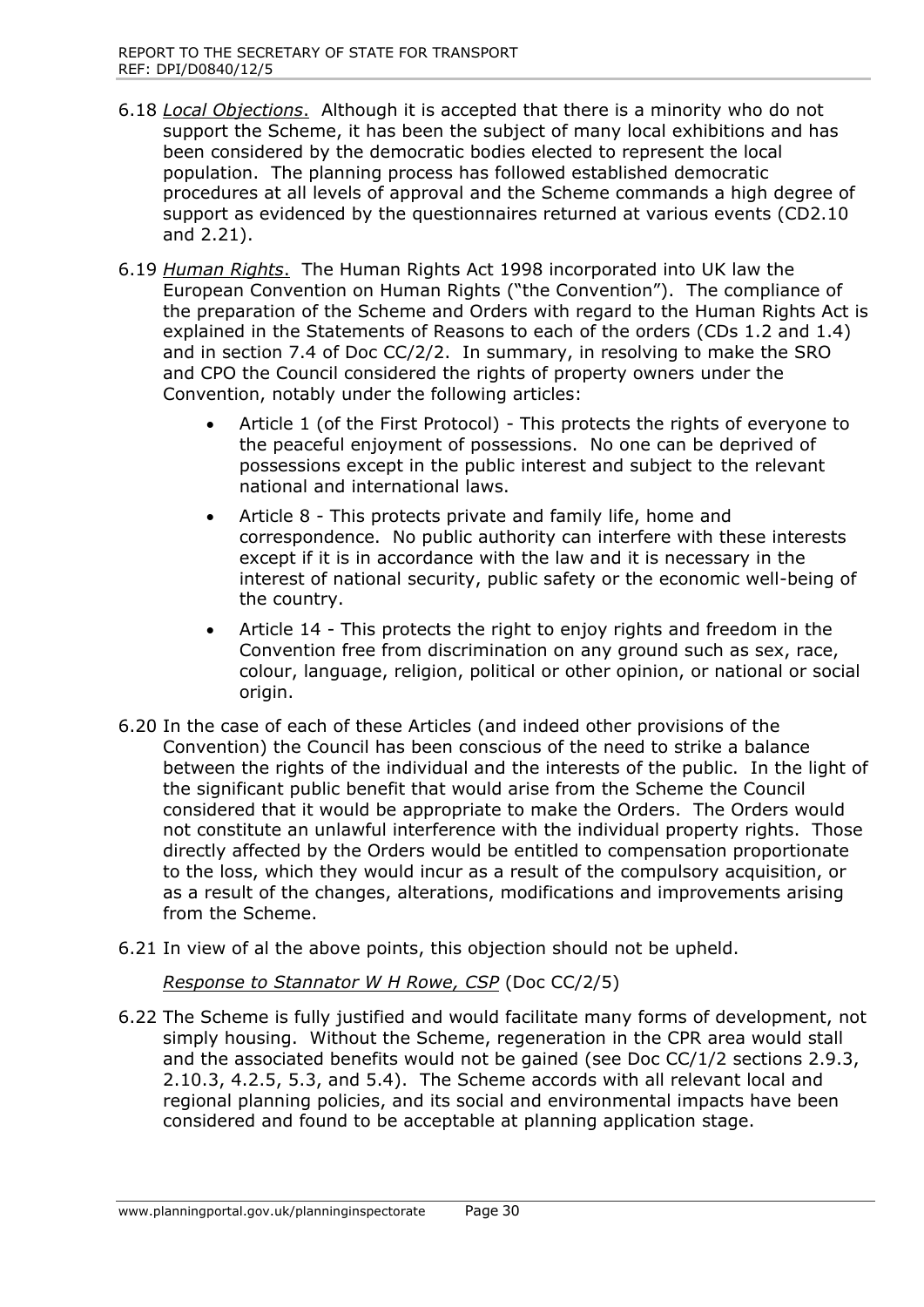- 6.23 The predictions used for jobs arising from new floor space areas are derived from guidance produced by the HCA and are the accepted norm for such calculations. These are regularly used to apply for grant funding nationally and through the EU and as such meet funding bodies' criteria. The figures used are based on the various developments that would be released by the delivery of the scheme up to the year 2030 (Doc CC/1/2 paras 2.9.3 & 2.10.2).
- 6.24 Many of the matters relating to the environmental impacts of the scheme, and other impacts, have already been dealt with in the response to Cllr Cullimore, above and are not repeated here. On other points raised, the environmental assessments do include the effects of additional traffic generated by developments which would be facilitated by the scheme. Visual intrusion of the Scheme would be reduced by extensive landscaping and planting and earth mounds would be used at some locations to shield exposed properties from the new road and its traffic.
- 6.25 The proposals have been developed in accordance with the Surface Water Management Plan for the area (see Doc CC/3/2 section 9.4), and would accommodate attenuated flows from the planned and proposed development sites. Sewage disposal from developments is not a matter for this highway Scheme to address, but would be considered for each future development proposal by the Council as planning authority.
- 6.26 Concerns regarding land ownership are noted, but obtaining the necessary title to the land needed for this Scheme is the whole purpose of the CPO. The carrying out of preparatory works to pursue the planning applications and the SRO and CPO in no way amounts to a predetermination of the outcome of this Inquiry.
- 6.27 Stannator Rowe has not made it clear in what ways he believes the Scheme would conflict with the Sustainable Communities Act 2007. The Council does not believe that it would. Moreover, the Council refutes Stannator Rowe's assertion, supported by other Objectors, that the process of preparing the AAP has been compromised. In summary, the former KDC withdrew the previous CPR AAP 2006-2026, following the outcome of a Judicial Review, and subsequently began to produce the Camborne-Pool-Illogan-Redruth (CPIR) AAP 2006-2026. This process was led by the Forward Planning Section of KDC and not the Major Projects Team which had been responsible for the previous AAP.
- 6.28 This replacement AAP, which proposed some 7,000 new jobs and between 9,400 and 11,100 new homes up to 2026, went through public consultation processes in 2008 and 2009, following significant stakeholder engagement that included local Town and Parish Councils. However, once it became apparent that the Government intended to abolish the RSS, KDC decided to halt the development of that plan until the Government's intentions had been made clear. The RSS has, however, not been formally abolished to date and it therefore remains a material consideration in developing plans and policies.
- 6.29 In 2009, the Council became the Unitary Authority for Cornwall and began preparation of its CS. As part of this process it produced an Area Based Paper setting out key issues and objectives, options for growth and highlighting initial infrastructure issues which went to public consultation in the summer of 2011. Between January and March 2012 the emerging CPIR Town Framework 2010- 2030 options were subject to Public Consultation, alongside the preferred strategy for the CS. The CPIR Town Framework drew on the relevant parts of the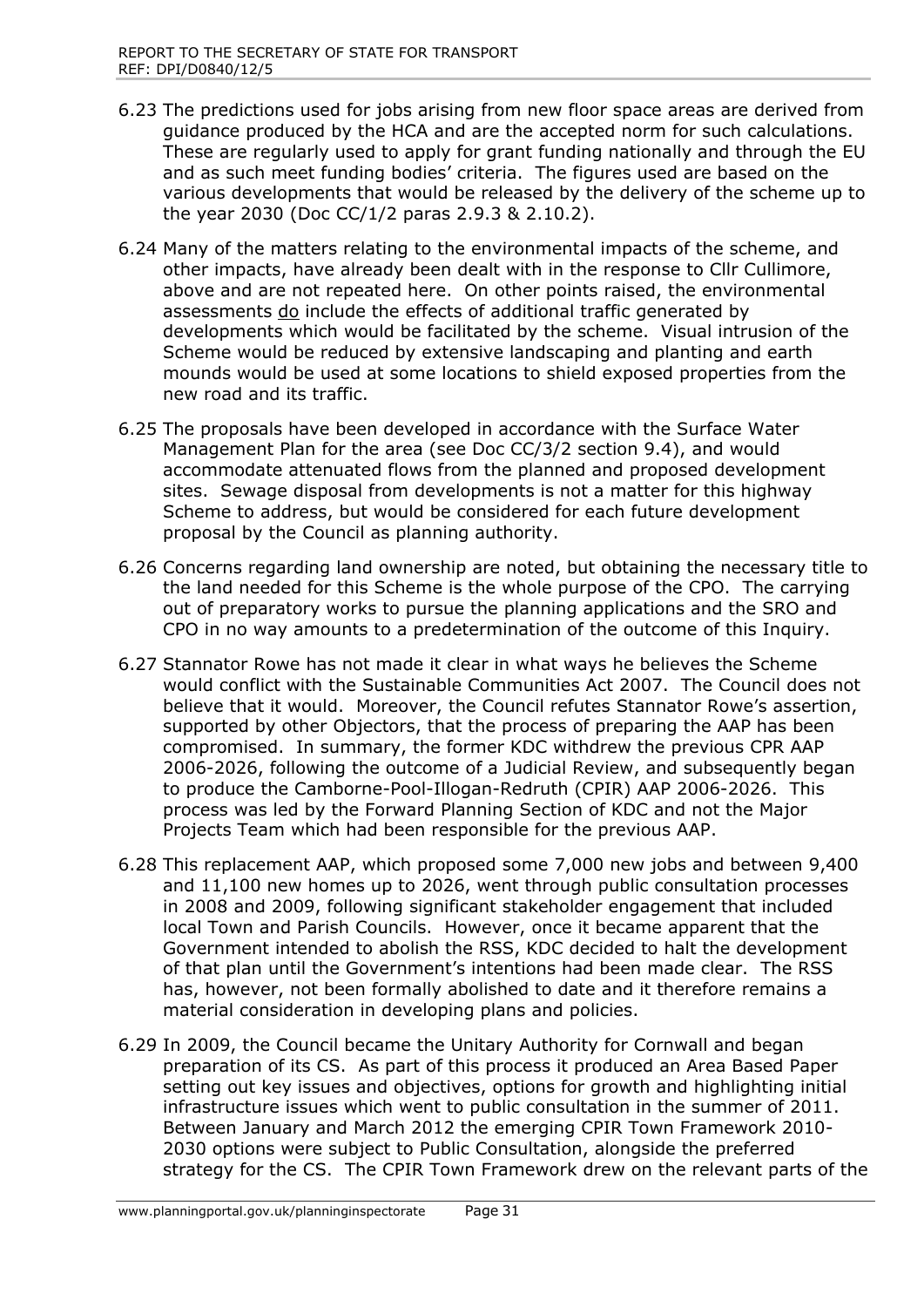former KDC's CPIR AAP 2006-2026, along with other studies and assessments considering the growth of the area.

- 6.30 It includes significant input from a local Steering group that comprises Town, Parish and Cornwall Council Member input. Within this process the need for 6,500 new homes in the CPR urban area and a further 500 homes in the wider CPR Community Network Area remains as a core objective, to support the countywide and regional development strategies. A key message to emerge from this latest public consultation has been the aspiration to regenerate the brownfield sites as a priority. In view of the above points the Council contends that the current CPIR Framework 2010-2030 proposals have been appropriately developed and tested through public consultation processes.
- 6.31 Having regard to the foregoing, this objection should not be upheld.

*Response to Mr E R Nute, CSP* (Doc CC/2/10)

- 6.32 The Council shares the view of the CSP, that the Cornish people should be recognised as a "national minority" under the Framework Convention<sup>9</sup>. However, the UK Government disagrees<sup>10</sup> and because of this the CPO cannot be contrary to the Framework Convention. The Council does not agree with the CSP's arguments that there should be no inward migration into Cornwall. Rather, the Council's view is that the most effective way of stimulating the local economy is to make disused land available for new jobs and new homes. This vision is enshrined in all tiers of planning and transportation policy for the area.
- 6.33 The CSP's submission that Acts of the Westminster Parliament do not apply within Cornwall is plainly misconceived and contrary to authority (see attachments to Doc CC/INQ/10). Such arguments have been raised before, in other CPO cases, including the Bodmin to Indian Queens A30 Trunk Road Improvement Scheme. In that case the Secretaries of State were satisfied that the laws of England apply equally to Cornwall as they do to any other part of the country, and that such laws include those relating to the compulsory purchase of land under the Highways Act and the Acquisition of Land Act. In that case they took the view that there is no legal impediment to their powers to grant the  $CPO<sup>11</sup>$  The same view should be taken in the current case.
- 6.34 In view of the above points this objection should not be upheld.

*Response to Miss J Fox* (Doc CC/2/9)

- 6.35 Matters raised by Miss Fox relating to the delivery of new houses and jobs, inmigration and traffic congestion have already dealt with in the Council's responses to other Objectors, set out above. Assertions that Camborne Town Council has acted against the wishes of the local community is not a matter for this Inquiry.
- 6.36 The assertion that the land required for the CPO is "bounded", and registered at the Stannary Court at Truro was not supported at the Inquiry by any firm evidence. Although Miss Fox's written evidence referred to a judgment of the

 $\overline{a}$ 

www.planningportal.gov.uk/planninginspectorate Page 32

<sup>&</sup>lt;sup>9</sup> The Council of Europe Framework Convention for the Protection of National Minorities

<sup>10</sup> UK Report on the Framework Convention

 $11$  Secretary of State's Decision Letter relating to the Bodmin to Indian Queens A30 Trunk Road Improvement Scheme, paragraph 5.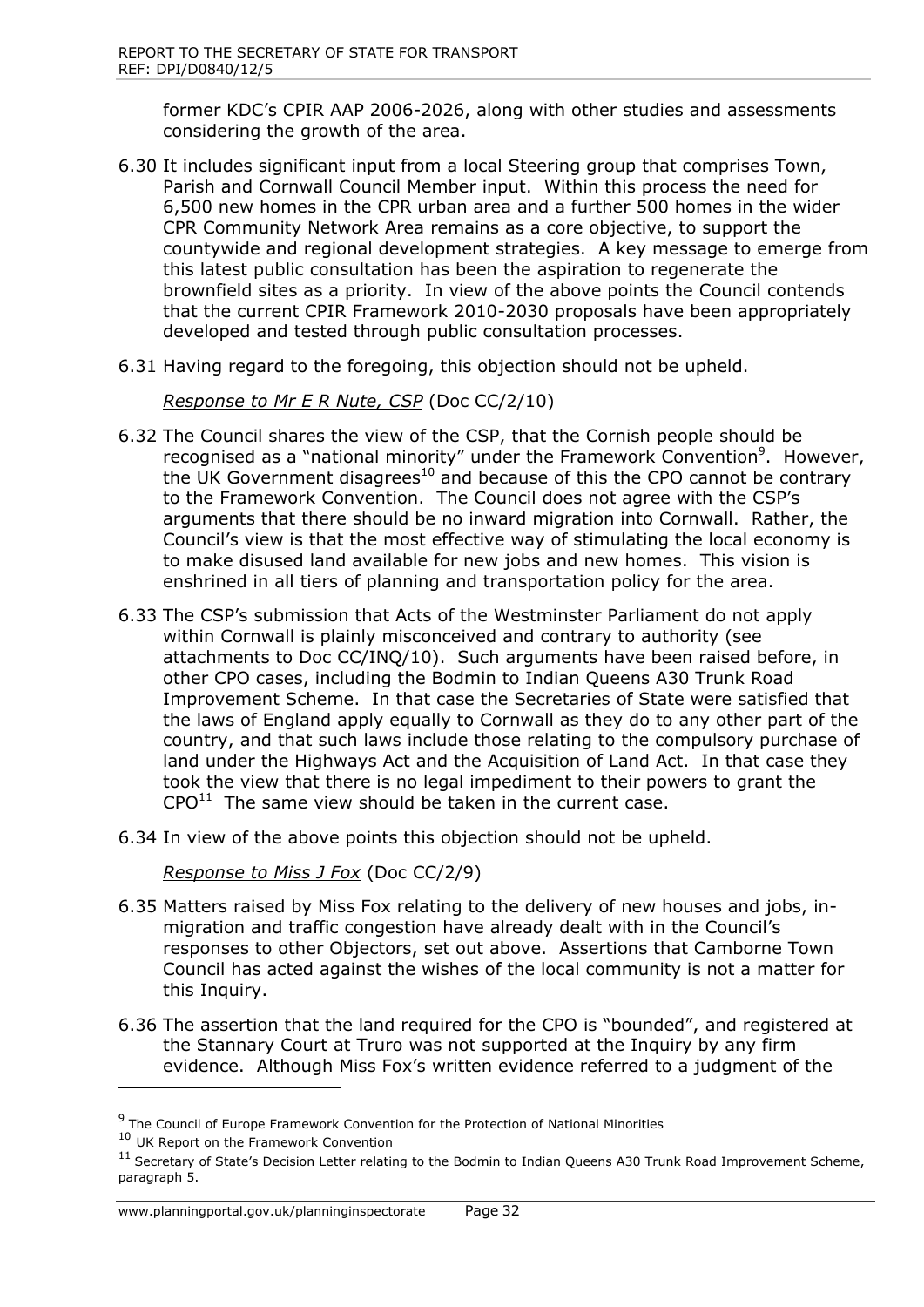Stannary Court, this was not produced by her and the Council has no record of it. Accordingly, there is no objective evidence that land which is the subject of the CPO is, in fact, bounded. In any event, bounding of land has no consequence for the CPO. Miss Fox has not identified what legal title any bounding would confer. Nor has she made clear why a legal interest in land, (even if such an interest was created - which is denied by the Council), could not be acquired by the Council in exercising its CPO powers.

6.37 This objection should not be upheld.

## **Response to Written Objections**

#### *Response to Ms Oldfield*

- 6.38 The CPO identifies the land in unknown ownership, adjacent to Ms Oldfield's property, as being required for essential landscaping. Publication of the CPO has interrupted any ongoing occupation of the land. If the Council successfully acquires the land it would be landscaped and densely planted to give screening and provide habitat recreation. The Council would be responsible for this land and would maintain any new vegetation. Ms Oldfield would derive significant benefit from the proposed works on this land, without having ownership of it.
- 6.39 This objection should not be upheld.

## *Response to Mr Le Marchant, CMDA* (Doc CC/2/8)

- 6.40 Many of the matters raised on behalf of CMDA have already been dealt with in the responses to other Objectors, as detailed above. On other matters, as part of the agreement with the South Crofty mine owners the Council will refurbish and maintain the headgear to Cook's Kitchen Shaft, but will not own it. If the mine owners wish to make use of the shaft from the surface in the future, the Council is required to hand back the headgear and associated infrastructure. With the current mine owners' desire to process ore underground or in the proposed building to the south, the existing headgear may be lowered and replaced by ground level gear. The Winder Houses could then be relocated to suit and the ore taken to the processing plant underground. This would not be prejudiced by the road and the deep shaft would remain functional.
- 6.41 Discussions with the mine owners identified that whilst it would be necessary to protect and retain the North Winder Building itself, the electricity sub station is outdated and obsolete and could be replaced elsewhere. Recent discussions with the mine owners and Western Power Distribution have considered the details of this possible relocation and other service diversions within South Crofty, to ensure that the mine utilities are retained and operational. As and when a planning application is submitted for the area in the vicinity of the headgear, and within the protected zone around the shaft, it will be for the Council to consider how development should be set out in order to allow for the future needs of mining in the area.
- 6.42 Moving the road to the north would impinge on proposed re-development at Maynes Site and North Crofty and would mean the proposed junction at Dudnance Lane would need to be staggered. This would be a much less desirable and much less efficient layout than the cross-roads junction currently proposed. Moreover, it would adversely affect the accesses to the Cornish Linen Services complex, which would lie within the middle of the junction. Overall, any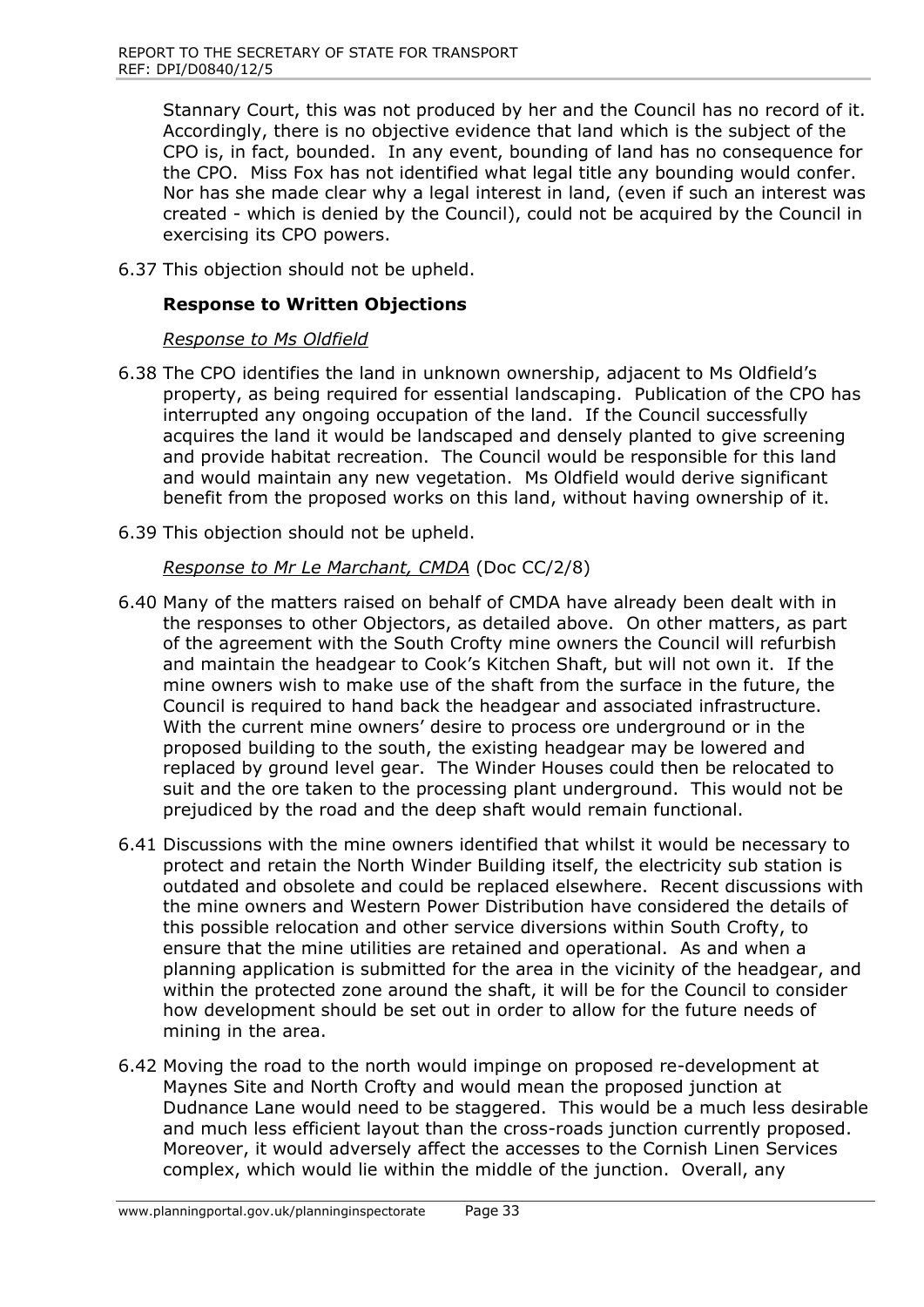perceived benefits of moving the scheme 20-30m to the north are considered to be outweighed by the impacts and disbenefits.

- 6.43 Finally, commercial and detailed aspects of WUM's proposals for mining have to be a matter for the mine owner and are not an appropriate matter to be considered at this Inquiry.
- 6.44 This objection should not be upheld.

*Response to CoSERG* (Doc CC/2/7)

- 6.45 Some matters raised by CoSERG have already been dealt with in the responses to other Objectors, above. On other points, every planning strategy for the CPR area since the early 2000s has recognised that additional jobs and additional housing are the key to regeneration and reducing deprivation. The fact that the population is growing, both locally and nationally, means that further pressure will arise on housing and employment markets which will need to be addressed. A balance needs to be struck whereby the necessary housing and employment sites are developed in an integrated fashion across the CPR area.
- 6.46 Current housing need in the area has identified that 1,200 affordable houses are needed now. For developers to provide these affordable homes they need to be supported by full priced market value homes to be economically viable. When growth in the area is also taken into account, there will be a need for at least a further 6,000 homes in the CPR area before 2030 (CC/2/2 para 2.3.6).
- 6.47 Whilst it is clear that business developments create additional traffic, this can be reduced in a number of ways, such as by siting new businesses close to existing and new housing developments, and having good transport facilities for all modes of travel between them. Non-road based options are an integral part of travel planning for new developments but they can only deliver small savings in traffic growth. The level of development proposed for the CPR area is such that it cannot be achieved without additional highway infrastructure, in addition to more sustainable transport initiatives. Of particular concern is the East Hill junction which, as has already been noted, is approaching full capacity such that even modest levels of development would result in overloading of the junction.
- 6.48 To address these problems the development strategy for the area, as set down in the approved and emerging development plans, aims to deliver employment and housing development onto brownfield sites, and sites within the existing urban extents, in sustainable locations where people can live and work in close proximity. This would minimise the reliance on the car to travel and promote sustainable transport movements. The CPR East-West Link road would provide an alternative route between housing and business areas, available to all modes of transport, bypassing the East Hill junction. In addition, the A3047 between Camborne and Redruth is currently subject to a Sustainable Transport Corridor study, aimed at improving public transport provision in the area as part of the wider transport strategy.
- 6.49 In view of the above points, this objection should not be upheld.

#### **Summary**

6.50 The Scheme is viable and represents good value for money; it is in the public interest; meets the critical objectives for the area; and is in accord with relevant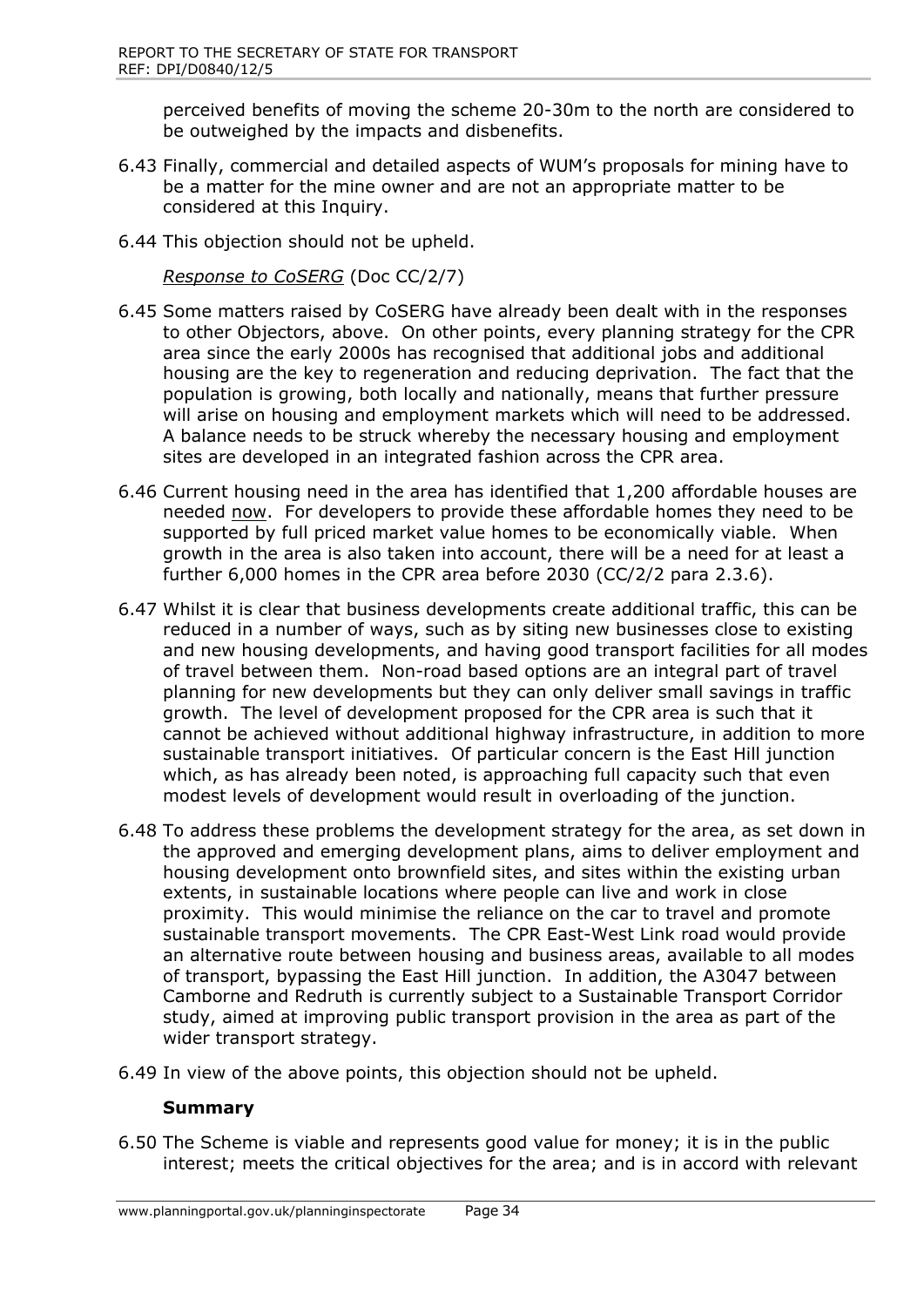national, regional and local policy. Moreover, any negative impacts of the Scheme would be outweighed by the substantial benefits which it would bring to local communities, residents, visitors and businesses and by the economic regeneration and growth which would be facilitated. The Secretary of State is therefore invited to confirm the SRO and the CPO.

*My conclusions begin on the next page*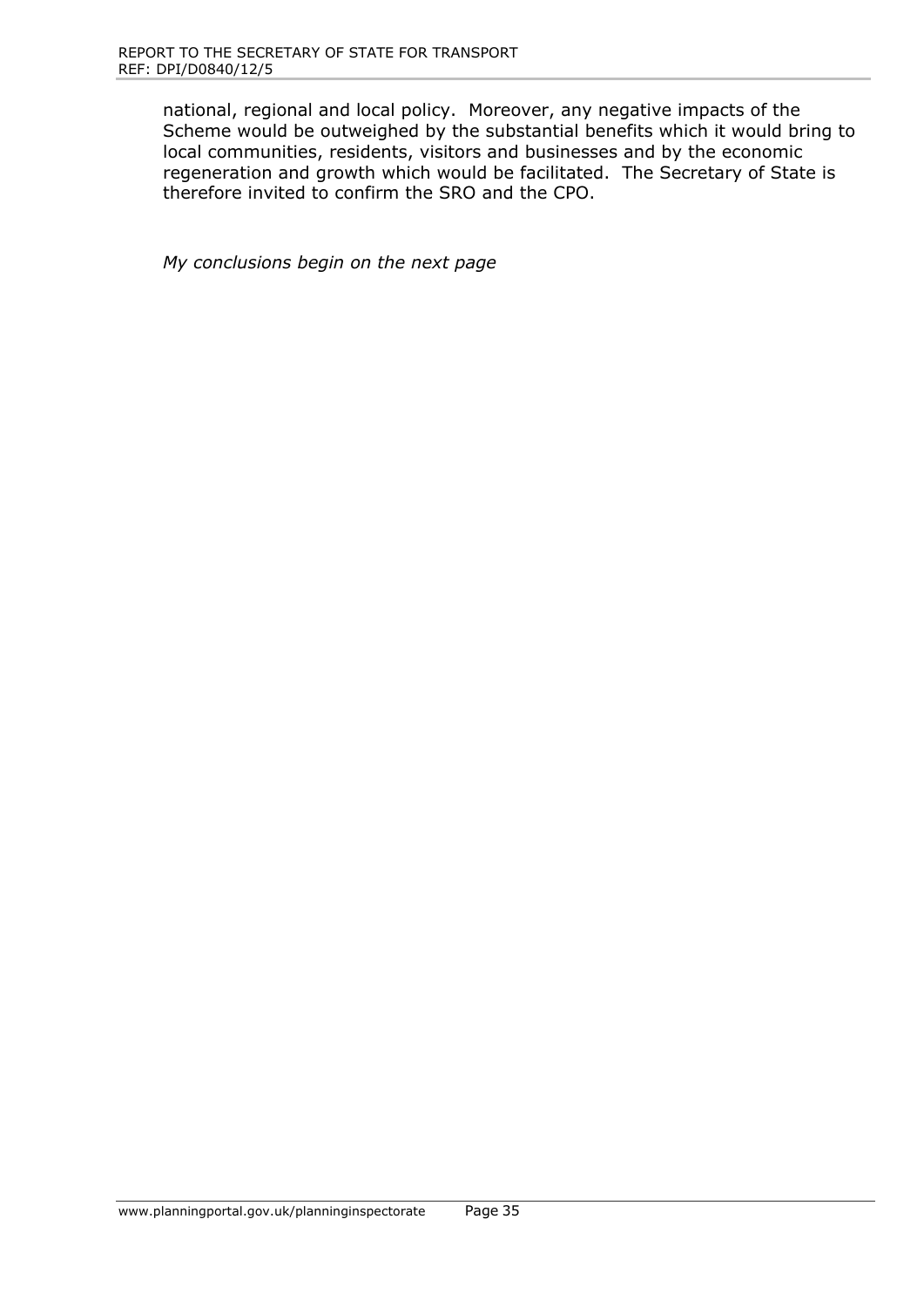## **7. CONCLUSIONS**

7.1 Bearing in mind the submissions and representations I have reported, I have reached the following conclusions, reference being given in superscript brackets <sup>[]</sup> to earlier paragraphs where appropriate.

#### **Structure of Conclusions**

- 7.2 These conclusions first deal with the legal issues raised by Mr Nute on behalf of the CSP, and by Miss Fox. They then set out the tests which the Orders must satisfy if they are to be confirmed and next consider the Scheme in the light of the relevant policies against which it should be assessed. Funding issues are then considered, before the matters raised by Objectors are dealt with.
- 7.3 The one remaining objection which was submitted within the formal objection period (From Ms Oldfield – Objection 15) is dealt with first, as this relates to a discrete matter, specific to the Scheme itself, and hence particularly relevant to the published SRO and CPO. The remaining objections from non-statutory Objectors, submitted after the end of the formal objection period, are then considered. Many of these are of a more general nature, opposing such matters as the growth strategy for the area and the likely impacts of the Scheme, and are therefore of less direct relevance to the subject of the Inquiry, namely the consideration of the SRO and CPO. In the interests of natural justice, however, these Objectors were heard at the Inquiry and written submissions were also accepted. As there are common themes in these objections they are dealt with by topic to reduce repetition, with conclusions drawn on each.
- 7.4 Finally, consideration is given to other matters raised by Objectors, which do not fall easily within the topic headings, together with the suggested modifications to the Orders. The conclusions are then drawn together into recommendations on each of the Orders.
- 7.5 I have taken account of the ESs published by the Council, together with all other environmental information submitted in connection with the Scheme, in arriving at my recommendations<sup>[1.4]</sup>.

#### **Legal issues**

- 7.6 A number of specific legal issues were raised. Firstly, the CSP's case is that the SRO and CPO do not comply with European and International treaties, conventions and directives, and are therefore incompatible with the constitutions of both Cornwall and England and should be unable to be confirmed<sup>[5.20-5.25]</sup>.
- 7.7 In particular the CSP argues that altering the proportion of the indigenous Cornish people within their own territory, through encouraging immigration by allowing mass house building, is contrary to the Council of Europe Framework Convention for the Protection of National Minorities, signed by the British government in 1995. Specifically it is argued that there would be conflict with Article 16, which prohibits any measures which alter the proportions of the population in areas inhabited by persons belonging to national minorities<sup>[5.22]</sup>.
- 7.8 Whether or not the Cornish people should be considered to be a National Minority for the purposes of the Framework Convention is clearly a matter of law, but it seems to me that no firm evidence has been submitted to the Inquiry to justify such a position being taken. The Council has indicated that it supports the view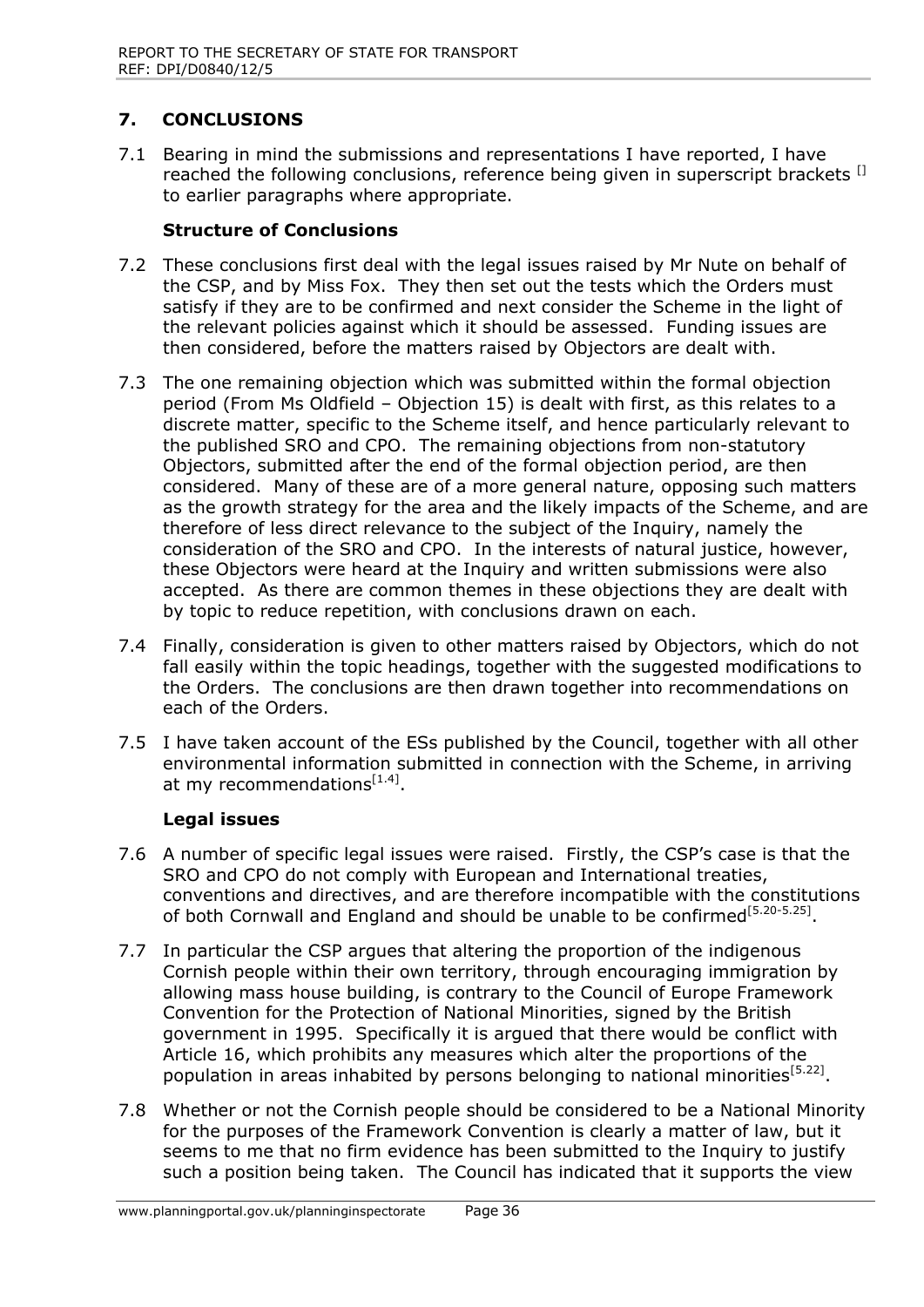that the Cornish people should be considered a National Minority under the Convention, but it also points out that the UK Government disagrees  $[6.32]$ .

- 7.9 Indeed, on the basis of the submitted evidence, which includes 2 Court judgements attached to the Council's closing submissions, there is every indication that the laws of England, including those relating to compulsory purchase of land under the Highways Act and the Acquisition of Land Act, apply equally to Cornwall as they do to any other part of the Country<sup>[6.33]</sup>.
- 7.10 However, if the Secretary of State was to take a different view on this matter, and decide that Article 16 of the Convention should apply in this case, the SRO and CPO should not be confirmed, unless the Secretary of State decides that any harm in this regard would be outweighed by the benefits of the Scheme.
- 7.11 The legal issue raised by Miss Fox is her contention that land in the Dolcoath Road and Dolcoath Avenue area, required for the Scheme, is "bounded" and registered at the Stannary Court at Truro. She made reference to a Stannaries Jurisdiction Case, determined at Truro, which resulted in the former KDC being unable to develop this land because of the bounding. Miss Fox argues that a mining or minerals area like this is excluded from the acquisition of land and that this calls the validity of the proposed CPO into question, and renders it illegal<sup>[5.26]</sup>.
- 7.12 Whether or not the bounding of land in this way would prevent it being compulsorily acquired is clearly a matter of law, but as with the previous matter, it seems to me that insufficient firm evidence has been submitted to the Inquiry to support these assertions. Firstly, the Court judgement referred to by Miss Fox was not submitted in evidence and I was told that the Council has no record of it. Secondly, Miss Fox has not identified what legal title any bounding would confer, and why a legal interest in land could not be acquired by the Council in exercising its compulsory purchase powers<sup>[6.36]</sup>. In view of these points the Council maintains that bounding of land has no consequence for the CPO, and no firm evidence has been submitted to cause me to take a contrary view.
- 7.13 However, if the Secretary of State was to take a different view on this matter, and decide that bounding of land in this manner would prevent the Council from compulsorily acquiring the land in question, the SRO and CPO should not be confirmed.

## **The tests against which the Orders need to be assessed**

- 7.14 The SRO is made under Sections 14 and 125 of the Highways Act 1980. Subject to confirmation by the Secretary of State, it would authorise the Council to stop up any highway or PMA and provide any improved or replacement highway, footpath and PMA or new means of access to premises adjoining or adjacent to a highway.
- 7.15 It is a requirement that provision be made for the preservation of any rights of statutory undertakers in respect of their apparatus. No stopping up order shall be confirmed unless either another reasonably convenient route is available or will be provided before the highway is stopped up. Furthermore, the stopping up of a PMA shall only be authorised if the Secretary of State is satisfied that no access to the premises is reasonably required, or that another reasonably convenient means of access to the premises is available or will be provided.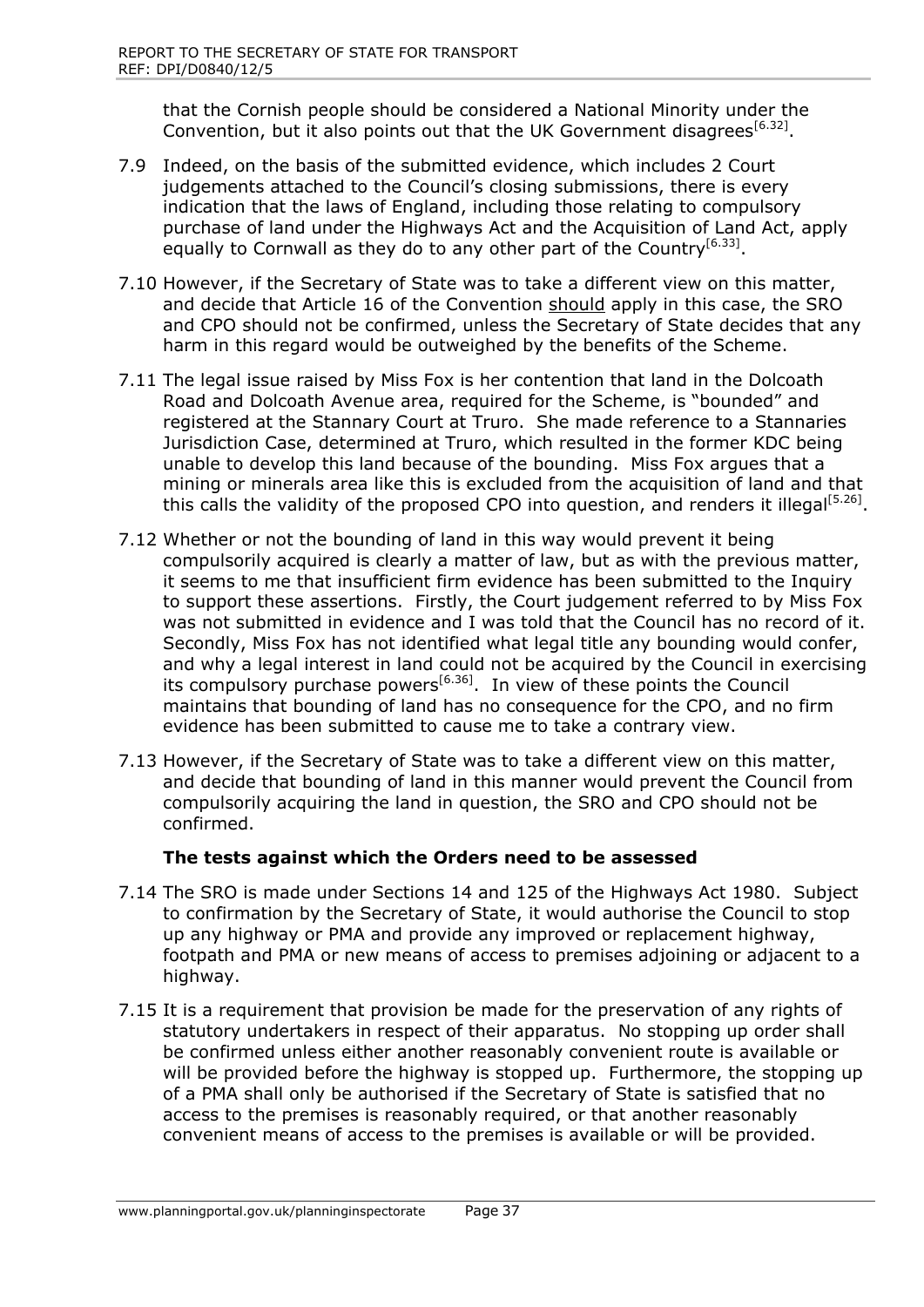- 7.16 The CPO is made under Sections 239, 240, 246, 250 and 260 of the Highways Act 1980 and Schedule 2 of the Acquisition of Land Act 1981. For this Order to be confirmed the land affected must be required for the construction or improvement of, or the carrying out of works to, a highway maintainable at public expense, or for the provision of buildings or facilities to be used in connection with the construction or maintenance of a highway maintainable at public expense. The powers extend to the acquisition of land to mitigate any adverse effect the existence of a highway would have on the surroundings of that highway. The powers also extend to the acquisition of rights over land.
- 7.17 The CPO would authorise the acquisition of land rights for the construction of the new CPR East-West Link road and its associated junctions and for the construction and improvement of highways and new means of access to premises in pursuance of the SRO. It would also authorise the acquisition of land to enable mitigation measures to be implemented as an integral part of the Scheme.
- 7.18 In addition to the tests detailed above, Circular  $06/2004^{[3.73]}$  points out that for land and interests to be included in a CPO there must be a compelling case for acquisition in the public interest; that this justifies interfering with the human rights of those with an interest in the land affected; that the acquiring authority has a clear idea of how it intends to use the land it seeks to acquire; that the acquiring authority can show that all necessary resources to carry out its plans are likely to be available within a reasonable timescale; and that the scheme is unlikely to be blocked by any impediment to implementation.

## **The Policy Context**

- 7.19 The evidence before the Inquiry shows that at the regional level, dating back to at least 2001 with the publication of RPG10, CPR has been identified as an area of special need where the focus should be on regeneration. These aims and objectives were carried forward in the Draft RSS for the South West, and although the Government has signalled its intention to abolish the regional tier of government, the policies in RPG10 still carry weight at the time the Inquiry was held and when this report was written $[3.11]$ . The more recent carrying forward of these policy objectives in the RSS reinforces the strength of purpose in the policies, and reinforces the fact that they should be seen as material considerations in this case<sup>[3.12]</sup>.
- 7.20 Within the Draft RSS the CPR area is identified as one where the Council should plan for growth by maximising the use of PDL and where investment in key infrastructure is seen as fundamental to achieving the desired regeneration<sup>[3.13]</sup>. Over the period up to 2026 the Draft RSS sought the provision of some 16,500 jobs in the CPR, Truro and Falmouth/Penryn travel to work area, with an average of about 300 dwellings per year at  $CPR^{[3.13]}$ . I have noted that this is well in excess of the 130 housing completions for 2011/12 in the CPR area, and I have no reason to doubt the Council's assertion that this low figure reflects the relative poverty of the area and the difficulties of developing brownfield sites  $[3.3]$ .
- 7.21 The need and desire to regenerate the area as a strategic priority has been carried forward at the local level in both the Cornwall Structure Plan of 2004 and the Council's draft CS Preferred Approach<sup>[3.14, 3,15]</sup>. This latter document, covering the period up to 2030, indicates that some 6,500 new homes should be planned for the urban area of CPR, with a further 500 homes to be delivered within what is described as the wider CPR Community Network Area $^{[4.11, 6.30]}$ . Policy PP4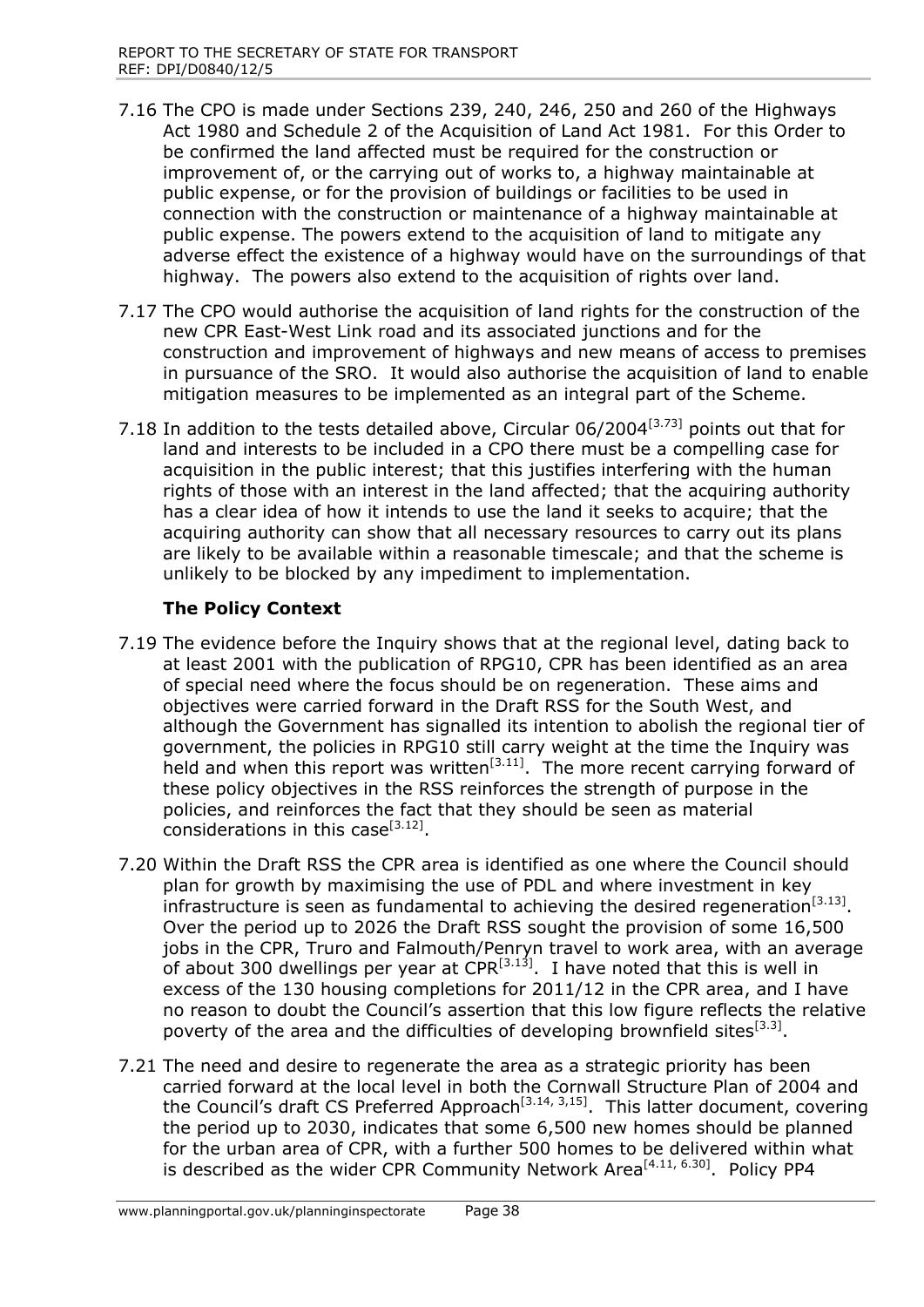within this document highlights the importance of delivering highway and sustainable transport infrastructure needed to support regeneration, including the East-West Link road Scheme<sup>[3.15]</sup>.

- 7.22 Indeed the East-West Link road has long been seen as a key part of the package of regeneration and revitalisation for the CPR area, both to facilitate new developments in the area and to relieve the congested A3047. As such it has featured in the various LTPs for the area, and also is a key element of the up to date Infrastructure Delivery Plan for the CPR area, prepared by the Council as part of the emerging  $CS^{[3.15, 3.16]}$ .
- 7.23 It is against this background that planning permission was granted for Phase 1 of the East-West Link road Scheme in 2008 (with an extension of time granted in 2011), and for Phase 2 in 2010<sup>[3.19]</sup>. Full and extensive ESs were prepared for each Phase<sup>[1.4, 3.48]</sup>, and as part of the planning application process the proposed road was assessed against the relevant national planning policy guidance extant at that time, in the form of PPGs and PPSs<sup>[3.9]</sup>. The Council's view, in granting planning permission, was that the Link road would not be in material conflict with national planning policy<sup>[3.10]</sup>. Although the National Planning Policy Framework ("the Framework") has now replaced the previous suite of PPGs and PPSs, no evidence was submitted at the Inquiry to cause me to conclude that the Scheme should not be seen as in accord with current national planning policy.
- 7.24 Taking all the above points into account I conclude that, overall, the Scheme would not be in conflict with prevailing development plan policies, nor would it be at odds with national planning guidance in the Framework. There is therefore no planning policy impediment to the Scheme proceeding.

## **Funding**

7.25 The Scheme is estimated to cost some £26.81 million and has been approved for Central Government funding, with the DfT committing just over £16 million to the project cost. EU Convergence funds have committed £1.09 million and a further  $£4$  million bid has been submitted for consideration. In addition, the Council has agreed to underwrite all non-DfT contributions, should any fail to materialise<sup>[3.34]</sup>. Having regard to these points I conclude that there are no financial impediments to prevent the Council from progressing the Scheme.

## **Issues Raised By Objectors**

# *Specific objection from Ms V R Oldfield (Objector 15)*

- 7.26 Ms Oldfield lives at "Pennies", 2 Lower Pengegon, Camborne, which lies close to the south-western extremity of the Scheme. Land in her ownership would not be directly affected by the scheme, although land parcel 4/8, which lies immediately to the north of her property would be required, under an essential license, to provide landscaping for the Scheme. The ownership of this land is not known and Ms Oldfield had hoped to be able to acquire it by fencing it for a 12 year period. However, no firm evidence has been submitted to indicate that such a period has now elapsed and, accordingly, there is nothing before me to demonstrate that Ms Oldfield has a claim on this land<sup>[5.31]</sup>.
- 7.27 The land in question lies close to the proposed junction between the new road and Lower Pengegon. It would be important for this land to be included within the Scheme, in order to visually soften the area around the proposed junction,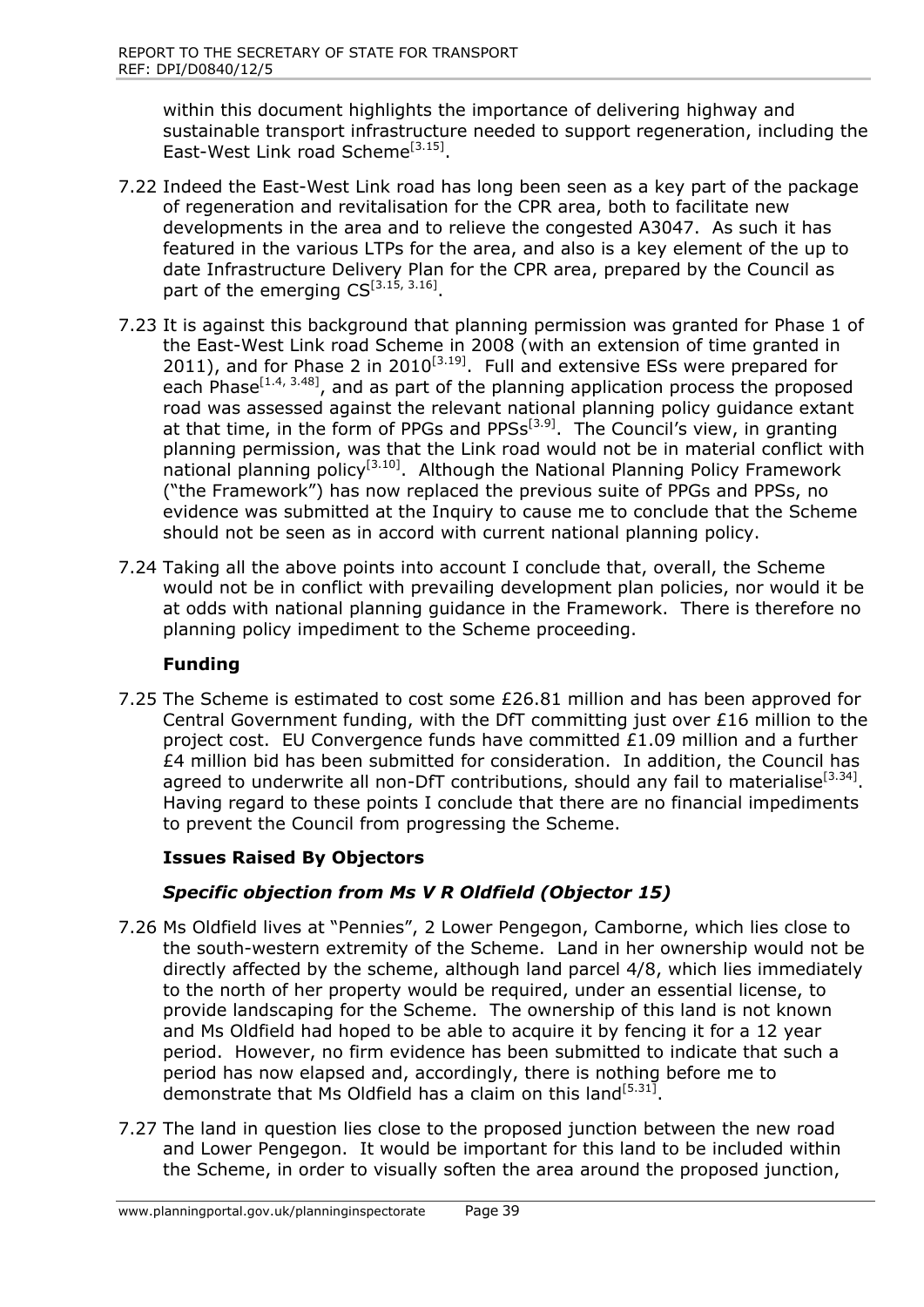provide screening for the nearby dwellings and also provide a habitat for wildlife. As the Council proposes to densely plant the area, and also maintain it, I am not persuaded that the land's inclusion within the CPO would lead to any material inconvenience or loss of privacy for Ms Oldfield<sup>[6.38]</sup>. For these reasons I conclude that the objection of Ms Oldfield to the Orders cannot be sustained.

## *The growth strategy for the area*

- 7.28 A key element of the objections raised under this heading is the contention that the Council's targets for houses and jobs are too high<sup>[5.8, 5.17, 5.28-5.29, 5.35-5.37]</sup>. The Objectors refer to the proposed residential growth as "mass house-building" and maintain that it is well in excess of what would be needed to meet local need. In a similar way, the jobs planned for the area are not seen as addressing the needs of the existing population, but rather are viewed as being needed to meet the demands of the planned increased population<sup>[5.28,5.37]</sup>. The CSP is particularly concerned that the effect of the Council's future strategy for the area would be to encourage in-migration, which it sees as harmfully diluting the proportion of native Cornish people living in the county<sup>[5.21-5.22]</sup>. In addition, Stannator Rowe argues that the Scheme would not be sustainable, and indeed would work against the Council's stated objective of creating sustainable communities<sup>[5.14, 5.19]</sup>.
- 7.29 However, these views are clearly at odds with both the adopted and emerging strategy of the Council, as expressed in both the Cornwall Structure Plan and the Draft  $CS^{[3.14-3.17, 6.22, 6.27-6.30, 6.45]}$ . These documents carry forward the aims and objectives enshrined in regional policy, set out in RPG10 and the Draft RSS, and although the Government is in the process of abolishing the RSS, the regional policies still carry weight at the present time<sup>[3.11-3.13]</sup>.
- 7.30 It is clear that the collapse of the mining and associated industries has had an adverse impact on the economy and the landscape of the area, both of which are in need of regeneration. There is a significant level of deprivation with 4 neighbourhoods in the CPR area being classed as within the 10% most deprived areas in the country and with 2 of them being in the worst 5% nationally. This means that over 5,000 households (25% of the CPR population) are located in some of the most deprived neighbourhoods in England<sup>[3.1]</sup>.
- 7.31 Unemployment rates are 3.9% compared to a Cornwall average of 3.3%; and over 2,500 people are on the Councils Homechoice register  $^{[3.1, 3.3]}$ . Overall, the GDP of the County is less than 75% of the EU average. This is a fact recognised at European level, with Cornwall being designated by the EU as having Objective One and, now, Convergence funding eligibility. Indeed the CPR area has been specifically identified within these European Programmes and is located within a designated investment area under Priority 4 of the Convergence Programme<sup>[3.2]</sup>.
- 7.32 Plans to regenerate the CPR area have been drawn up by the former CPR Regeneration Company, in conjunction with the Council<sup>[3.4-3.6]</sup>. These are being taken forward in the Council's emerging CS, with delivery set out in the CPIR Framework which is currently being prepared alongside the CS. In this regard I have noted that an earlier AAP for the CPR area had to be withdrawn, following a judicial review. But despite the assertions of some Objectors<sup>[5.18]</sup>, there is no clear evidence before me to suggest that the CPIR AAP is not following proper procedures or that it is not being subject to meaningful public consultation<sup>[6.27-</sup><br><sup>6.30]</sup>.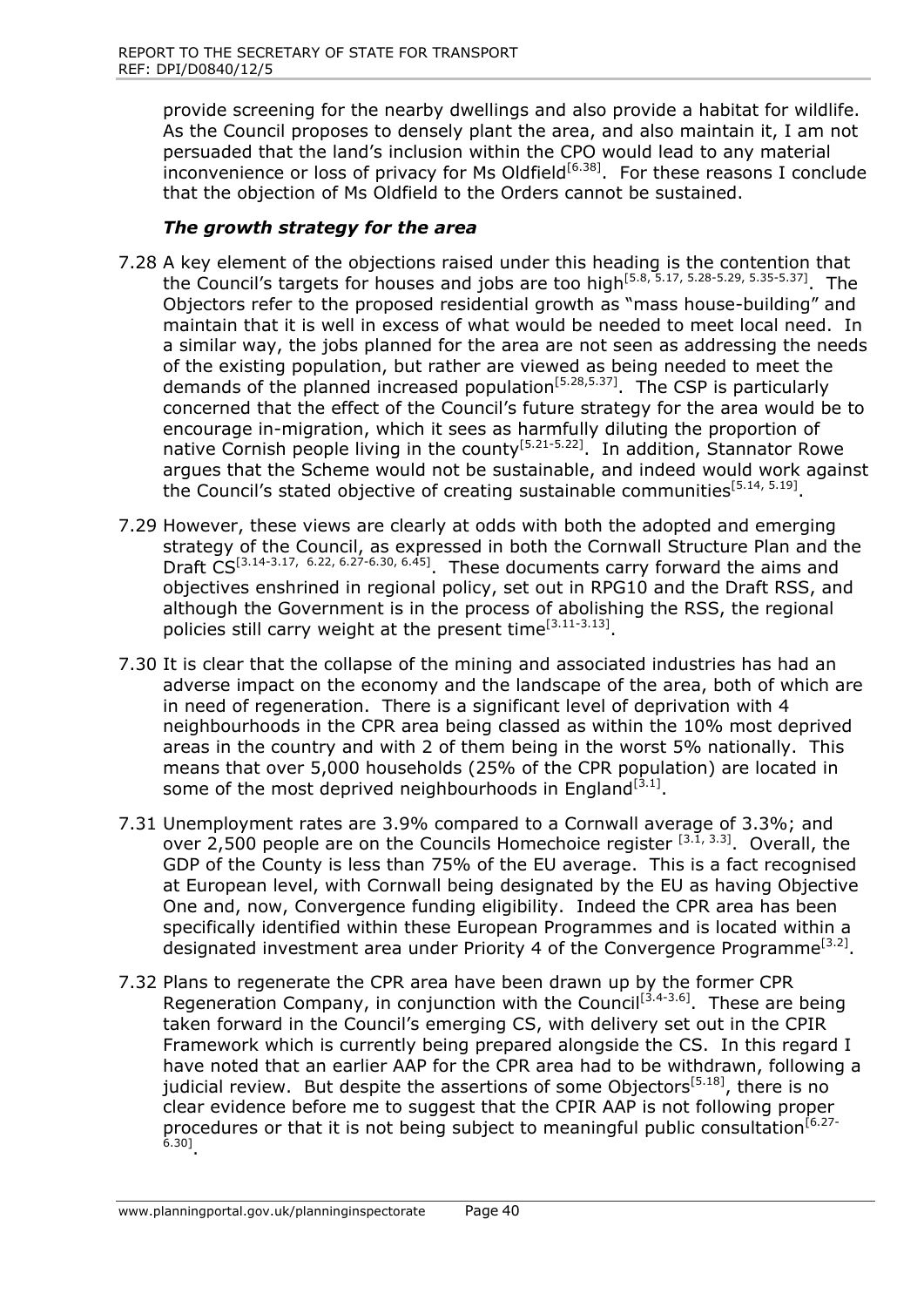- 7.33 However, although the Council has developed a clear strategy for the regeneration of the CPR area, the submitted evidence indicates that many of the proposed developments are now constrained by a lack of transport capacity<sup>[3.6,</sup><br><sup>3.41, 6.11]</sup>, a fact not seriously disputed by those raising objections to the Orders. The East-West Link road is seen by the Council as a key element of a package of transport proposals, aimed at unlocking the development potential of the area, and has already been thoroughly considered by the Council and has the benefit of planning permission<sup>[1.4, 3.19-3.20, 3.71]</sup>.
- 7.34 Contrary to views expressed by Stannator Rowe, the development strategy which the Scheme would help the Council to take forward would be very much in accord with the aims and objectives of sustainable communities. The Scheme would make it possible to provide new employment and housing developments on brownfield sites, in sustainable locations within the existing urban area, and would enable further sustainable transport options to be provided. In turn, this would mean that people would have the opportunity to live and work in close proximity, thereby minimising reliance on the car and allowing planned, sustainable, economic growth to take place in the CPR area<sup>[3.10, 3.18, 6.47, 6.48]</sup>.
- 7.35 Notwithstanding the objections made, no credible reasoning, backed by evidence of any substance, was put forward to persuade me that the adopted and emerging strategy of the Council should be disregarded, or that the fact that the Scheme has already been granted planning permission should be ignored. Indeed, this Inquiry was not the forum where such matters could be considered.
- 7.36 Having regard to the above points and the substantial evidence submitted in support of the proposal, I conclude that those objections which relate to the proposed growth strategy for the area cannot be supported.

## *Impact of the Scheme in traffic and environmental terms*

- 7.37 Congestion. Although a number of Objectors maintain that the Scheme and the developments that it would facilitate would lead to increased traffic levels, congestion, increased "rat-running" and indeed, "gridlock", these are simply assertions, unsupported by any factual evidence<sup>[5.3, 5.29, 5.39]</sup>. In contrast, the Council has submitted detailed and professionally prepared traffic assessments, produced using industry standard traffic modelling software, such as SATURN and VISUM, in accordance with recognised guidance from both the Highways Agency and the DfT<sup>[3.38-3.39]</sup>. Accordingly I attach significant weight to the Council's evidence but can only give very little weight to the views expressed by Objectors.
- 7.38 It is clear that a lack of highway capacity and the congested local road network, particularly at East Hill, has restricted new development and regeneration projects in the CPR area. This is evidenced by the Article 25 Directions imposed by the Highways Agency and the existence of Grampian conditions attached to planning permissions which could otherwise be implemented<sup>[3.6]</sup>. Indeed as part of the Best And Final Funding Bid it was agreed with the DfT that forecast development after 2015 could not take place without further highway improvements, and that future growth and regeneration in the area after 2015 was dependent on the Scheme being built<sup>[3.40]</sup>.
- 7.39 With the Scheme in place, traffic flows are predicted to reduce on the A3047 to the west of the East Hill traffic signal junction, such that even in 2030, traffic is forecast to be below the 2010 levels<sup>[3.42]</sup>. Alongside this reduction in A3047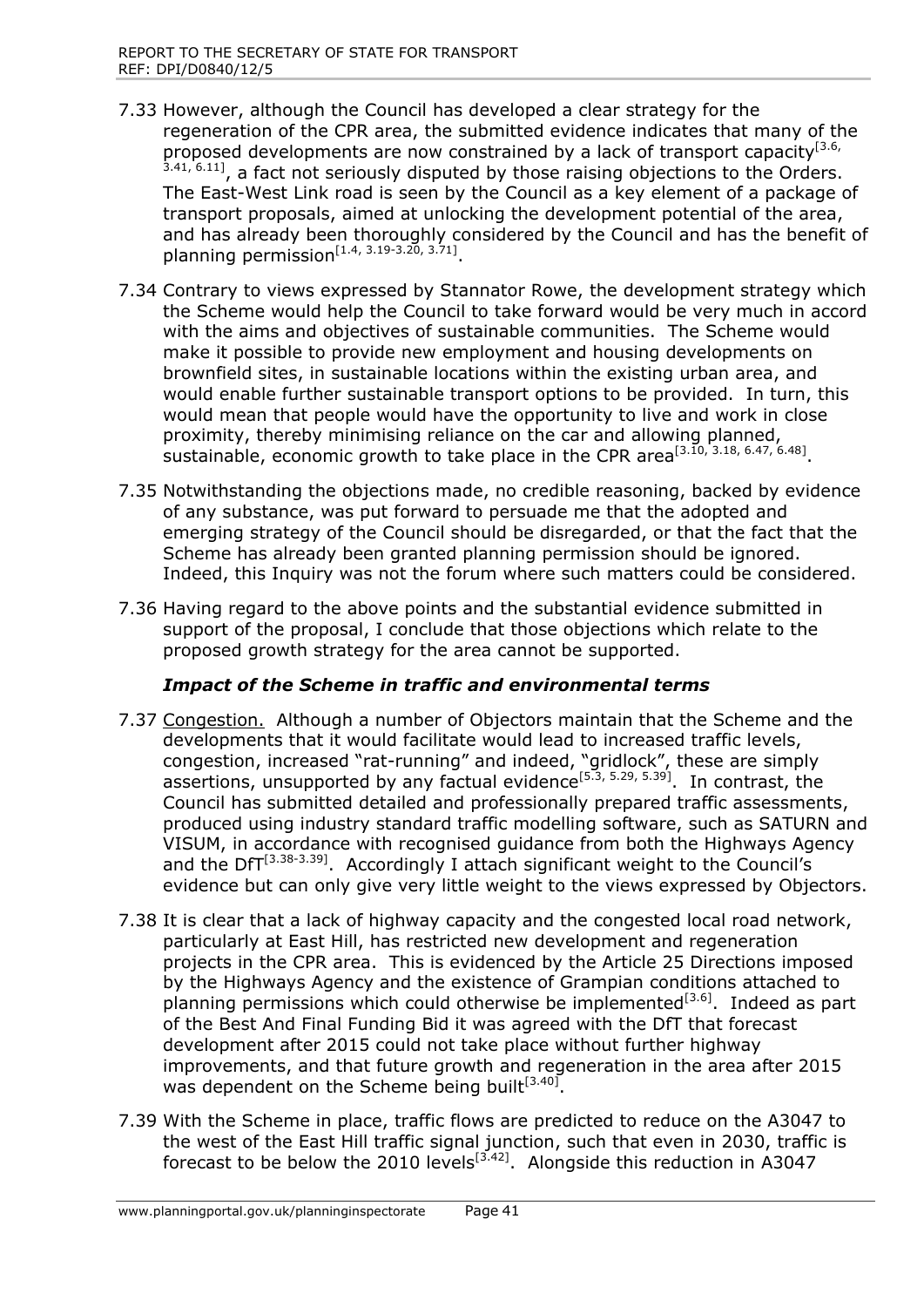traffic, the daily vehicle trips along the new link road, west of Dudnance Lane, are forecast at 5,600 in 2015 growing to 7,900 in 2030, with the eastern section of new link road from Dudnance Lane to Wilson Way forecast to carry 6,700vpd in 2015, rising to 8,300 vpd in 2030<sup>[3.42-3.43]</sup>. This demonstrates the significant increase in capacity for east/west traffic through the area which the Scheme would make possible.

- 7.40 Overall there was no challenge to the Council's evidence that construction of the Scheme would ensure adequate highway capacity was available to accommodate the predicted and planned growth in housing and employment<sup>[3,45]</sup>. There is nothing to cause me to come to a contrary view on this matter.
- 7.41 In addition, the Council indicates that it intends to complete further elements of the transport strategy if funding becomes available. These would include additional improvements to Wilson Way and public transport priority measures along the A3047, aimed at encouraging traffic to transfer from the A3047 to the East-West Link<sup>[3.44]</sup>. The Scheme is also predicted to result in significant accident savings<sup>[3.37]</sup>. These would arise because the local accident rate on the A3047 is currently noticeably higher than the national average rate for roads of this type, whereas the accident rate on the proposed link is expected to be the same as the national average for single carriageway urban A class roads.
- 7.42 These transport benefits arising from changes to journey times and distances, together with the benefits from changes to carbon emissions and other benefits of the Scheme have been input into the standard economic assessment software TUBA, to determine the value for money of the Scheme. These economic assessments indicate that the Scheme would provide a PVB of some £22.9 million against a PVC of about £10.9 million, giving a NPV of £12 million with a BCR of 2.11. This would represent high value for money, in accordance with DfT guidance, and could represent even better value for money if benefits outside the modelled period were to be included<sup>[3,46-3,47]</sup>.
- 7.43 In addition, the Council points out that further Scheme-dependent benefits, amounting to a net total of some £17.2 million, are forecast to arise from changes in land values between 2016 and 2030 as a result of the planned housing and employment development<sup>[3.47]</sup>. Again, no contrary evidence was submitted on these matters, and I therefore see no reason to dispute the Council's findings.
- 7.44 These clear Scheme benefits and the absence of any firm evidence demonstrating future traffic problems lead me to conclude that the objections made in this regard cannot be supported.
- 7.45 Air Quality. Concerns about the impact of the Scheme on air quality, raised primarily by Cllr Cullimore, focussed on Wesley Street, which was claimed to be one of the most over-polluted areas in Cornwall<sup>[5.2]</sup>. However, this area lies beyond the western extent of the Scheme, where the Council indicates that traffic levels would increase in any event, due to natural growth, regardless of whether the Scheme goes ahead. It is the Council's case that although the Scheme would not alleviate the existing conditions in Wesley Street it would, however, limit the impacts that development would otherwise create  $[6.2]$ .
- 7.46 Again it is the case that the only significant and substantial evidence on this topic comes from the Council, both in the form of the air Quality Chapters of the ES for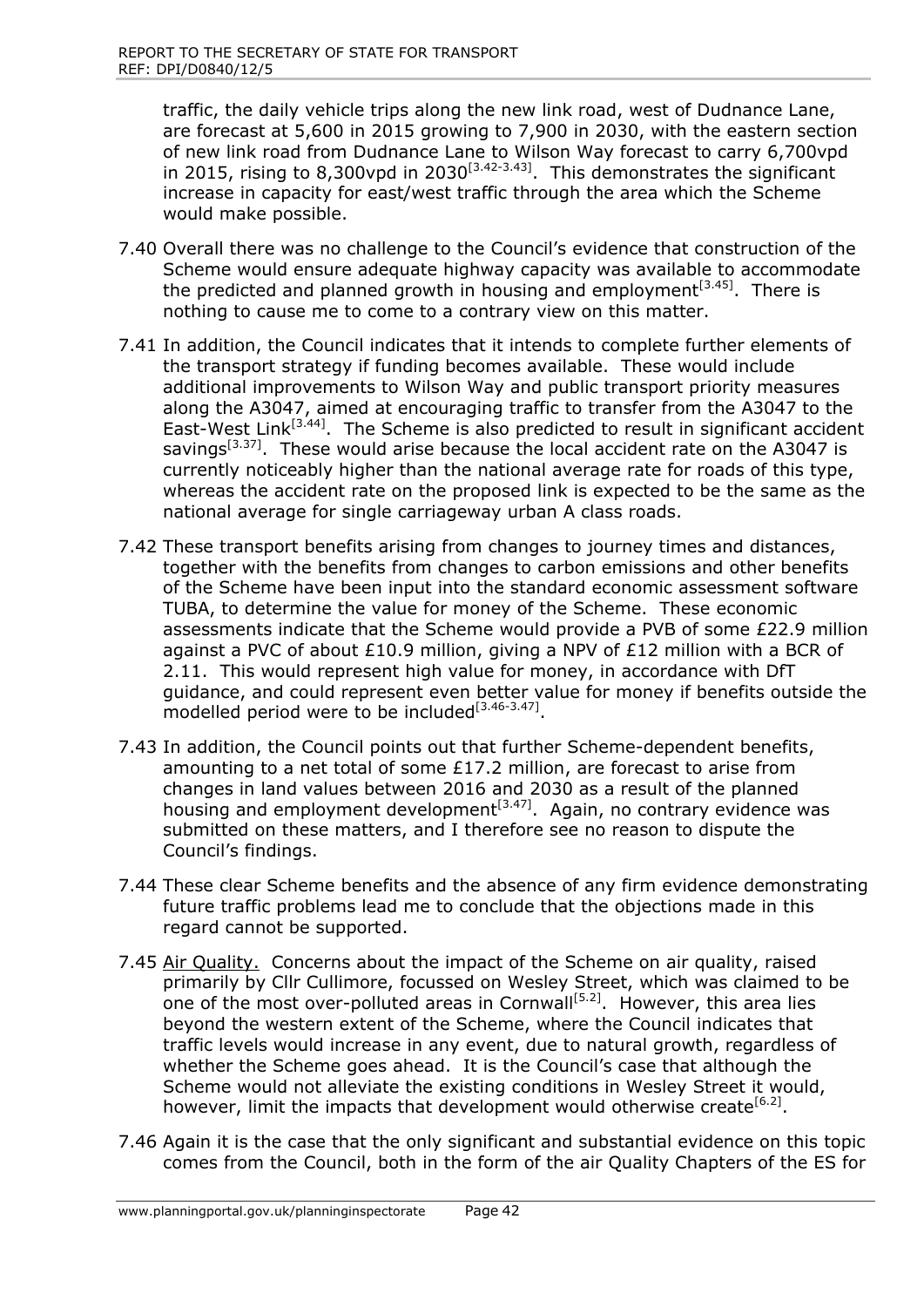the Scheme, and also in an updated (April 2012) report, prepared in the light of the more recent traffic assessments<sup>[6.1]</sup>. It is clear that as air quality is related to traffic volumes, those parts of the overall CPR area where traffic flows are forecast to increase are likely to experience a worsening of air quality conditions. However, this has to be off-set against those areas where reduced traffic flows would lead to improvements in air quality<sup>[3.51, 6.3]</sup>.

- 7.47 The detailed modelling contained in the updated Air Quality Report of April 2012 has concluded that on balance, air quality would not change significantly within the corridor of the proposed Scheme and the Scheme would not worsen existing exceedences of the standards<sup>[3.52]</sup>. The net impact of the Scheme is therefore considered to be either neutral or beneficial $[6.1]$ . No reasoned evidence was put forward by Objectors to dispute this, and I am mindful of the fact that this matter has already been considered, and found to be acceptable, at the time planning permission was granted for the Link road.
- 7.48 Moreover, the updated Air Quality report notes that the Council's Air Quality Action Plan identifies the new road as a specific improvement measure in its own right, as it would encourage increased use of cycleways and facilitate improvements in public transport provision<sup>[3.52, 6.1]</sup>. On the basis of the evidence before me, I see no reason to disagree with the Council's assessment that overall air quality in Camborne is good and the Scheme would not alter this fact<sup>[6.3]</sup>. In view of this, and the other points detailed above, I conclude that the objections relating to the topic of air quality cannot be sustained.
- 7.49 Other Environmental Impacts. Some Objectors raised concerns about the Scheme under this heading, but as with many of the objections raised at the Inquiry, they were presented more in the form of assertions or opinions, unsupported by any hard, factual evidence<sup>[5.9, 5.19]</sup>. In contrast, extensive environmental survey work has been undertaken by the Council as part of the EIAs, culminating in the ESs for both the Phase 1 and the Phase 2 elements of the overall Link road scheme<sup>[1.4, 3.48]</sup>. Contrary to the views of some Objectors, the EIA's included the effects of additional traffic likely to be generated by future developments and, as has already been stated, these ESs formed part of the evidence before the Council when it granted planning permission for each of the East-West Link road Phases<sup>[3.48]</sup>.
- 7.50 Cllr Cullimore expressed particular concern about the impact of the Scheme on the habitat of those plants, such as bryophytes, which only grow in a mineral-rich environment<sup>[5.09]</sup>. However, the Council is fully aware of the presence of such plants in some of the areas through which the Scheme would pass, and intends to undertake a habitat re-creation exercise, within the proposed highway corridor. These areas would be segregated from public intrusion, and it is anticipated that bryophytes would re-colonise them as new habitat, along with native, local lichens which thrive in similar conditions<sup>[3.53, 6.14]</sup>.
- 7.51 On another matter raised, although there may be mineral specimens of interest present in some of the mine dumps, evidence from the Council suggests that these dumps are not readily accessible to the public and are not of any significant importance<sup>[5.5, 6.15]</sup>. I accept the Council's point that as the dumps have been there for many years, it is reasonable to assume that anything of interest at surface level will already have been removed by collectors. In any case, construction of the Scheme would not destroy any such specimens, but would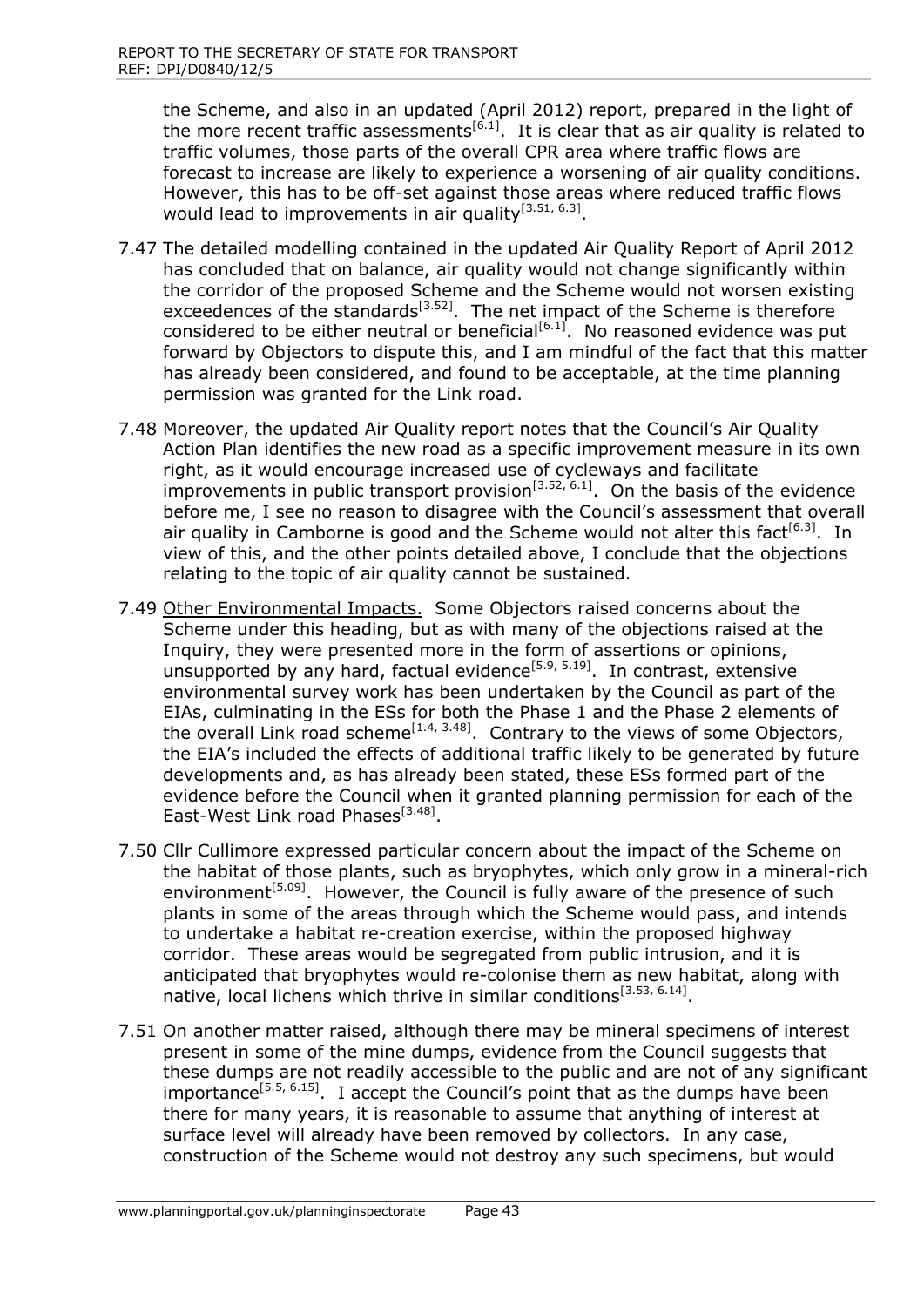incorporate them into the works so they would not be lost<sup>[6.15]</sup>. I do not consider that this is a matter which should weigh against the Scheme.

- 7.52 Nor am I persuaded that shading from the proposed bridge across the Red River valley would cause any material damage to the local area, especially as the area between the bridge and the railway embankment, specifically referred to by Cllr Cullimore, would lie to the south of the bridge<sup>[5.9, 6.16]</sup>. Indeed the Scheme would provide the opportunity to extend and increase the wetland habitats in the valley, and would also result in improved access opportunities, by providing a bridleway link between the new road and the amenity trail and highway in the valley<sup>[3.27,</sup> <sup>3.54, 3.65]</sup>. It would also enhance existing routes for NMUs along the Red River valley, such as the Mineral Tramways Leisure Trail, which would be accommodated within one of the proposed arch structures<sup>[3.65]</sup>. Overall I conclude that these proposals would enhance the Red River valley area, rather than harm it.
- 7.53 It is clearly the case that there are elevated concentrations of a range of heavy metals, associated with spoil from mining activities across the site, such that all excavation within the road corridor is expected to be contaminated to some degree<sup>[3.26]</sup>. Some Objectors expressed concern about the likely health and environmental implications which would arise from excavation and construction in such ground, but there are established techniques and methodologies for dealing with such situations. The Council referred to the fact that a Contractor's Construction Method Statement would be prepared, detailing necessary working practices, and that contaminated material would be managed and handled safely within the site<sup>[3.26, 3.67]</sup>. In these circumstances I conclude that the presence of contaminated land would not give rise to unmanageable problems.
- 7.54 Finally under this heading, concerns were raised about the ability of the drainage system within the area to deal with surface run-off from the proposed road, and the sewerage system's ability to deal with the additional sewage and surface runoff from the proposed housing developments<sup>[5.19]</sup>. On the first of these points, the submitted evidence indicates that the proposals have been developed in accordance with the Surface Water Management Plan for the area and would accommodate attenuated flows from the planned and proposed development sites<sup>[3.27, 6.25]</sup>. On the second point, sewage disposal from future developments is not a matter for consideration as part of this proposed highway Scheme. Rather, it would need to be addressed as and when planning applications come forward for future development proposals.
- 7.55 Taking account of all the above points I conclude that the likely environmental impacts of the Scheme have been thoroughly assessed by the Council and that appropriate mitigation measures have been satisfactorily planned. Because of this, the objections raised on this topic cannot be sustained.
- 7.56 Heritage Concerns. Although a number of Objectors raised concerns about the impact of the Scheme on the setting of areas of WHS Landscape, which lie close to the scheme, such matters were assessed in depth in the ES supporting the original planning applications. On balance the Council concluded, in granting planning permission for the proposed road scheme, that the direct residual impact of the Scheme on the heritage landscape would be justified by the benefits which the Scheme would deliver $^{[3.56-3.57, 6.6-6.8]}$ . No contradictory evidence of any substance was placed before me, and I therefore see no reason to take a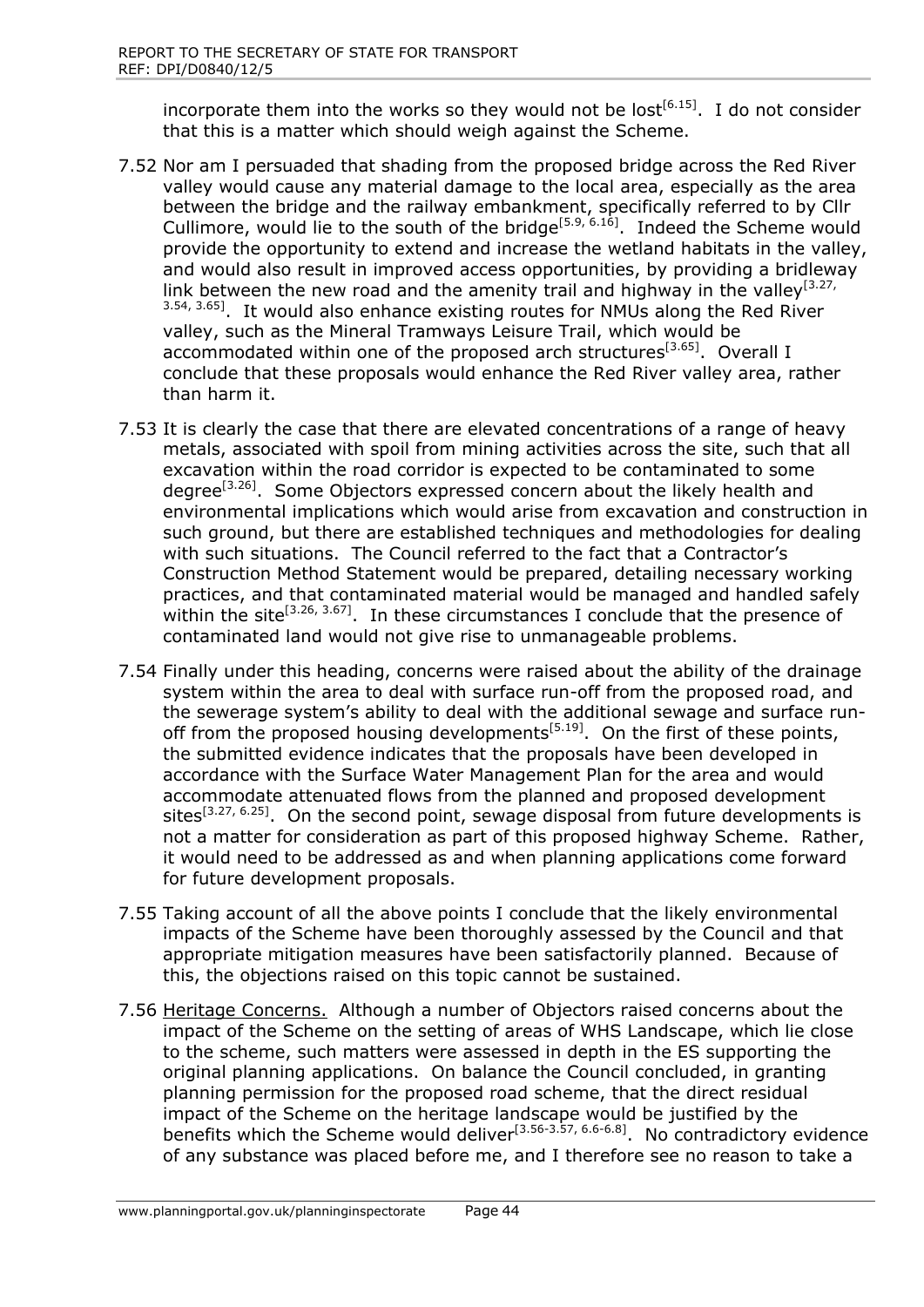different view to the Council on this matter. Revisiting the reasoning behind the grant of planning permission is not the purpose of this Inquiry, in the absence of any materially different evidence.

- 7.57 A particular concern of some Objectors is the impact of the Scheme on 6 of the buildings associated with Bartle's Foundry, which line the western side of Dudnance Lane and which are proposed to be demolished in order to provide a cycleway and footway<sup>[5.5, 5.16]</sup>. I visited these buildings as part of my accompanied site visit and was able to undertake an internal, visual inspection of some of them. I saw that the buildings, which are dated as having been constructed between 1880 and 1946, all appear to be of sound condition and I have noted that the Archaeological Assessment undertaken as part of the EIA comments that internally there appear to be no original fixtures  $[6.7]$ .
- 7.58 My inspection did show, however, that many structural items of the buildings appear to be original, including beams, roof-trusses and supporting columns. Nevertheless, all the affected buildings are graded as only being of local importance, and the Archaeological Assessment referred to above makes it clear that these buildings would be included in a detailed building survey of the Foundry complex, in advance of any future development. Moreover, the report also indicates that any ground works in the area would be accompanied by an architectural watching brief<sup>[6.7]</sup>.
- 7.59 Some Objectors questioned the need for the cycleway and footway along this stretch of road. However, as one objective of the Scheme is to improve travel conditions for all modes, not just the  $\text{car}^{[3,18]}$ , I accept the Council's point that the absence of a continuous cycleway/footway along this stretch of road would make it less attractive for cyclists and pedestrians to travel to and from the College and East Hill. Realigning the road to the east would adversely affect other important businesses and, on balance, the Council has decided that the benefits of the Scheme would outweigh the harm which would arise, including from the demolition of these buildings<sup>[6.8]</sup>. Again, on the basis of the evidence before me there is nothing to cause me to reach a contrary view.
- 7.60 Overall I conclude that the impacts of the Scheme on the heritage landscape should not be seen as significant. Accordingly, I further conclude that the objections raised in this regard cannot be supported.

## *Implications of the Scheme on present and future mining operations*

- 7.61 As with the majority of the other matters raised by Objectors, issues relating to present and future mining operations are not the subject of this Inquiry. The Objectors are opposed to the proposed route of the new Link road as it passes across the South Crofty Mine site, with CMDA arguing that the route should be moved some 20m-50m northwards to avoid demolishing the Northern Winder electricity substation. If the road were to be moved in this way, CMDA indicates that it would be prepared to withdraw its objection<sup>[5.34]</sup>. I have noted, however, that although CMDA describes itself as a statutory consultee in its written representation, it is not a statutory objector to these Orders as land in its ownership is not directly affected by the Scheme.
- 7.62 I am mindful, however, that no objection to the Scheme has been made by the current owners, WUM, who are planning to relocate mining operations southwards on the overall site and have secured a planning permission to this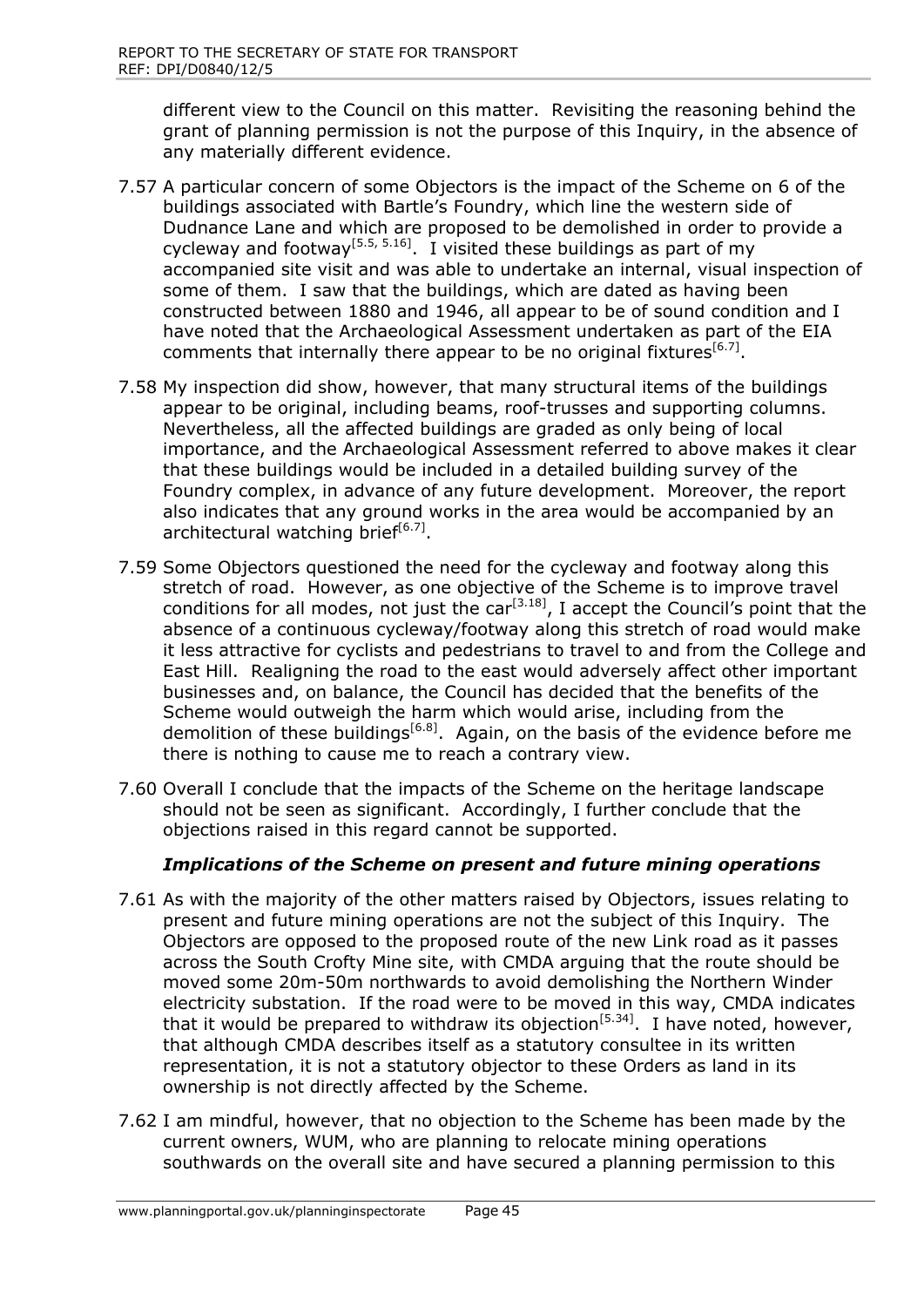effect<sup>[3.29]</sup>. Moreover, the impacts of the Scheme on the Mineral Safeguarding Zone and the sterilisation of near surface reserves were considered and accepted by the Council as part of the assessment of the East-West Link road at the time the planning permissions were granted<sup>[6.9]</sup>.

- 7.63 The Scheme has been designed so that it would not impair or prejudice future mining operations and the written representation from WUM demonstrates that future mine operations at South Crofty would not be compromised by the intended route of the new road $^{[6.10]}$ . I have noted that a main reason for relocating the route from the south to the north of the mine complex is because of the better ground conditions to the north, and have also noted that moving the road further to the north would impinge on proposed re-development at other locations and would result in a much less desirable staggered junction at Dudnance Lane<sup>[6.10, 6.42]</sup>. Overall, the Council comments that any perceived benefits of moving the proposed road further to the north would be outweighed by the impacts and disbenefits<sup>[6.42]</sup>. No firm evidence has been submitted to cause me to take a different view on this matter.
- 7.64 With regard to other matters, as the current mine owners intend to process ore underground or in the proposed building to the south, the existing headgear could be lowered and replaced by ground level gear. The Winder Houses could then be relocated to suit and the ore could be taken to the processing plant underground. This would not be prejudiced by the Scheme and the deep shaft would remain functional<sup>[6.40]</sup>. As and when a planning application is submitted for the area in the vicinity of the headgear, and within the protected zone around the shaft, it would be for the Council to consider how development should be set out in order to allow for the future needs of mining in the area<sup>[6.41]</sup>.
- 7.65 Finally, as the Council has said, commercial and detailed aspects of WUM's proposals for mining have to be a matter for the mine owner. Whilst others may have different views on such things, I have to have regard to the fact that such matters have already been considered as part of the planning application process through which the route of the proposed Link road was established. As noted above, this Inquiry was not the appropriate forum to revisit matters pertaining to the grant of planning permission.
- 7.66 Taking all the above points into account I conclude that objections raising concerns about current and future mining operations cannot be sustained.

# *Human Rights*

- 7.67 The objections on the grounds of human rights have been presented in somewhat vague terms. Cllr Cullimore contends that the CPO would open up the area for private developers and speculators who would develop properties to accommodate massive in-migration to Cornwall. In turn it is argued that this would despoil internationally important sites for short term profit and destroy Cornwall's unique cultural and historic identity, whilst forcing a large increase of both people and cars on the existing population who largely oppose this project. Cllr Cullimore states that this would be a clear denial of the human rights of the people currently living in the CPR area<sup>[5.11]</sup>.
- 7.68 The objections from the CSP on this matter centre around the contention that Cornwall is constitutionally extra-territorial to England and that the Council should therefore recognise the Cornish nation and honour the spirit and intent of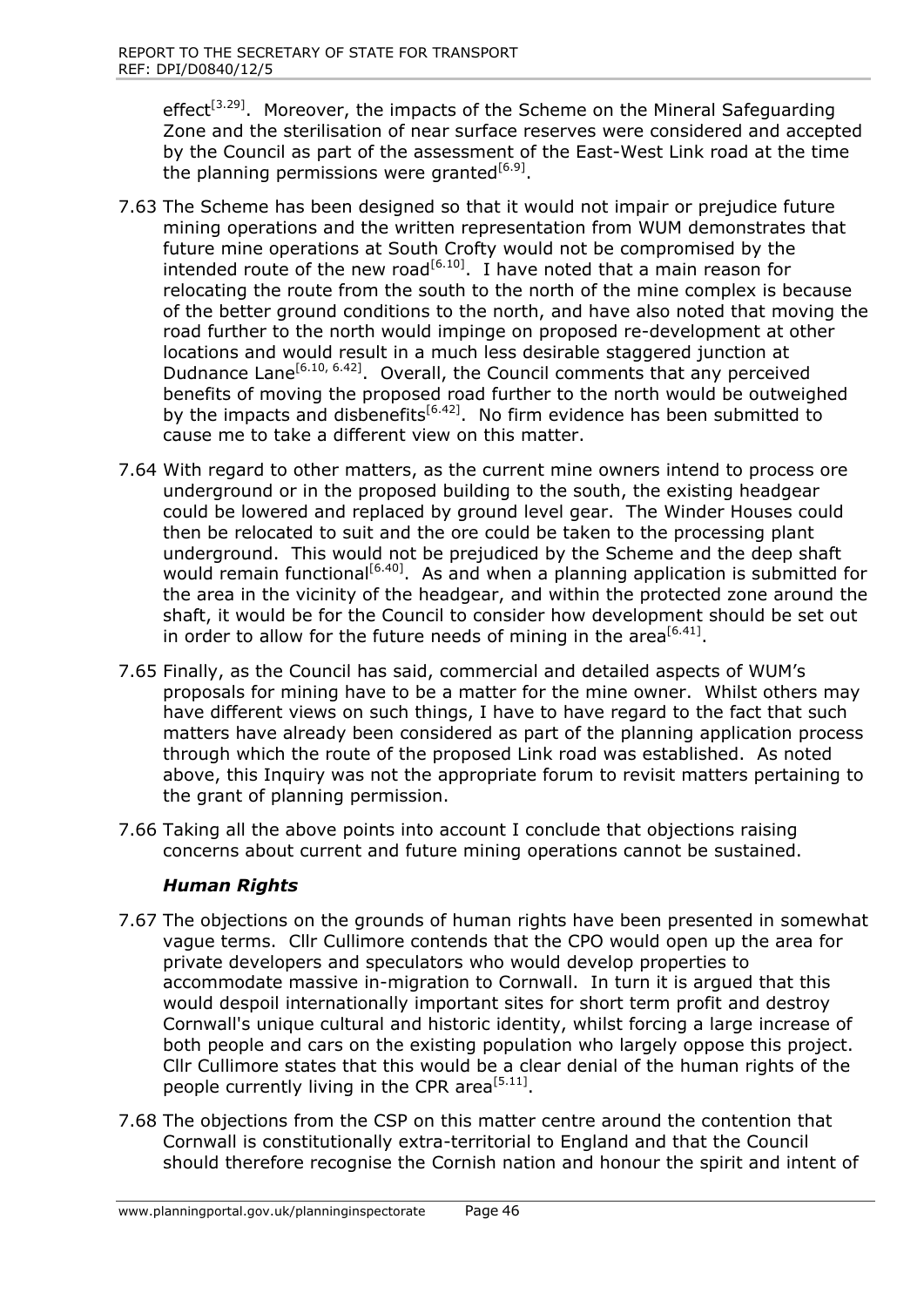the Framework Convention for the Protection of National Minorities. The CSP also makes reference to the United Nations declaration on the rights of indigenous peoples, September 2007, which contains many Articles which the CSP argues need to be taken into account when considering these Orders<sup>[5.20-5.24]</sup>.

- 7.69 Whether or not the Cornish people should be considered a National Minority as contended by the CSP is a matter already dealt with above. However, with regards to the Human Rights Act 1998, the Council has clearly given full consideration to the rights of individuals (including companies), and has considered the rights of property owners under specific, relevant Articles of the European Convention on Human Rights. Moreover, the Council has made it clear that in the case of each of these Articles (and indeed other provisions of the Convention), it has sought to strike a balance between the rights of the individual and the interests of the public<sup>[6.19-6.20]</sup>.
- 7.70 In light of the significant public benefit which would arise to the CPR area if the Scheme were to go ahead, I share the Council's view that the Orders would not constitute an unlawful interference with the individual property rights. I conclude that any residual interference with human rights would be necessary in order to achieve the Scheme and, having regard to the Scheme benefits, would be proportionate.

## *Other Matters*

- 7.71 Cllr Cullimore objected to the loss of rough/green space which would arise from the Scheme and the developments it would facilitate, maintaining that much of this area is used by children as playing space<sup>[5.4]</sup>. However, no specific areas of land were identified and, in any case, the appropriate time to have raised such concerns would have been when planning permission was being sought for Phases 1 and 2. As the thrust of this objection relates to the merits of the Scheme itself, and not the SRO or the CPO, and as no firm evidence to support the objection has been submitted, I conclude that this matter should not carry weight in my consideration of the Orders.
- 7.72 In a similar vein, claims that there is local opposition to the Scheme and that it has been forced on local people by the Council and the former CPR Regeneration Company do not go to the heart of the matters before me at this Inquiry<sup>[5.10, 5.30]</sup>. There was an appropriate time to lodge objections to the Scheme itself, and that was at the time planning permission was being sought. There is nothing before me to suggest that the Council did not give full consideration to concerns raised at planning application stage, and the clear evidence before me is that on balance the Council considered that planning permission should be granted. These permissions have not been disputed or challenged and again I conclude that this matter should not carry weight in my consideration of the Orders.

## **Conclusion on the Side Roads Orders**

- 7.73 The Council asks for the SRO to be confirmed in modified form, to cover modifications discussed at the Inquiry and other matters identified in writing by the DfT $^{[3.70]}$ . The modifications suggested are as follows:
	- SRO Site Plan 3 should be revised to correct a minor drafting error identified by the Ramblers Association, relating to the southern end of the new highway (bridleway)  $B^{[3.70]}$ .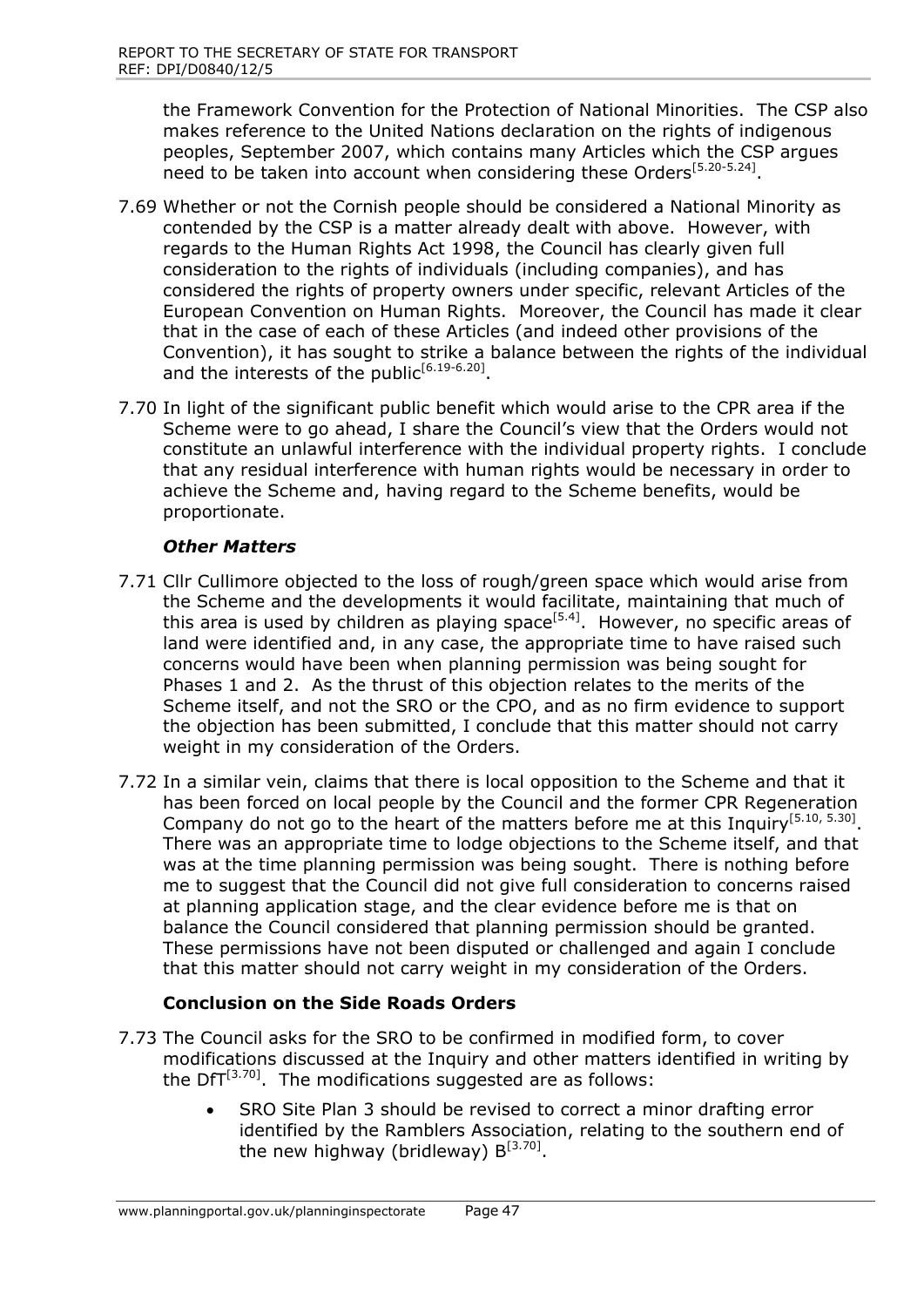- Within the SRO, in the paragraphs defining "classified road" under paragraph 3, a distance of 140m should be given for Wilson Way, instead of the distance of  $1,216$ m currently stated<sup>[3.70]</sup>.
- In Schedule 1, under Site Plan 1 "Highways to be stopped up", the reference should be to "Pool Market" rather than to "Par Moor Market"<sup>[3.70]</sup>.
- In Schedule 2, under Site Plan 2 "Private Means of Access to be stopped up", the 3 references to "Access to "Tescan" commercial premises Wilson Way" should be " $(s)$ ", " $(r)$ " and " $(q)$ " instead of " $(l)$ ", " $(m)$ " and "(n)" respectively $^{[3.70]}.$
- In Schedule 3, under Site Plan 3 "Highways to be stopped up", the distance relating to the Mineral Tramways Trail should be 125m, rather than  $105$ m<sup>[3.70]</sup>.
- On SRO Site Plan 1 the reference arrows to areas 4/g and 5/h need to be transposed, so that the letters identify the PMA to be stopped up and the numbers identify the new PMA to be created<sup>[3.70]</sup>.
- On SRO Site Plan 2 the reference arrows to area 3/d need to be transposed, so that the letter identifies the PMA to be stopped up and the number identifies the new PMA to be created<sup>[3.70]</sup>.
- 7.74 In addition, since the Inquiry closed, I have identified a further typographical error, not in the SRO but in the Notice which accompanies it. In describing the length of new road from Station Road to Wilson Way the notice says "for a distance of 568 metres in "a westerly and then a northerly direction to the junction of Wilson Way and Carn Brea Lane". This should refer to "an easterly and then a northerly direction….". This error does not directly affect the SRO, and as the Order has to be read alongside the accompanying plans, I am not persuaded that anyone with an interest in these Orders would have been unacceptably prejudiced by this error.
- 7.75 I consider that all the above modifications to the SRO are necessary for clarity and accuracy, and that they can all be made in accordance with paragraph 8 of Schedule 1 to the Highways Act 1980.
- 7.76 With regard to the statutory criteria to be satisfied, I am mindful that the Council is well aware of the need to make provision for Statutory Undertakers' apparatus within the proposal<sup>[3.33]</sup>. Moreover, where a highway or PMA is to be stopped up, a reasonably convenient alternative route or access would be provided, as described in the schedules and plans of the SRO.
- 7.77 I conclude that the SRO should be confirmed with the modifications detailed in paragraphs 7.73 and 7.74 above.

## **Conclusions on the Compulsory Purchase Order**

- 7.78 The Council asks for the CPO to be confirmed in modified form, to cover modifications discussed at the Inquiry and other matters identified in writing by the DfT $^{[3.70]}$ . The modifications suggested are as follows:
	- CPO Site Plan 1 and the CPO Schedule should be revised to exclude a small strip of land, to enable Cornish Linen Services (Objector 07) to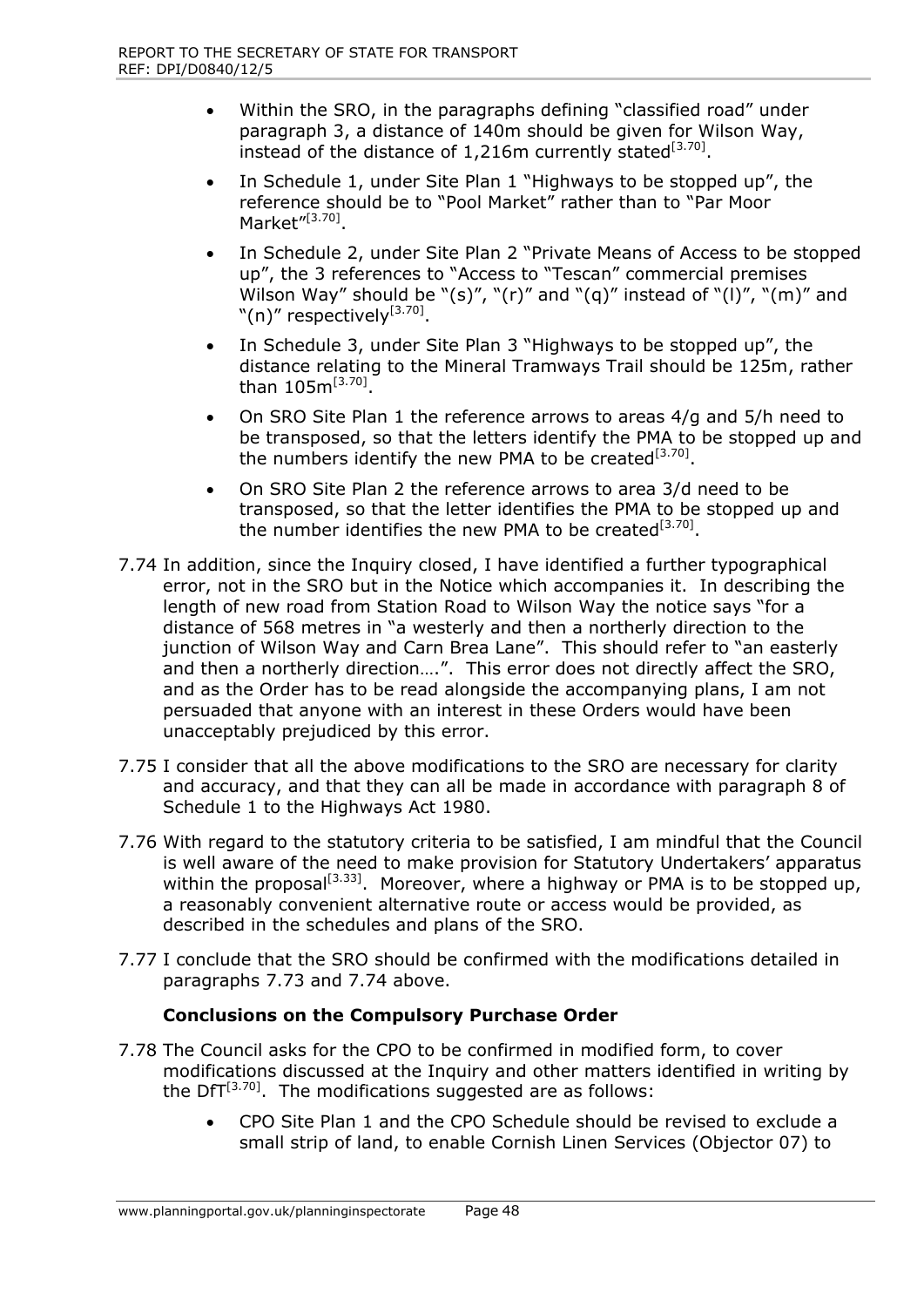purchase a strip of land along their southern boundary in order to achieve a better flow of vehicles around the site<sup>[3.70]</sup>.

- CPO Site Plan 2 and the CPO Schedule should be revised to reflect the fact that the exclusive left filter lane, originally proposed to serve east to south-west traffic movements from Wilson Way to the new road, is no longer needed<sup>[3.70]</sup>.
- 7.79 In addition, the typographical error referred to in paragraph 7.74 above also applies to the CPO. In section 1(iii)e the CPO, , says "…… 568 metres in a westerly and then a northerly direction......", but this should read "... an easterly and then a northerly direction…". The CPO Notice, in item (iii), contains the same error. As with the SRO, as the Order has to be read alongside the accompanying plans I am satisfied that no-one with an interest in these Orders would have been unacceptably prejudiced by this error.
- 7.80 The CPO modifications do not require additional land outside that required for the published Scheme. I consider that these modifications could be made in accordance with paragraph 8 of Schedule 1 to the Highways Act 1980 and paragraphs 4 and 5 of Schedule 1 to the Acquisition of Land Act 1981.
- 7.81 I consider that the purposes for which the CPO is promoted justify interfering with the human rights of those with an interest in the land affected, having regard to the provisions of Article 1 of the First Protocol to the European Convention on Human Rights<sup>[6.19-6.20]</sup>. At paragraph 7.70 I indicate that I agree with the Council that appropriate measures have been taken in the design of the Scheme to mitigate adverse effects and any residual interference with human rights is proportionate and necessary to achieve the Scheme.
- 7.82 In my assessment, all the land proposed to be acquired is necessary for the Scheme to proceed and the Council has a clear idea of how the land to be acquired would be used. In paragraph 7.25 I conclude that there is a reasonable expectation that the necessary resources would be available for the Council to implement the Scheme within a reasonable timescale and the Council has confirmed that all statutory procedures have been followed correctly $[1.8]$ .
- 7.83 I conclude that the CPO should be confirmed with the modifications detailed in paragraphs 7.78 and 7.79 above.

## **8. RECOMMENDATIONS**

- 8.1 I recommend that the **Cornwall Council (Camborne Pool Redruth) (Highway Improvements) (Classified Road) (Side Roads) Order 2011** should be modified as indicated in paragraph 7.77 above, and that the Order so modified should be confirmed.
- 8.2 I recommend that the **Cornwall Council (Camborne Pool Redruth) (Highway Improvements) Compulsory Purchase Order 2011** should be modified as indicated in paragraph 7.83 above, and that the Order so modified should be confirmed.

*David Wildsmith* 

INSPECTOR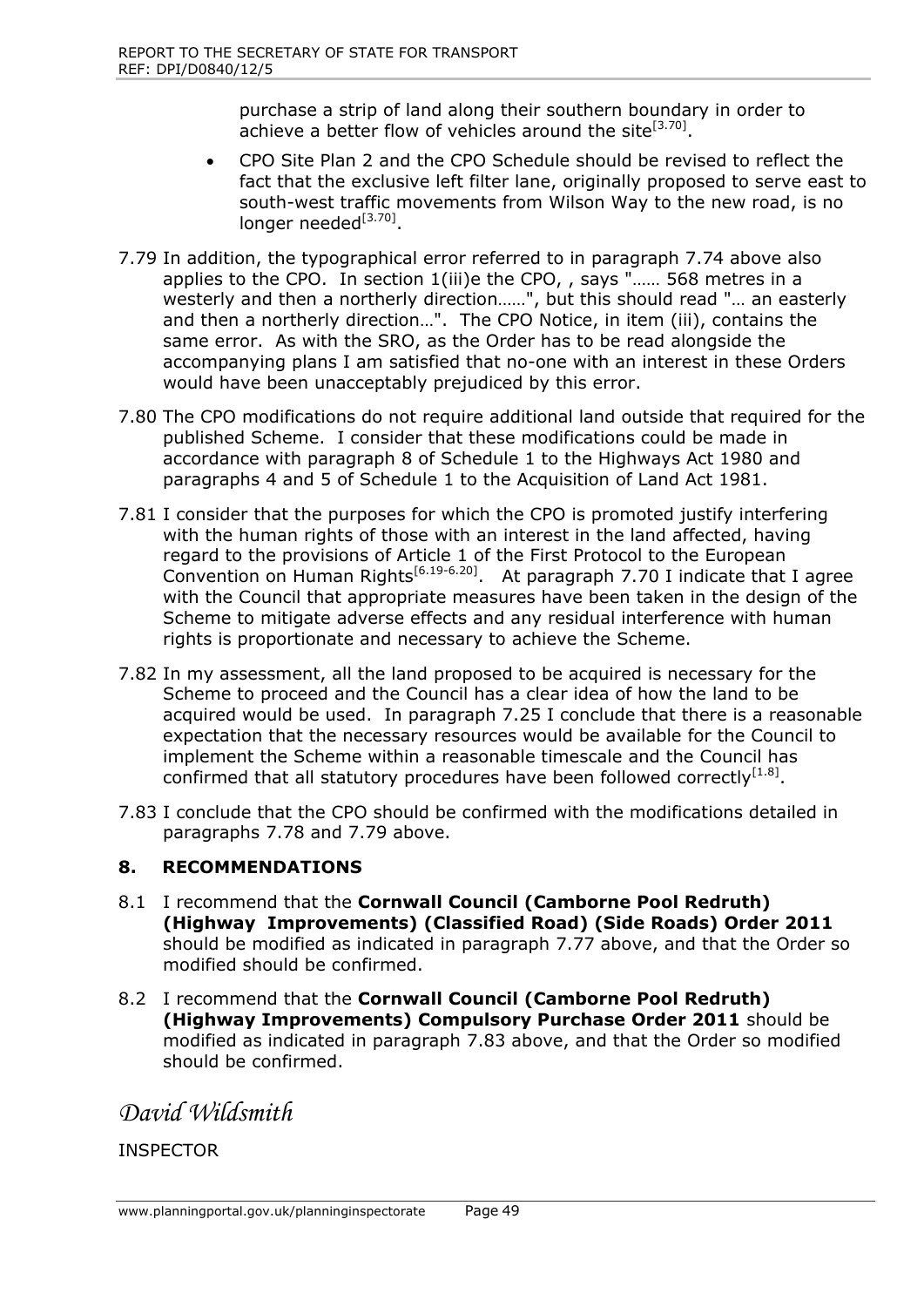## **APPENDIX 1 - APPEARANCES**

#### **FOR THE PROMOTING AUTHORITY, CORNWALL COUNCIL**:

| Robert White |                                          | of Counsel, instructed by the Head of Legal and<br>Democratic Services, Cornwall Council |
|--------------|------------------------------------------|------------------------------------------------------------------------------------------|
|              | He called:                               |                                                                                          |
|              | Nigel Tipple MBA DMS<br><b>FCMA FRSA</b> | Project Director, Cornwall Council                                                       |
|              | Peter J Swain BSc CEng<br>MICE MCIHT     | Highways Project Manager, Cornwall Council                                               |
|              | John A Foskett BSC BA<br>CEng MICE       | Project Manager, Parsons Brinckerhoff                                                    |
|              | Ian Johnston MSc<br>BA(Hons)             | Project Director, Mott MacDonald                                                         |
|              | Matthew I Williams<br>BSc(Hons) MRTPI    | Principal Development Officer, Cornwall Council                                          |

## **OBJECTORS TO THE ORDERS**:

| <b>Stuart Cullimore</b> | Local Ward Councillor                           |
|-------------------------|-------------------------------------------------|
| Mr W H Rowe             | Stannator, Cornish Stannary Parliament          |
| Mr E R Nute             | Keeper of the Seal, Cornish Stannary Parliament |
| Jill Fox                | Local Resident                                  |

#### **APPENDIX 2 – INQUIRY DOCUMENTS**

#### **Core Documents**

#### **Documents relating to the SRO and CPO**

- CD 1.1 The Cornwall Council (Camborne Pool Redruth) (Highway Improvements) Compulsory Purchase Order 2011 and the drawing sheets forming the map attached to the Order
- CD 1.2 The Cornwall Council (Camborne Pool Redruth) (Highway Improvements) Compulsory Purchase Order 2011 Statement of Reasons
- CD 1.3 The Cornwall Council (Camborne Pool Redruth) (Highway Improvements) (Classified Road) (Side Roads) Order 2011 and the drawing sheets forming the map attached to the Order
- CD 1.4 The Cornwall Council (Camborne Pool Redruth) (Highway Improvements) (Classified Road) (Side Roads) Order 2011 Statement of Reasons
- CD 1.5 Cornwall Council Cabinet Decision Sheets
- CD 1.6 Scheme overall Plan WHV285300BP-0100-0002 rev A
- CD 1.7 Scheme General Layouts WHV285300BP-0300-001 to 010 (all Rev B)
- CD 1.8 Scheme Long Sections WHV285300BP-0700-151 to 160 (all Rev B)
- CD 1.9 Scheme General Layout WHV285300BP-0300-006 rev D
- CD 1.10 Land Reference Plans (submitted 6/6/2012)
- CD 1.11 Statement of Case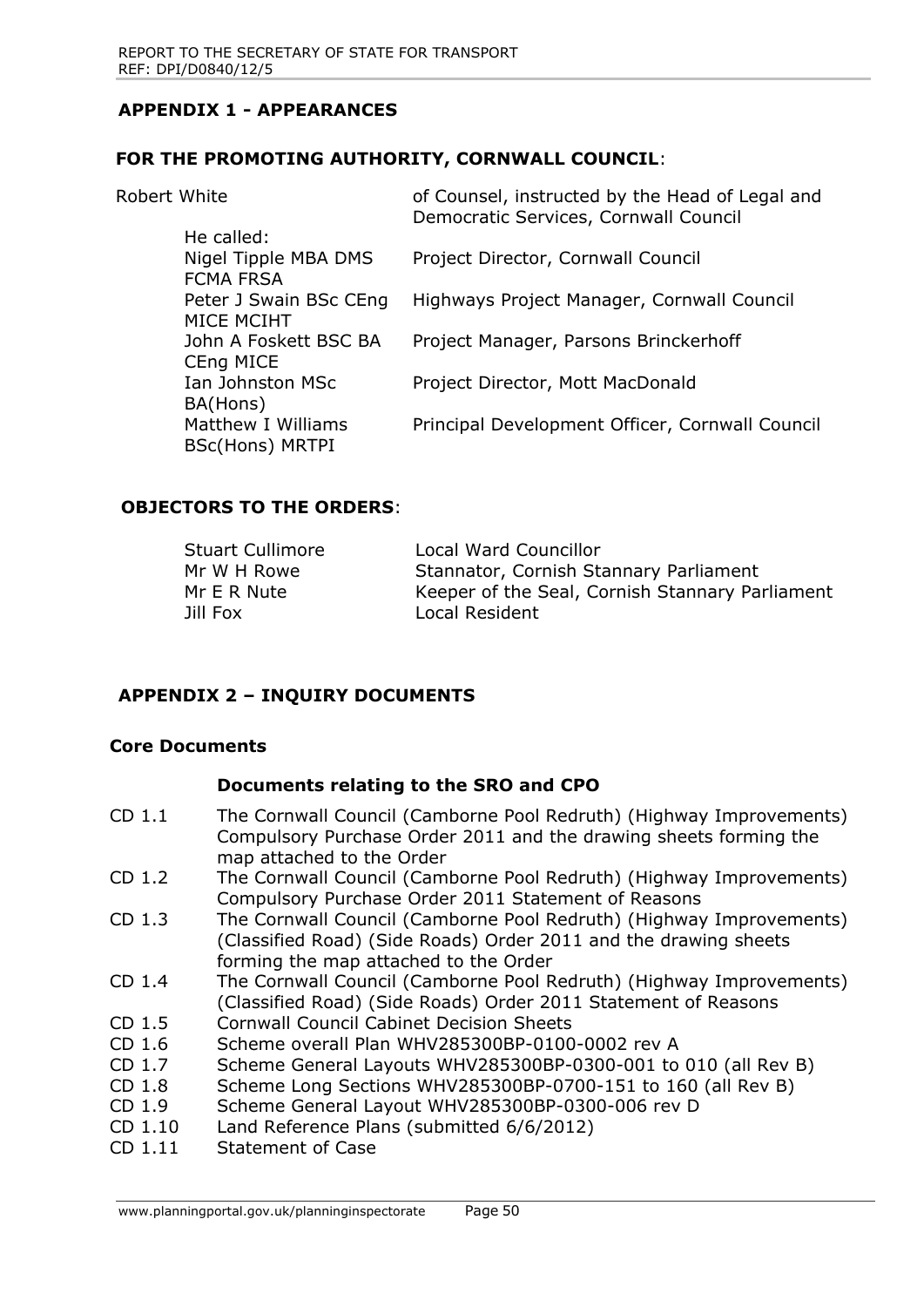# **Documents relating to the Planning Application and Permission**

| CD 2.1            | CPR Regeneration Highway Infrastructure Project - Phase 1 750105-R-<br>PA001 - Supporting Statement                                 |
|-------------------|-------------------------------------------------------------------------------------------------------------------------------------|
| CD 2.2            | CPR Regeneration Highway Infrastructure Project - Phase 1 750105-R-<br>PA002 - Traffic Statement Report                             |
| CD 2.3            | CPR Regeneration Highway Infrastructure Project - Phase 1 750105-R-<br>PA003 - Environmental Statement Vol 1 (Text)                 |
| CD 2.4            | CPR Regeneration Highway Infrastructure Project - Phase 1 750105-R-<br>PA004 - Environmental Statement Vol 2 (Figures)              |
| CD 2.5            | CPR Regeneration Highway Infrastructure Project - Phase 1 750105-R-<br>PA005 - Environmental Statement Vol 3 Appendices A-E         |
| CD <sub>2.6</sub> | CPR Regeneration Highway Infrastructure Project - Phase 1 750105-R-<br>PA005 - Environmental Statement Vol 3 Appendices F-K         |
| CD 2.7            | CPR Regeneration Highway Infrastructure Project - Phase 1 750105-R-<br>PA005 - Environmental Statement Vol 3 Appendices L-M         |
| CD 2.8            | CPR Regeneration Highway Infrastructure Project - Phase 1 750105-R-<br>PA005 - Environmental Statement Vol 3 Appendices M-N         |
| CD 2.9            | CPR Regeneration Highway Infrastructure Project - Phase 1 750105-R-<br>PA006 - Non Technical Summary                                |
| CD 2.10           | CPR Regeneration Highway Infrastructure Project - Phase 1 750105-R-<br>PA007 - Statement of Consultations and Community Involvement |
| CD 2.11           | CPR Regeneration Highway Infrastructure Project - Phase 1 750105-R-<br>PA008 - Scheme Drawings (Folder 1 of 2)                      |
| CD 2.12           | CPR Regeneration Highway Infrastructure Project - Phase 1 750105-R-<br>PA008 - Scheme Drawings (Folder 2 of 2)                      |
| CD 2.13           | CPR Regeneration Highway Infrastructure Project - Phase 1 750105-R-<br>PA009 - Supplementary Drawings                               |
| CD 2.14           | CPR Regeneration Highway Infrastructure Project - Phase 2 750244-R-<br>PA001 Supporting Statement                                   |
| CD 2.15           | CPR Regeneration Highway Infrastructure Project - Phase 2 750244-R-<br>PA002 Traffic Statement Report                               |
| CD 2.16           | CPR Regeneration Highway Infrastructure Project - Phase 2 750244-R-<br>PA003 Environmental Statement Vol 1 (Text)                   |
| CD 2.17           | CPR Regeneration Highway Infrastructure Project - Phase 2 750244-R-<br>PA004 Environmental Statement Vol 2 (Figures)                |
| CD 2.18           | CPR Regeneration Highway Infrastructure Project - Phase 2 750244-R-<br>PA005 Environmental Statement Vol 3 (Appendices) A-E         |
| CD 2.19           | CPR Regeneration Highway Infrastructure Project - Phase 2 750244-R-<br>PA005 Environmental Statement Vol 3 (Appendices) F-H         |
| CD 2.20           | CPR Regeneration Highway Infrastructure Project - Phase 2 750244-R-<br>PA006 Environmental Statement (Non-Technical Summary)        |
| CD 2.21           | CPR Regeneration Highway Infrastructure Project - Phase 2 750244-R-<br>PA007 Public Consultation Report                             |
| CD 2.22           | CPR Regeneration Highway Infrastructure Project - Phase 2 750244-R-<br>PA008 Stakeholder Statutory Consultation Report              |
| CD 2.23           | CPR Regeneration Highway Infrastructure Project - Phase 2 750244-R-<br>PA009 Scheme Drawings (Folder 1 of 3)                        |
| CD 2.24           | CPR Regeneration Highway Infrastructure Project - Phase 2 750244-R-<br>PA009 Scheme Drawings (Folder 2 of 3)                        |
| CD 2.25           | CPR Regeneration Highway Infrastructure Project - Phase 2 750244-R-<br>PA009 Scheme Drawings (Folder 3 of 3)                        |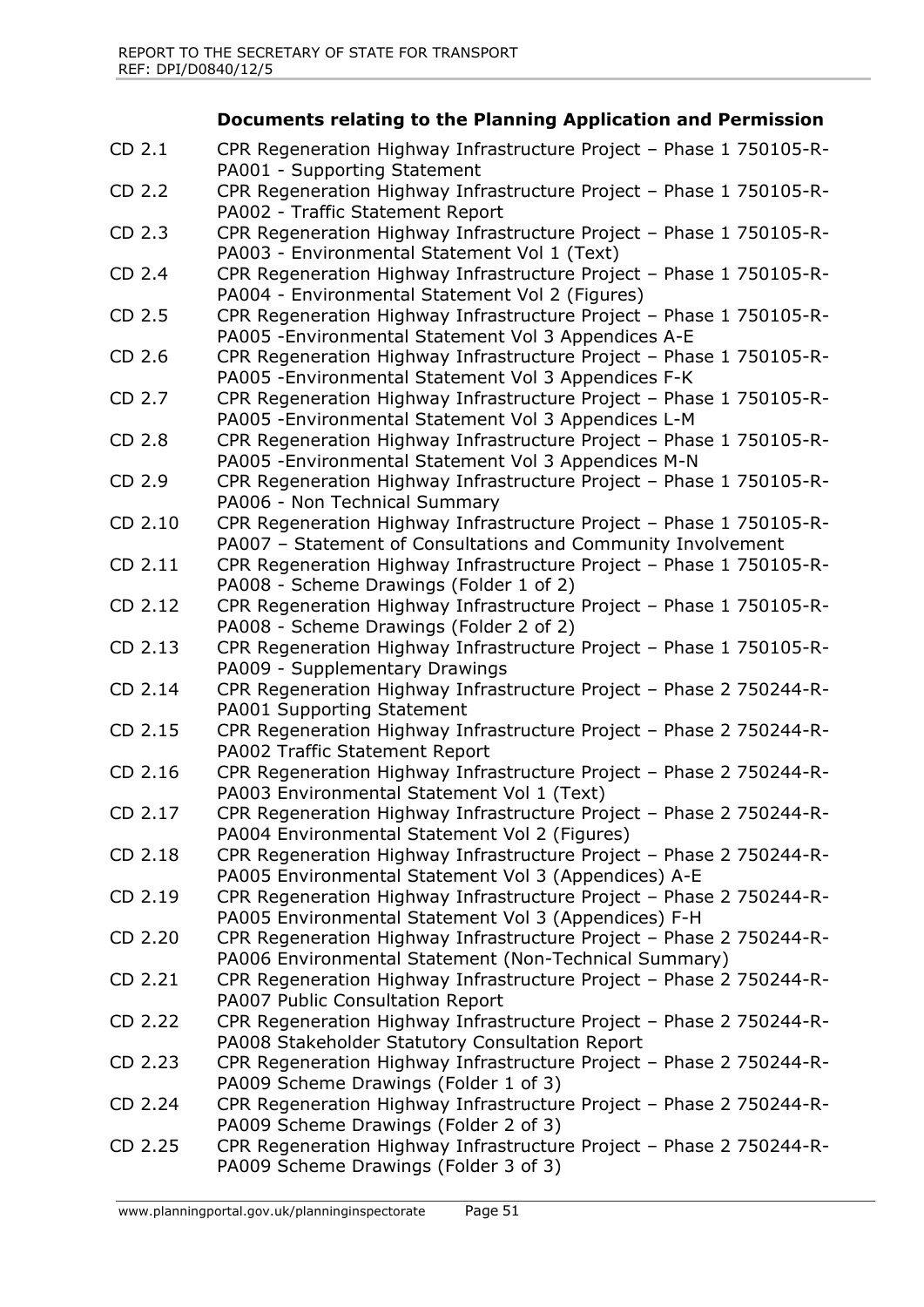- CD 2.26 Planning Permission for Phase 1 (December 2008)
- CD 2.27 Planning Permission for Phase 2 (January 2010)
- CD 2.28 Extension of Time for Planning Permission for Phase 1 (September 2011)
- CD 2.29 Confirmation from Cornwall Council that Planning Permissions are still relevant for the reduced (Major Scheme Proposal)

## **Local and Regional policy documents and letters**

- CD 3.1 Department for Transport Regional Funding Approval and Re-Confirmation of Programme Entry (BFFB approval)
- CD 3.2 The Draft Regional Spatial Strategy for South West 2006 2026 (3.2.1- 3.2.5)
- CD 3.2.1 Executive summary
- CD 3.2.2 The Draft Regional Spatial Strategy
- CD 3.2.3 Implementation Plan
- CD 3.2.4 Pre-submission consultation statement
- CD 3.2.5 Strategic sustainability assessment Main report
- CD 3.3 Regional Planning Guidance for the South West (RPG10) (September 2001).
- CD 3.4 Cornwall LTP2
- CD 3.5 Connecting Cornwall:2030 (LTP3)
- CD 3.6 Connecting Cornwall: 2030 (LTP3) Executive summary
- CD 3.7 Regional Economic Strategy for South West England 2006 2015 Spatial Implications - Place Matters 2006
- CD 3.8 The Draft South West Regional Spatial Strategy for the South West incorporating the Secretary of State's proposed changes – For public consultation (July2008)
- CD 3.9 Not Used
- CD 3.10 Regional Economic Strategy for the South West of England, 2003 to 2012
- CD 3.11 Strategy and Action Document, The Economic Development Strategy for Cornwall and the Isles of Scilly - Cornwall and Isles of Scilly Economic Forum
- CD 3.12 Cornwall Structure Plan 2004
- CD 3.13 Local Development Framework (3.13.1-3.13.7)
- CD 3.13.1 Core Strategy Options Paper
- CD 3.13.2 Community Network Areas Discussion Paper
- CD 3.13.3 Core Strategy Options Paper Sustainability Appraisal Interim Report
- CD 3.13.4 Draft Statement of Community Involvement
- CD 3.13.5 CPR Community Network Areas Discussion Paper Comments
- CD 3.13.6 Planning Future Cornwall 2012 Preferred Approach for a Core Strategy
- CD 3.13.7 Cornwall Infrastructure Delivery Plan
- CD 3.14 Not Used
- CD 3.15 Kerrier Local Development Framework
- CD 3.15.1 CPR Area Action Plan 2005 2026
- CD 3.15.2 Kerrier Vision, Strategy and Core Policies
- CD 3.15.3 CPIR AAP 2009 Preferred Strategy Consultation Document
- CD 3.15.4 CPIR AAP 2006 2026 Developing Options
- CD 3.16 Kerrier Local District Plan 1996 2011 (Revised 2002)
- CD 3.17 CPR Action Plan
- CD 3.18 Cornwall Design Guide 2001
- CD 3.19 Development Layout Design
- CD 3.20 Revocation of Regional Strategies
- CD 3.21 Abolition of Regional Strategies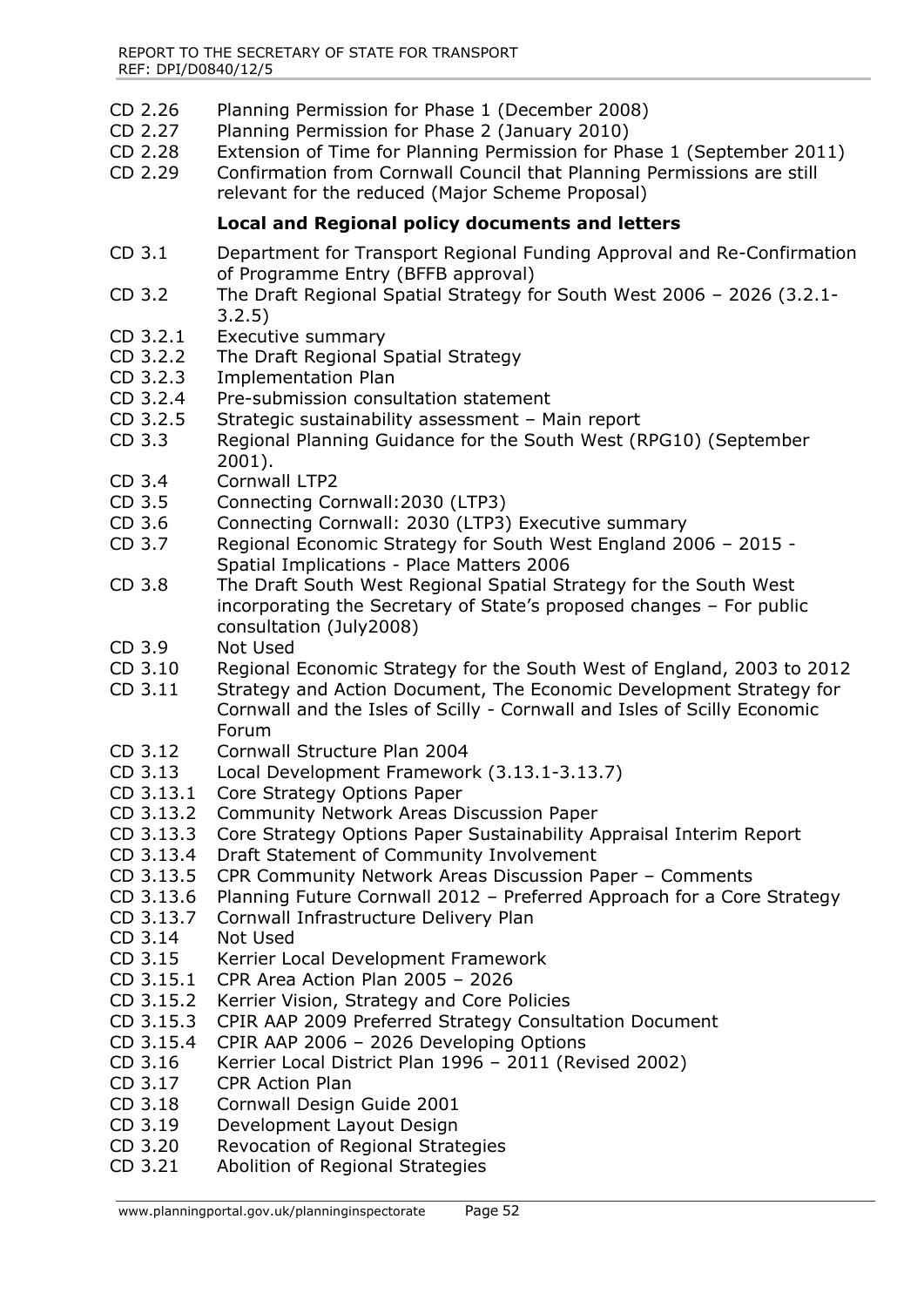- CD 3.22 Street Lighting Design
- CD 3.23 Drainage Design
- CD 3.24 Construction Specification
- CD 3.25 Cornwall Minerals Local Plan (March 1998)<br>CD 3.26 Connecting Cornwall: 2030 Moving toward
- Connecting Cornwall:  $2030$  Moving towards a green peninsula Implementation Plan 2011-2015

## **National policy and guidance documents**

- CD 4.1 Countryside and Rights of Way Act 2000
- CD 4.2 Environmental Protection Act 1990 (relevant sections)
- CD 4.3 Natural Environment and Rural Communities Act 2006
- CD 4.4 The Land Compensation Act 1973 (relevant sections)
- CD 4.5 The Local Government (Miscellaneous Provisions) Act 1976 (relevant sections)
- CD 4.6 The Highways Act 1980 (relevant sections)
- CD 4.7 Wildlife and Countryside Act 1981 as amended
- CD 4.8 The Noise Insulation Regulations, Statutory Instruments 1975 No. 1763 Building and Buildings, Department of the Environment, HMSO, 1975 (amended 1988)
- CD 4.9 The Town and Country Planning (Environmental Impact Assessment) (England and Wales) Regulations 1999
- CD 4.10 The Conservation (Natural Habitats, &c.) (Amendment) (England and Wales) Regulations 2009
- CD 4.11 The Acquisition of Land Act 1981
- CD 4.12 Office of the Deputy Prime Minister Circular 06/2004 Compulsory Purchase and The Crichel Down Rules
- CD 4.13.1 UK Biodiversity Action Plan Priority Habitat Descriptions (Updated 2011)
- CD 4.13.2 UK Biodiversity Action Plan, 2010 Report on the Species and Habitat Review (June 2007)
- CD 4.14 Planning Policy Guidance Note 13: Transport, 2001 (Updated 2011)
- CD 4.15 Planning Policy Guidance Note 24: Planning and Noise, 1994
- CD 4.16 Planning Policy Statement 1: Delivering Sustainable Development, 2005
- CD 4.17 Planning Policy Statement 7: Sustainable Development in Rural Areas, 2004
- CD 4.18 Planning Policy Statement 9: Biodiversity and Geological Conservation, 2005
- CD 4.19 Planning Policy Statement 10: Planning and Waste Management, 2005
- CD 4.20 Planning Policy Statement 23: Planning and Pollution Control, 2004
- CD 4.21 Planning Policy Statement 25: Development and Flood Risk, 2006
- CD 4.22 Planning Policy Statement 5: Planning for the Historic Environment, 2010
- CD 4.23 Control of Substances Hazardous to Health (Amendment) Regulations, 2004
- CD 4.24 Design Manual for Roads and Bridges Volume 6, Section 1, TD 9/93 Highway Link Design [Incorporating Amendment No. 1 dated February 2002]
- CD 4.25 Design Manual for Roads and Bridges Volume 6, Section 1, TD 27/05 Cross-Sections and Headrooms
- CD 4.26 Design Manual for Roads and Bridges Volume 6, Section 2, TD 16/07 Geometric Design of Roundabouts
- CD 4.27 Design Manual for Roads and Bridges Volume 6, Section 2, TD 50/04 The Geometric Layout of Signal-Controlled Junctions and Signalised Roundabouts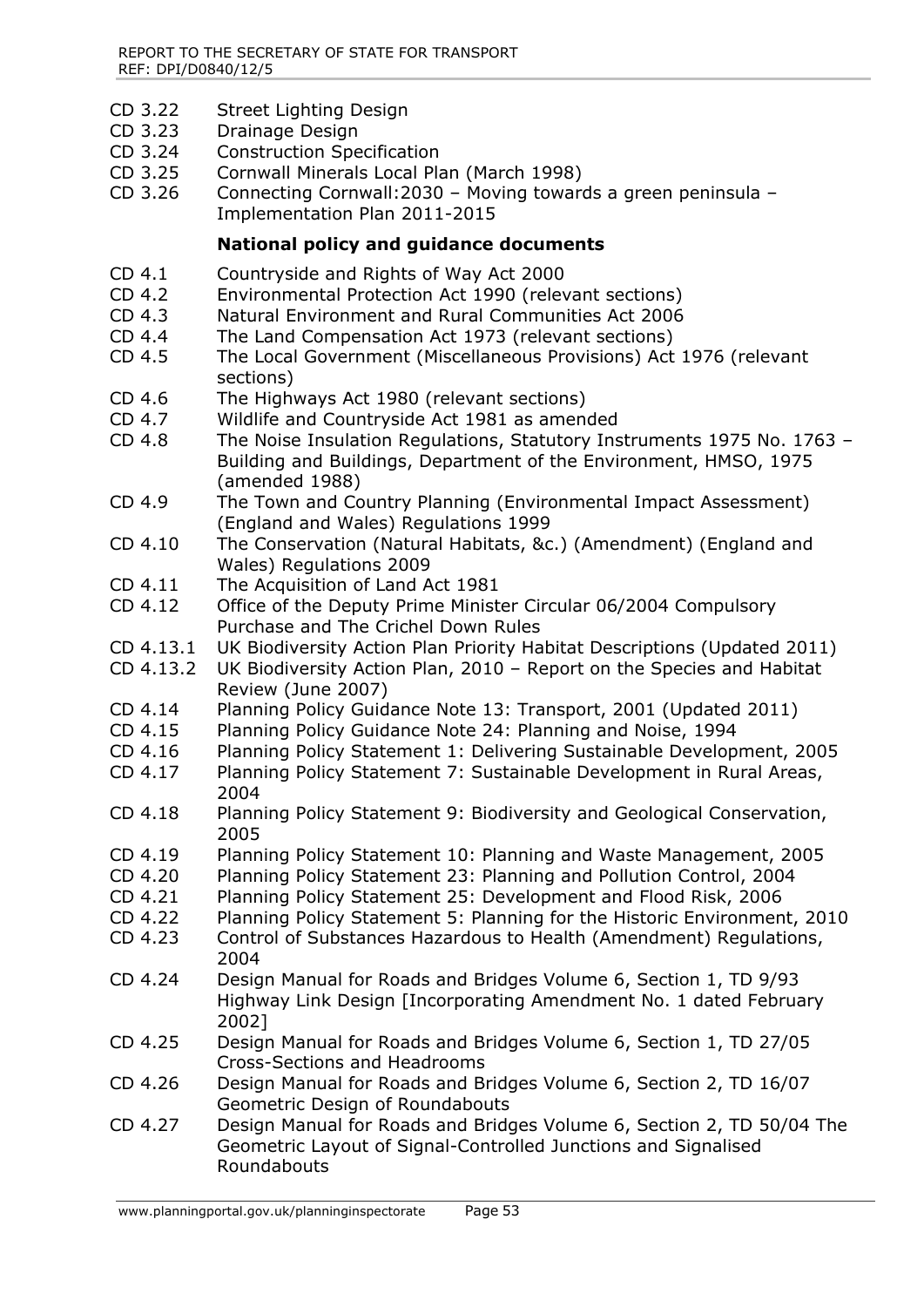| CD 4.28 | Design Manual for Roads and Bridges Volume 6, Section 2, TD 42/95<br>Geometric Design of Major/Minor Priority Junctions                                                |
|---------|------------------------------------------------------------------------------------------------------------------------------------------------------------------------|
| CD 4.29 | Design Manual for Roads and Bridges Volume 6, Section 3, TA 90/05 The<br>Geometric Design of Pedestrian, Cycle and Equestrian Routes                                   |
| CD 4.30 | Design Manual for Roads and Bridges Volume 10, Section 1, Part 2 HA 56<br>92 New Roads Planting, vegetation and soils                                                  |
| CD 4.31 | Design Manual for Roads and Bridges Volume 10, Section 4, Parts 1-7 HA<br>84/01 Nature Conservation And Biodiversity                                                   |
| CD 4.32 | Design Manual for Roads and Bridges Volume 10, Section 4, Parts 2 HA<br>59/92 Mitigating Against Effects On Badgers                                                    |
| CD 4.33 | Design Manual for Roads and Bridges Volume 10, Section 4, Parts 3 HA<br>80/99 Nature Conservation Advice In Relation To Bats                                           |
| CD 4.34 | Design Manual for Roads and Bridges Volume 10, Section 4, Parts 4 HA<br>81/99 Nature Conservation Advice In Relation To Otters                                         |
| CD 4.35 | Design Manual for Roads and Bridges Volume 10, Section 4, Parts 6 HA<br>98/01 Nature Conservation Management Advice In Relation To<br>Amphibians                       |
| CD 4.36 | Design Manual for Roads and Bridges Volume 10, Section 4, Parts 7 HA<br>116/05 Nature Conservation Advice In Relation To Reptiles And Roads                            |
| CD 4.37 | Design Manual for Roads and Bridges Volume 11, Section 1, HA 200/08<br>Aims and Objectives of Environmental Assessment                                                 |
| CD 4.38 | Design Manual for Roads and Bridges Volume 11, Section 2, HA 201/08<br>General Principles and Guidance of Environmental Impact Assessment                              |
| CD 4.39 | Design Manual for Roads and Bridges Volume 11, Section 2, HA 202/08<br><b>Environmental Impact Assessment</b>                                                          |
| CD 4.40 | Design Manual for Roads and Bridges Volume 11, Section 2, HD 47/08<br>Screening of Projects for Environmental Impact Assessment                                        |
| CD 4.41 | Design Manual for Roads and Bridges Volume 11, Section 2, HA 204/08<br>Scoping of Environmental Impact Assessments                                                     |
| CD 4.42 | Design Manual for Roads and Bridges Volume 11, Section 2, HA 205/08<br>Assessment and Management of Environmental Effects                                              |
| CD 4.43 | Design Manual for Roads and Bridges Volume 11, Section 2, HD 48/08<br>Reporting of Environmental Impact Assessments                                                    |
| CD 4.44 | Design Manual for Roads and Bridges Volume 11, Section 2, HA 218/08<br>Glossary of Terms Used in The Design Manual for Roads and Bridges<br>Volume 11 Sections 1 and 2 |
| CD 4.45 | Design Manual for Roads and Bridges Volume 11, Section 3, HA207/07 Air<br>Quality                                                                                      |
| CD 4.46 | Design Manual for Roads and Bridges Volume 11, Section 3, HA 208/07<br><b>Cultural Heritage</b>                                                                        |
| CD 4.47 | Design Manual for Roads and Bridges Volume 11, Section 3, Disruption<br>Due to Construction                                                                            |
| CD 4.48 | Design Manual for Roads and Bridges Volume 11, Section 3, Ecology and<br><b>Nature Conservation</b>                                                                    |
| CD 4.49 | Design Manual for Roads and Bridges Volume 11, Section 3, Landscape<br><b>Effects</b>                                                                                  |
| CD 4.50 | Design Manual for Roads and Bridges Volume 11, Section 3, Land<br>Use[Incorporating Amendment No.1 dated August 2001]                                                  |
| CD 4.51 | Design Manual for Roads and Bridges Volume 11, Section 3, HA 213/11<br>Noise and Vibration                                                                             |
| CD 4.52 | Design Manual for Roads and Bridges Volume 11, Section 3, Pedestrians,<br>Cyclists, Equestrians and Community Effects                                                  |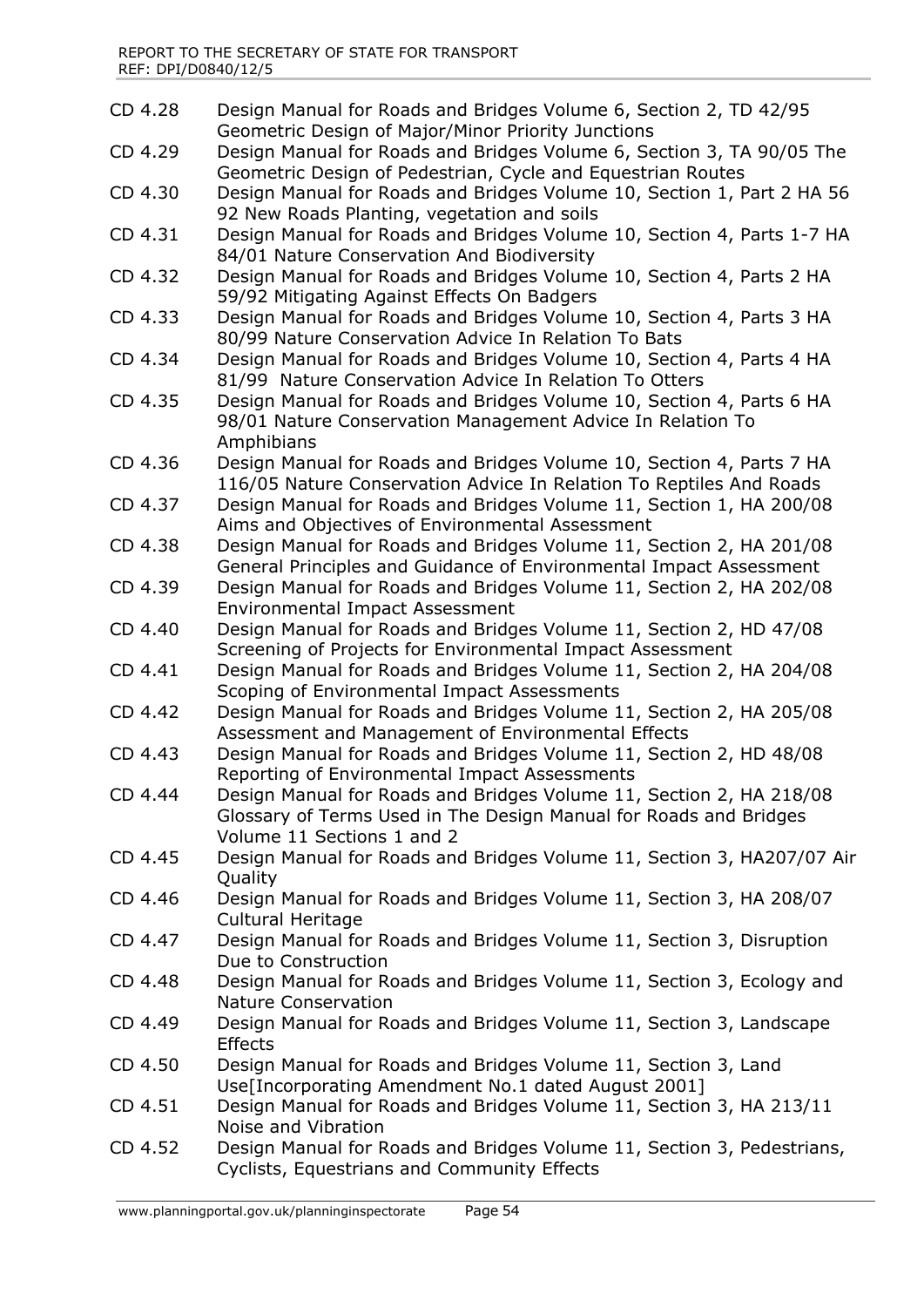- CD 4.53 Design Manual for Roads and Bridges Volume 11, Section 3, Vehicle **Travellers** CD 4.54 Design Manual for Roads and Bridges Volume 11, Section 3, HA 45/09 Road Drainage and the Water Environment CD 4.55 Design Manual for Roads and Bridges Volume 11, Section 3, Geology and **Soils** CD 4.56 Design Manual for Roads and Bridges Volume 11, Section 3, Impact of Road Schemes on Policies and Plans CD 4.57 Design Manual for Roads and Bridges Volume 11, Section 4, HD 44/09 Assessment of Implications (of Highways and/or Roads Projects) on European Sites (Including Appropriate Assessment) CD 4.58 A New Deal for Transport: Better for Everyone July 1998 CD 4.59 Transport 2010: The 10 Year Plan July 2000 CD 4.60 Managing our Roads 2003 CD 4.61 The Future of Transport: A Network for 2030 July 2004 CD 4.62 Securing the Future: Delivering UK Sustainable Development Strategy March 2005 CD 4.63 Delivering a Sustainable Transport System: Executive summary Delivering a Sustainable Transport System: Main Report, November 2008 CD 4.64 The Hedgerow Regulations (1997) CD 4.65 Ancient Monuments and Archaeological Areas Act 1979 CD 4.66 Transport Analysis Guidance website, www.webtag.org.uk (DfT) CD 4.66.1 3.5.6 Values of Time and Operating Costs CD 4.66.2 3.10.3 Variable Demand Modelling - Key Processes CD 4.66.3 3.10.4 Variable Demand Modelling - Convergence Realism and Sensitivity CD 4.66.4 3.15.5 The Treatment of Uncertainty in Model Forecasting CD 4.66.5 3.16D Appraisal in the Context of Housing Development CD 4.67 Design Manual for Roads and Bridges, Vol 4, Section 2, Part 1, HA 39/98 Edge of Pavement Details CD 4.68 Design Manual for Roads and Bridges, Vol 4, Section 2, Part 1, HA 106/04 Drainage of Run-off from Natural Catchments CD 4.69 Design Manual for Roads and Bridges, Vol 4, Section 2, Part 3, HA 33/06 Surface and Subsurface Drainage systems CD 4.70 Design Manual for Roads and Bridges, Vol 4, Section 2, Part 3, HA 102/00 Spacing of Road Gullies CD 4.71 Design Manual for Roads and Bridges, Vol 4, Section 2, Part 5, HA 40/01 Determination of Pipe Bedding Combinations CD 4.72 Design Manual for Roads and Bridges, Vol 4, Section 2, Part 7, HA 107/04 Design of Outfall and Culvert Details CD 4.73 The SUDS Manual, CIRIA C697 (2007) CD 4.74 Localism Act - A Guide to Localism Act CD 4.75 Calculation of Road Traffic Noise, Department of Transport and the Welsh Office, 1988 CD 4.76 The Control of Pollution Act 1974 CD 4.77 BS4142:1997 Method for Rating industrial noise affecting mixed residential and industrial areas CD 4.78 BS 5228:2009 Code of Practice for Noise and vibration control on construction and open sites. Part 1 – Noise CD 4.70 Design Manual for Roads and Bridges, Vol 4, Section 2, Part 3, HA 102/00 Spacing of Road Gullies CD 4.71 Design Manual for Roads and Bridges, Vol 4, Section 2, Part 5, HA 40/01 Determination of Pipe Bedding Combinations
	- www.planningportal.gov.uk/planninginspectorate Page 55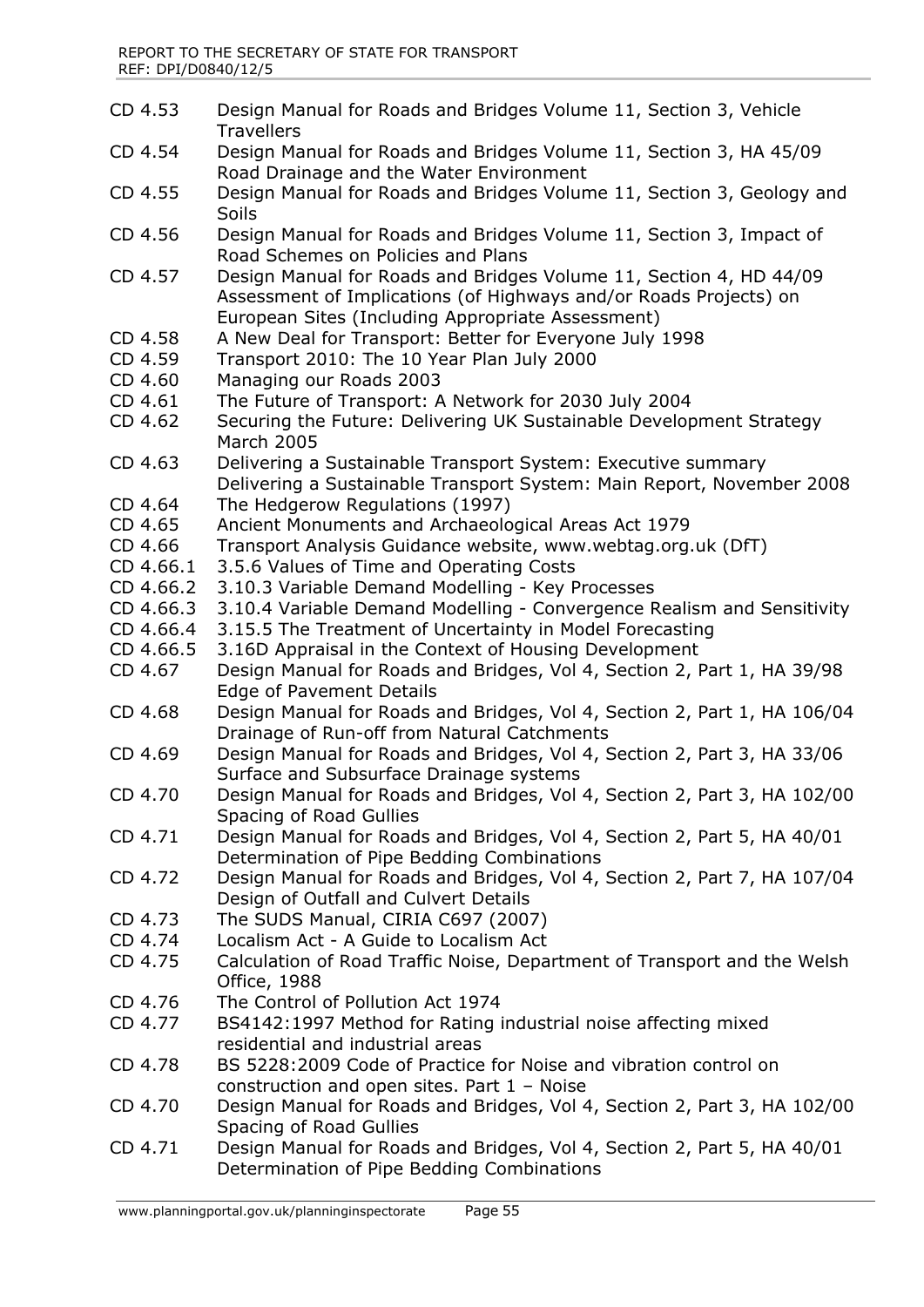- CD 4.72 Design Manual for Roads and Bridges, Vol 4, Section 2, Part 7, HA 107/04 Design of Outfall and Culvert Details
- CD 4.73 The SUDS Manual, CIRIA C697 (2007)
- CD 4.74 Localism Act A Guide to Localism Act
- CD 4.75 Calculation of Road Traffic Noise, Department of Transport and the Welsh Office, 1988
- CD 4.76 The Control of Pollution Act 1974
- CD 4.77 BS4142:1997 Method for Rating industrial noise affecting mixed residential and industrial areas
- CD 4.78 BS 5228:2009 Code of Practice for Noise and vibration control on construction and open sites. Part 1 – Noise
- CD 4.70 Design Manual for Roads and Bridges, Vol 4, Section 2, Part 3, HA 102/00 Spacing of Road Gullies
- CD 4.71 Design Manual for Roads and Bridges, Vol 4, Section 2, Part 5, HA 40/01 Determination of Pipe Bedding Combinations
- CD 4.72 Design Manual for Roads and Bridges, Vol 4, Section 2, Part 7, HA 107/04 Design of Outfall and Culvert Details
- CD 4.73 The SUDS Manual, CIRIA C697 (2007)
- CD 4.74 Localism Act A Guide to Localism Act
- CD 4.75 Calculation of Road Traffic Noise, Department of Transport and the Welsh Office, 1988
- CD 4.94 PPS12 Planning Policy Statement 12: Local Spatial Planning
- CD 4.95 PPS23A Planning Policy Statement 23: Planning and Pollution Control Annex 1: Pollution Control, Air and Water Quality
- CD 4.96 PPS23B Planning Policy Statement 23: Planning and Pollution Control Annex2: Development on Land
- CD 4.97 PPS25A Planning Policy Statement 25: Development and Flood Risk Practice Guide
- CD 4.98 PPG16 Planning Policy Guidance 16: Archaeology and Planning
- CD 4.99 PPG15 Planning Policy Guidance 15: Planning and the Historic Environment
- CD 4.100 PPS4 Planning Policy Statement 4: Planning for Sustainable Economic Growth

#### **Background documents and reports**

- CD 5.1 Guidelines for Ecological Impact Assessment in the UK published by the Institute of Ecology and Environmental Management, 2006
- CD 5.2 TUBA Guidance (Version 1.8) May 2010
- CD 5.3 TUBA User Manual (Version 1.8) May 2010
- CD 5.4 Landscape Character Assessment: Guidance for England and Scotland, Countryside Agency, 2002
- CD 5.5 Countryside Character Volume 8: South West The character of England's natural and man-made landscape
- CD 5.6 EC Directive on the Conservation of Wild Birds (Birds Directive 1979) as amended (79/409/EEC)
- CD 5.7 EC Directive on the Conservation of Natural Habitats and of Wild Flora and Fauna (Habitats Directive 1992) as amended (92/43/EEC)
- CD 5.8 EC Directive on Pollution Caused by Contaminated Dangerous Substances Discharged into the Aquatic Environment of the Community– 76/464/EEC, 1976
- CD 5.9 Control of Substances Hazardous to Health Regulations, 2004
- CD 5.10 UK Air Quality Archive, Defra, 2006, www.airquality.co.uk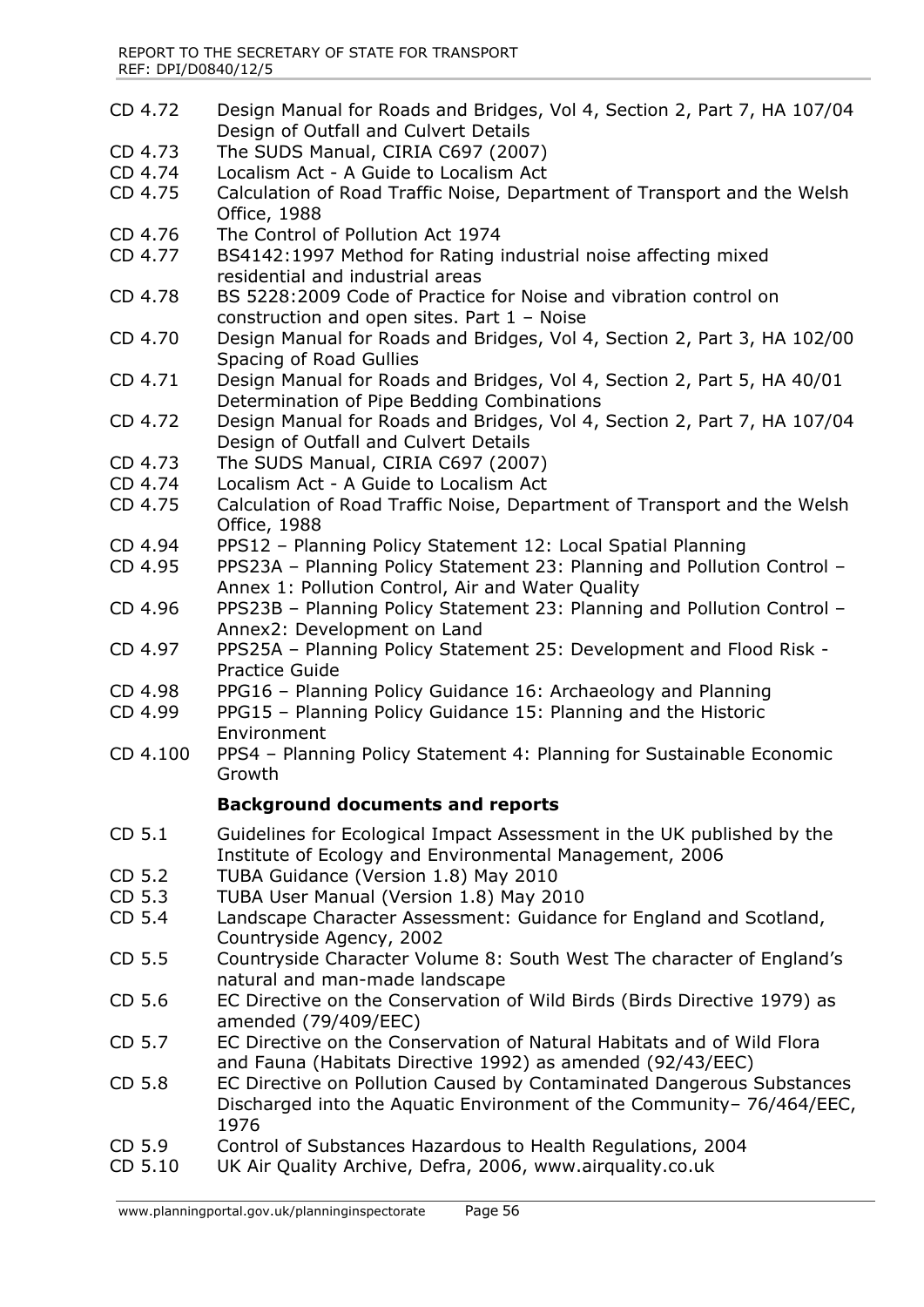- CD 5.11 Major Scheme Business Case Camborne Pool Redruth Transport Strategy 2006 Volume 1: Main Text
- CD 5.12 Major Scheme Business Case Camborne Pool Redruth Transport Strategy Volume 2006 2: Appendices and Drawings
- CD 5.13 Major Scheme Business Case Camborne Pool Redruth Transport Strategy Volume 1 Main Report 2008
- CD 5.14 The Cornwall Biodiversity Action Plan(5.14.1-5.14.7)
- CD 5.14.1 Cornwall's Biodiversity Action Plan Volume 4: Priority Projects 2010-2015
- CD 5.14.2 Taking Action for Wildlife in Cornwall, Headline achievements from the Biodiversity Action Plan 2004-2008 (Cornwall Biodiversity Initiative)
- CD 5.14.3 Cornwall's Biodiversity Action Plan Progress Review 2004-2008 April 2008
- CD 5.14.4 Measuring BAP Outcomes from landscape scale projects in Cornwall March 2008
- CD 5.14.5 Cornwall's Biodiversity Volume 2: Action Plans
- CD 5.14.6 Cornwall's Biodiversity Volume 1: Audits & Priorities
- CD 5.14.7 Cornwall's Biodiversity Volume 3: Action Plans 2004
- CD 5.15 Handbook for Phase 1 Habitat Survey A Technique for Environmental Audit. Joint Nature Conservation Committee, Peterborough (2004)
- CD 5.16 Institute of Field Archaeologists 1994, Standard and Guidance for Archaeological Excavation (revised September 1999)
- CD 5.17 Institute of Field Archaeologists 1994, Standard and Guidance for an Archaeological Watching Brief (revised September 1999)
- CD 5.18 Camborne, Pool, Redruth Major Scheme Key messages Document (5.18 5.18.3)
- CD 5.18.1 Best and Final Funding Bid
- CD 5.18.2 Demand Model Report
- CD 5.18.3 Summary Annex Value for money Case
- CD 5.19 Assignment model validation Report (5.19 5.19.3)
- CD 5.19.1 Existing Data & Traffic Survey Report
- CD 5.19.2 Forecasting Report
- CD 5.19.3 Economic Assessment Report
- CD 5.20 CPR Planning Application Phase 1 Traffic Forecast Report (2008)
- CD 5.21 CPR Planning Application Phase 2 Traffic Forecast Report (2009)
- CD 5.22 Camborne, Pool and Redruth Transport Strategy Stage 1 Dudnance Lane Traffic Modelling April 2011
- CD 5.23 Supplementary Addendum Report on the Heartlands Junction May 2011
- CD 5.24 Camborne, Pool and Redruth Major Scheme Heartlands Junction Traffic Modelling November 2011
- CD 5.25 Camborne, Pool and Redruth Major Scheme Tesco Access Modelling Report January 2012
- CD 5.26 Camborne, Pool and Redruth Major Scheme Junction Modelling Report January 2012
- CD 5.27 The Conservation of Habitats and Species Regulations 2010
- CD 5.28 Entec CPR Surface Water Management Plan
- CD 5.29 Cornwall Minerals Development Framework 2006
- CD 5.30 Cornwall Minerals Development Framework 2008
- CD 5.31 Planning Future Cornwall: Options and Preferred Options for Energy, Minerals and Waste
- CD 5.32 Minerals Policy Statement 1: Planning and Minerals
- CD 5.33 Ecology Review for CPR Major Scheme (March 2012)
- CD 5.34 Camborne Pool Redruth Urban Framework Plan (2001)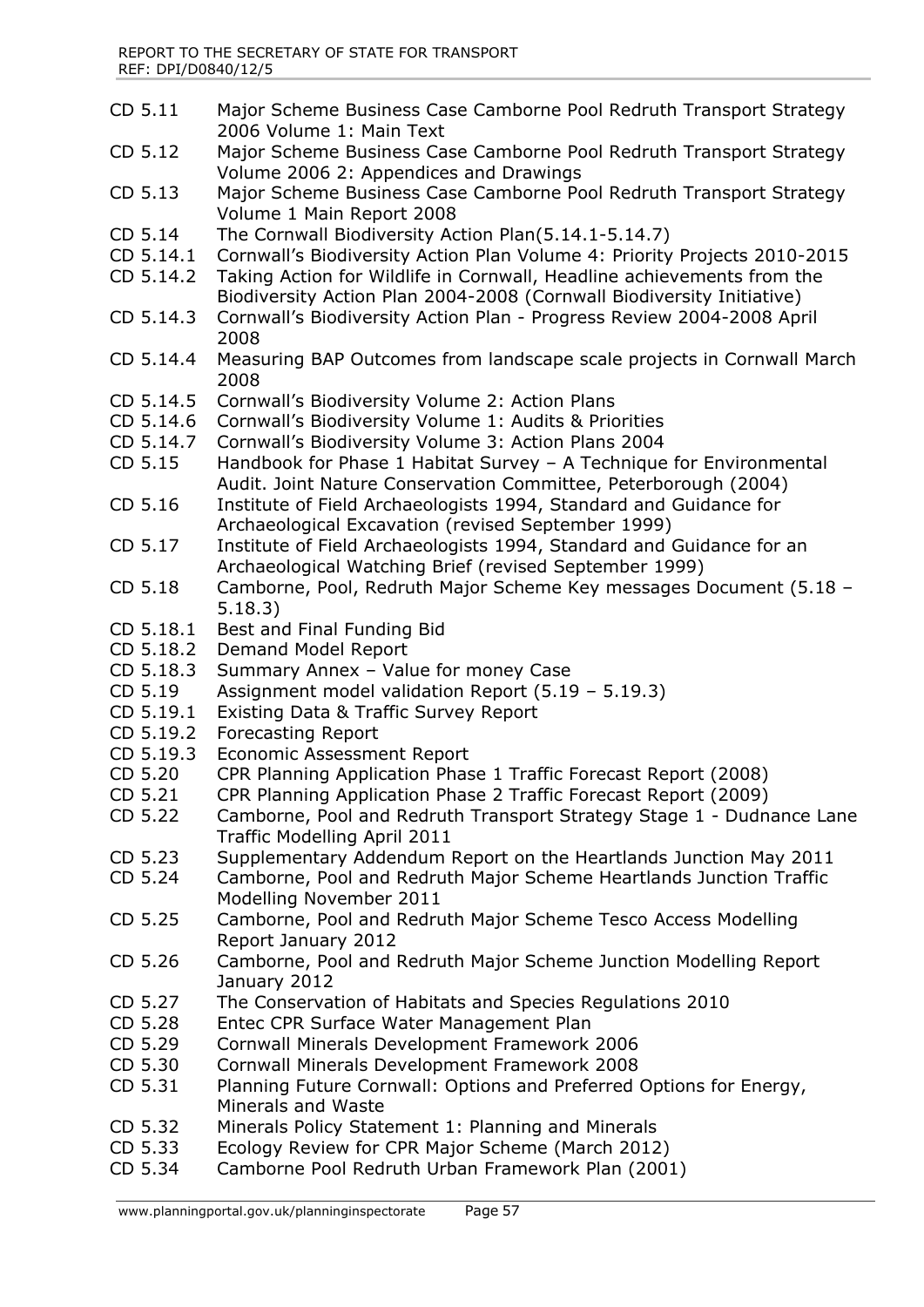## **Inspector's Document**

INS/1 Inspector's pre-inquiry note

#### **Documents from Cornwall Council**

CC/1/1 Summary Proof of Evidence by Nigel Tipple - Integrated Regeneration Case CC/1/2 Proof of Evidence by Nigel Tipple - Integrated Regeneration Case CC/1/3 Appendices to Proof of Evidence by Nigel Tipple (CC/1/2) - Integrated Regeneration Case CC/2/1 Summary Proof of Evidence by Peter Swain – Scheme overview CC/2/2 Proof of Evidence by Peter Swain – Scheme overview CC/2/3 Appendices to Proof of Evidence by Peter Swain (CC/2/2) – Scheme overview CC/2/4 Rebuttal Proof of Evidence by Peter Swain to Cllr Cullimore (CULL/1) CC/2/5 Written Representation Rebuttal by Peter Swain to Mr Rowe (ROW/1) CC/2/6 Written Representation Rebuttal Proof of Evidence by Peter Swain to Mr Rowe (ROW/2) CC/2/7 Written Representation Rebuttal by Peter Swain to CoSERG (Mr Deacon) (COS/1) CC/2/8 Written Representation Rebuttal by Peter Swain to Mr B Le Marchant (MAR/1 and MAR/2) CC/2/9 Written Representation Rebuttal by Peter Swain to Ms J Fox (FOX/1) CC/2/10 Written Representation Rebuttal by Peter Swain to Mr Nute (CSP/1 & CSP/2) CC/3/1 Summary Proof of Evidence by John Foskett – Engineering Design CC/3/2 Proof of Evidence by John Foskett – Engineering Design CC/3/3 Appendices to Proof of Evidence by John Foskett (CC/3/2) – Engineering Design CC/3/4 Rebuttal Proof of Evidence by John Foskett to Richfords Fire & Flood & Mr Richford (Letters of Objection 009/010) CC/3/5 Rebuttal Proof of Evidence by John Foskett to Philip Whear Windows & Conservatories (Letters of Objection 003) CC/4/1 Summary Proof of Evidence by Ian Johnston – Transport and Economics CC/4/2 Proof of Evidence by Ian Johnston – Transport and Economics CC/4/3 Appendices to Proof of Evidence by Ian Johnston (CC/4/2) – Transport and Economics CC/5/1 Summary Proof of Evidence by Matthew Williams - Planning CC/5/2 Proof of Evidence by Matthew Williams - Planning CC/5/3 Appendices to Proof of Evidence by Matthew Williams (CC/5/2) - Planning CC/INQ/1 Opening submission by Robert White on behalf of Cornwall Council CC/INQ/2 Submissions into the changes of the orders CC/INQ/3 Cornwall's submission re compliance with the Statutory Procedures CC/INQ/4 Clarification on the Scheme Dependant Development areas from Mr N Tipple Evidence CC/INQ/5 NOT USED CC/INQ/6 Submission into Area of Bartle's Foundry CC/INQ/7 The current need for affordable housing and the current availability of industrial/warehouse/office units CC/INQ/8 Clarification of Cornwall's position with regard to funding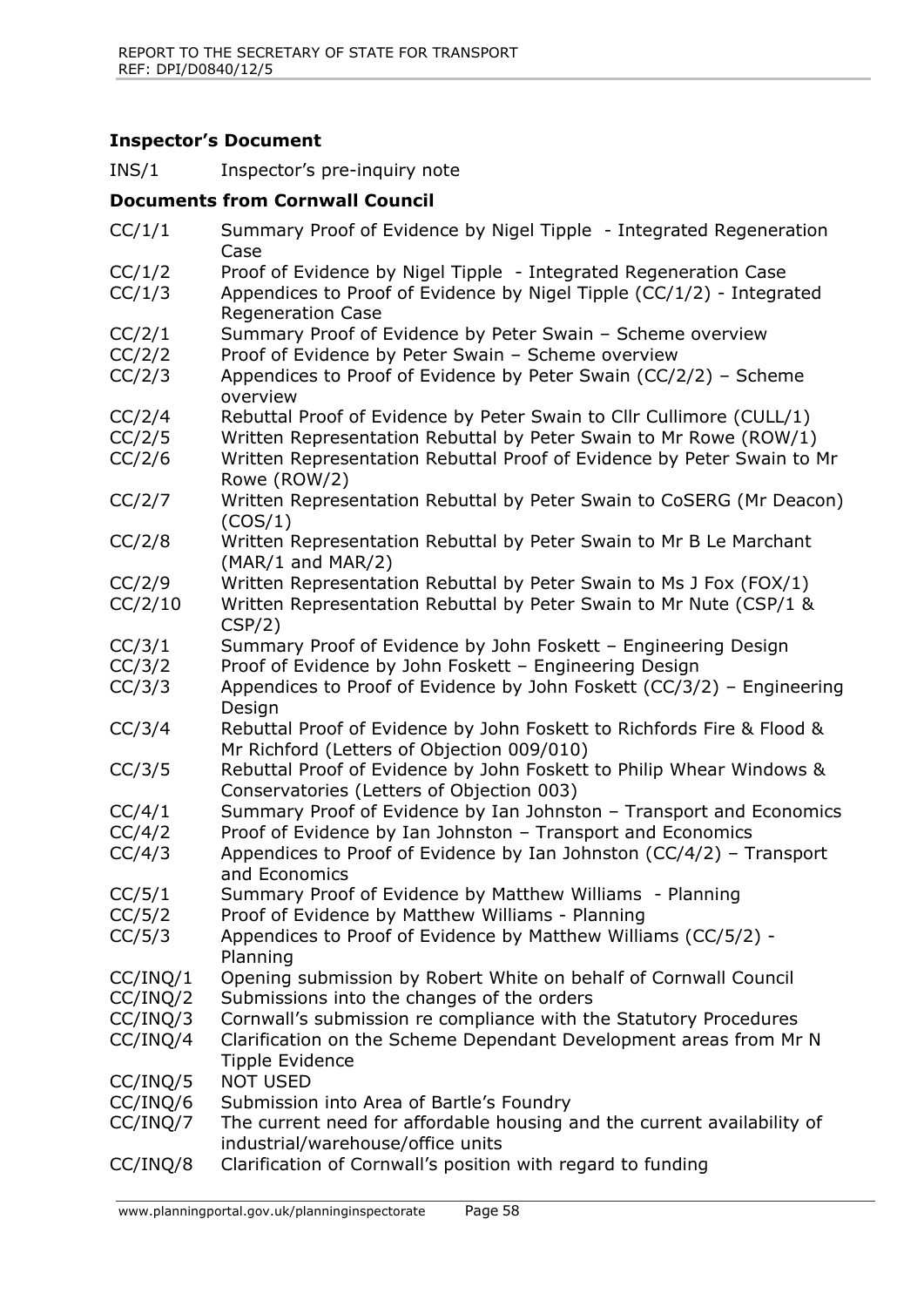- CC/INQ/9 Modifications of the proposed site road orders as advised by DfT
- CC/INQ/10 Closing submissions on behalf of Cornwall Council with 2 x court of appeal decisions regarding Mr Troll(Trull)

## **Proofs of Evidence from all other parties**

- ROW/1 Proof of Evidence from Mr WH Rowe
- ROW/2 Further Proof of Evidence from Mr W H Rowe
- ROW/3 Bundle of newspaper cuttings and letters from Mr W H Rowe
- CULL/1 Proof of Evidence from Councillor Cullimore Camborne West.
- CULL/2 Further evidence from Councillor Cullimore Camborne West.
- CULL/3 Newspaper cutting from Councillor Cullimore Camborne West.
- CULL/4 Note from Minutes of meeting on behalf of Camborne Town Council 3 July 2008.
- CSP/1 Proof of Evidence from Mr E R Nute on behalf of Cornish Stannary Parliament
- CSP/2 Further Proof of Evidence from Mr ER Nute on behalf of Cornish Stannary Parliament
- CSP/3 Cornwall One of the Four Nations of Britain
- FOX/1 Written submission from Jill Fox (converted to Proof of Evidence)
- FOX/2 Further Written submission from Jill Fox (converted to Proof of Evidence)

## **Written Submissions (objections) from all other parties**

- MAR/1 Written submission from Mr Le Marchant
- MAR/2 Further Written submission from Mr Le Marchant
- MAR/3 Rebuttal Written submission from Mr Le Marchant
- COS/1 Written submission on behalf of Cornish Social and Economic Research Group (CoSERG)
- COS/2 Rebuttal Written submission on behalf of Cornish Social and Economic Research Group (CoSERG)
- FOX/1 Written submission from Jill Fox
- FOX/2 Further Written submission from Jill Fox

## **Written Submissions (Supporting) from all other parties**

- HCA/1 Supporting submission from Homes & Communities Agency
- COC/1 Supporting submission from Camborne Chamber of Commerce
- CAM/1 Supporting submission from Camborne College
- LAB/1 Supporting submission from Jude Robinson, Labour & Co-operative Cornwall Councillor and Robert Webber Labour Town Councillor
- HEA/1 Supporting submission from Heartlands
- EUS/1 Supporting submission from George Eustice MP
- WUM/1 Supporting submission from Western United Mines Limited (Note: although listed as a letter of support, rather than offering direct support for the Scheme and proposed Orders, this document provides a direct response to the submissions of CMDA and others)
- COL/1 Written submission from 6 Councillors

## **General documents from Objectors**

OBJ/1 Bundle of withdrawal letters from Statutory and non-Statutory **Objectors**